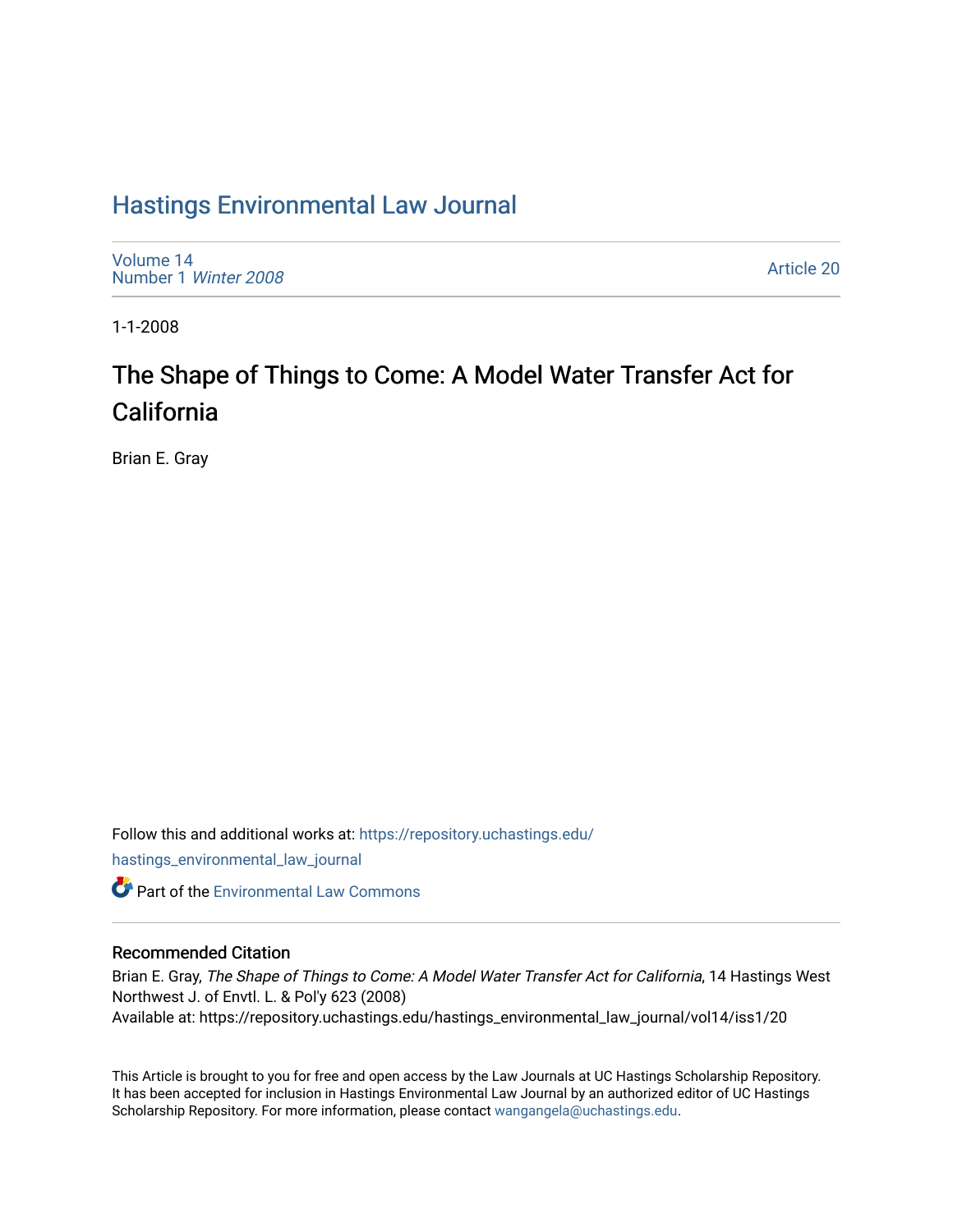## **The Shape of Things to Come: A Model Water Transfer Act for California**

 *Brian E. Gra[y\\*](#page-1-0)* 

## **Preface**

This study of California water transfer policy was prepared under the sponsorship of the California Business Roundtable, the California Chamber of Commerce, the California Farm Bureau Federation, and the California Manufacturers Association. Its purposes are to review California's experience with voluntary transfers of water over the past two decades, to identify "second generation" issues that have arisen from this experience, and to propose a "Model Water Transfer Act for California" (Model Act) that consolidates and improves the existing water transfer laws.

Although I served as the principal author of the Model Act and accompanying report, the policies and text of the Model Act were drafted with the advice of four other academic experts on California water transfer law and western water resources management. The members of the Advisory Group were:

- Richard E. Howitt, Professor of Agricultural Economics, University of California at Davis.
- Lawrence J. MacDonnell, Former Director of the Natural Resources Law Center, University of Colorado.
- Barton H. Thompson, Jr., Professor of Law, Stanford University.
- Henry J. Vaux, Jr., Associate Vice President for Agriculture and Natural Resources, University of California, and Professor of Agricultural Economics, University of California at Riverside.

The Model Act also reflects the comments and criticism received from water users, district managers, project operators, state and federal regulators, environmentalists, and other persons who have an interest in California water transfer law and policy. Members of the sponsoring organizations and I conducted two sets of focus group meetings with interested parties in four regions of the state. These focus groups were sponsored by the Bay Area Economic Forum, the Northern California Water Association, the Southern California Water Committee, and the San Joaquin Valley and Tulare Basin Water Users. A separate meeting was held with representatives of the United States Bureau of Reclamation, the California Department of Water Resources, and the

<span id="page-1-0"></span><sup>\*</sup> Brian E. Gray is a Professor of Law, University of California, Hastings College of the Law. J.D., 1979, University of California at Berkeley; B.A., 1976, Economics, Pomona College.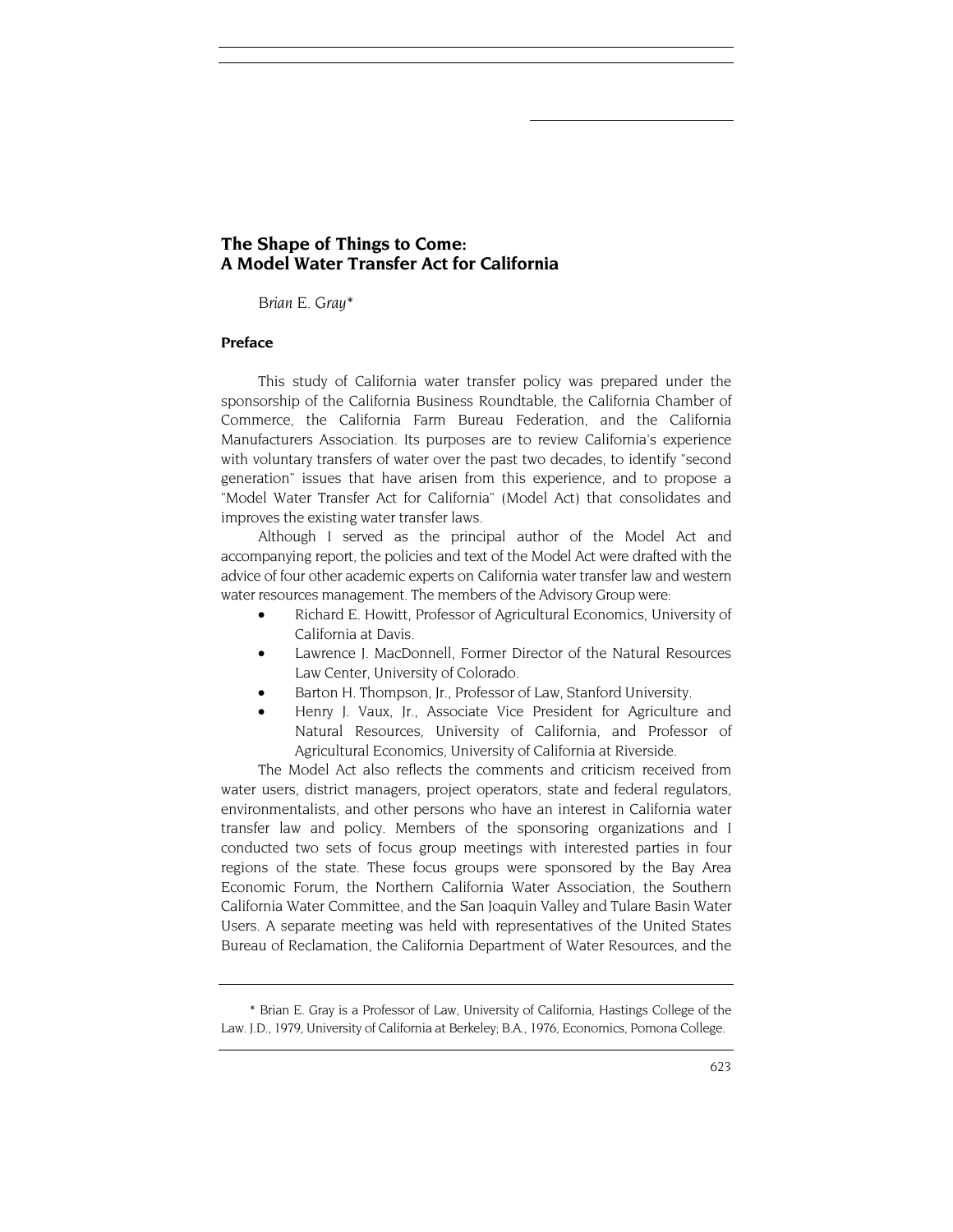State Water Resources Control Board. I also received written comments on drafts of the Model Act from a variety of other individuals and organizations.

The four sponsoring organizations endorsed the Model Water Transfer Ace in May 1996. On June 18, 1996, Senator James Costa and Assemblyman Richard Katz introduced a preview version of the Model Act as Preprint Senate Bill 15.

In preparing the Model Water Transfers Act, we had to make a series of policy choices about how best to improve California's water transfer laws and to accommodate the array of interests affected by those laws. These choices are described in detail below. At the outset, however, it is important to identify the premises on which the Model Act and report are based. These premises include:

- Market allocation of resources, including water, is preferable to other systems of allocation, such as allocation by government planning and reallocation by government fiat. A free market for water would increase both the efficiency of the use of water and the efficiency of the allocation of water in California.
- Markets generally do not take into account costs to third parties. Therefore, the water transfer laws must ensure that market-based transfers do not cause significant harm to third parties and that any unavoidable harm is mitigated or compensated.
- Secure property rights are a prerequisite of all market-based systems of resource allocation. Although the reasonable and beneficial use doctrines, forfeiture laws, the public trust, and the panoply of statutes that protect water quality, instream uses, and endangered species render water rights (and contract rights to water) less certain than other forms of property rights, the law must recognize that parties to water transfers require enhanced protection of water rights before, during, and at the conclusion of water transfers.
- Open access to the existing regional and statewide water supply infrastructure is essential to the creation and expansion of markets for water in California. This is true both in intraregional and interregional water transfers.
- Reduction of transaction costs would help to encourage future voluntary water transfers. The water transfer review procedures therefore should be expedited to the extent possible without undermining necessary protections for third parties who may be adversely affected by water transfers.

Water transfers are an essential feature of California's water resources policy and will become increasingly important as the demand for water continues to grow in relation to available supplies. Thus, it is imperative that California's water transfer laws keep pace with the economic, social, and environmental needs of the state. In presenting this Model Water Transfer Act for California, the author and Advisory Group members hope to build on the experience of the past two decades and to help give shape to the transfers yet to come.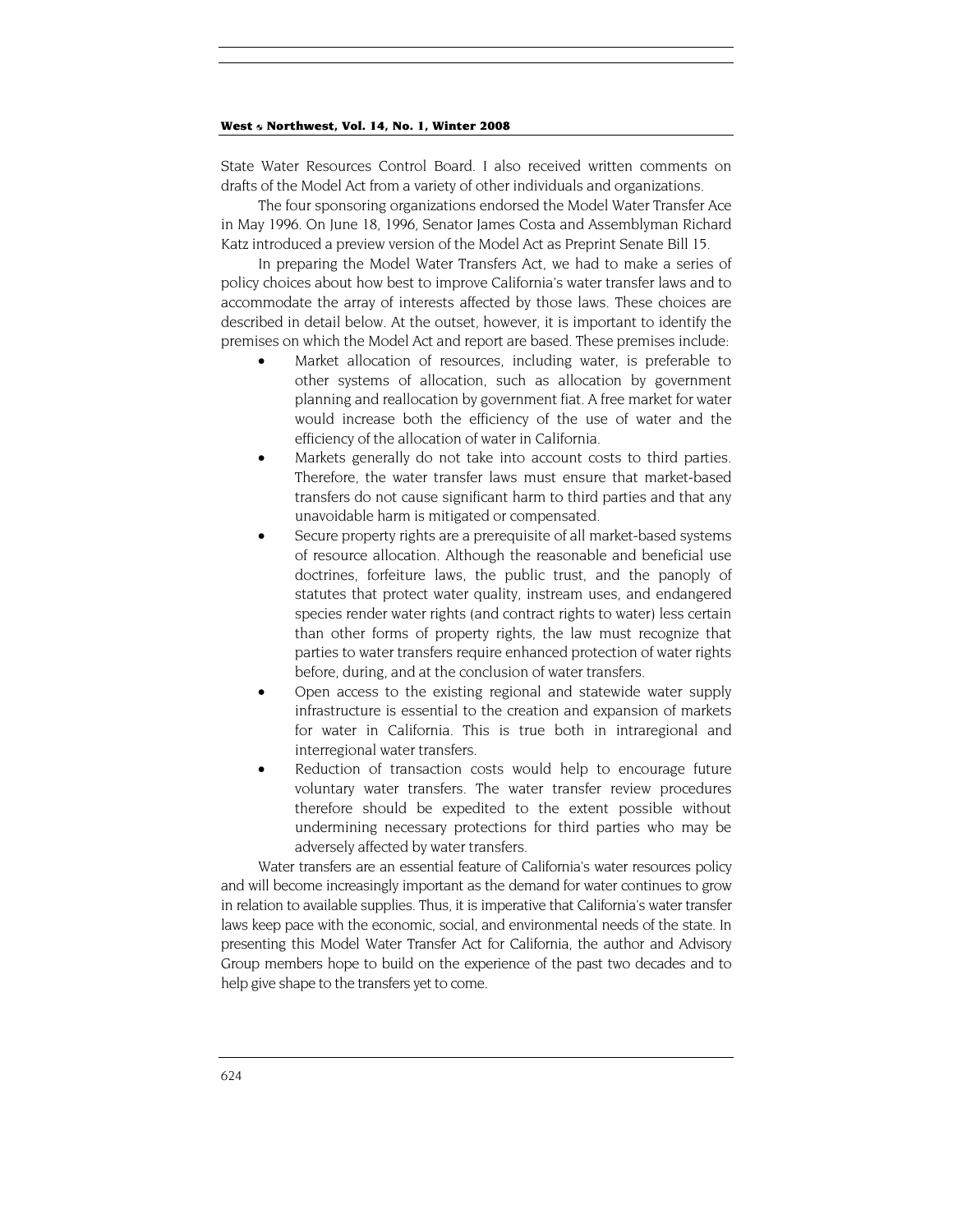#### **I. Introduction**

Water transfers are not new. In fact, voluntary transfers and changes in water rights have been part of California water law since its inception. Just as California was the first state to adopt the prior appropriation system, so too was it the first to recognize that water rights may be transferred—independent of land—from the original appropriator to another user. Thus, as early as 1859 the California Supreme Court declared that "[t]he ownership of water, as a substantive and valuable property right, distinct sometimes, from the land through which it flows . . . may be transferred like other property."<sup>[1](#page-3-0)</sup>

Yet, for much of the state's history, water transfers contributed little to the development and allocation of California's water resources. When water users in the growing agricultural and urban areas of California needed additional supplies, they either pooled local resources or sought government funding to construct new water projects. The hallmarks of this era of development include: the All-American Canal, which delivers Colorado River water to the Imperial and Coachella Valleys; Los Angeles' Owens Valley and Mono Basin projects; San Francisco's Hetch Hetchy system; the East Bay Municipal Utility District's Mokelumne River facilities; the Colorado River Aqueduct, which supplies Colorado River water to much of Southern California; and most importantly, the Central Valley Project (CVP) and the State Water Project (SWP), which completed what Norris Hundley has called the "hydraulic society.["2](#page-3-1)

The vast interregional water supply infrastructure created by these projects makes it possible today for farms in Kern County to irrigate their crops with water from the Pit River in Modoc County, for businesses in the Silicon Valley to produce computer chips using the runoff from Mount Lyell in the Yosemite back country, and for the residents of San Diego to drink water that originated as snowfall outside of Pinedale, Wyoming. Indeed, without the era of large-scale water development, the California that we know today would not exist. As William Kahrl has observed, "[t]he history of California in the twentieth century is the story of a state inventing itself with water."<sup>3</sup>

It would be astonishing, however, if the allocation of the state's water resources that occurred over the course of the last one hundred forty years represented the optimal distribution of the late twentieth and early twenty-first centuries. As California's economy has moved from gold dust to silicon chips, and

<span id="page-3-0"></span><sup>1.</sup> McDonald v. Bear River & Auburn Water & Mining Co., 13 Cal. 220, 2320-33 (1859). The court later held that the transfer of water or water rights "must not be to the prejudice of the rights of others." Butte T.M. Co. v. Morgan, 19 Cal. 609, 1095, 1097 (1927). This protection of the interests of third-parties remains the principal limitation on transfers of water in California. *See* CAL. WATER CODE §§ 1702, 1706 (West 1996).

<sup>2.</sup> NORRIS HUNDLEY, JR., THE GREAT THIRST; CALIFORNIANS AND WATER 201 (1992).

<span id="page-3-2"></span><span id="page-3-1"></span><sup>3.</sup> WILLIAM A. KAHRL, WATER AND POWER: THE CONFLICT OVER LOS ANGELES' WATER SUPPLY IN OWENS VALLEY 1 (1982).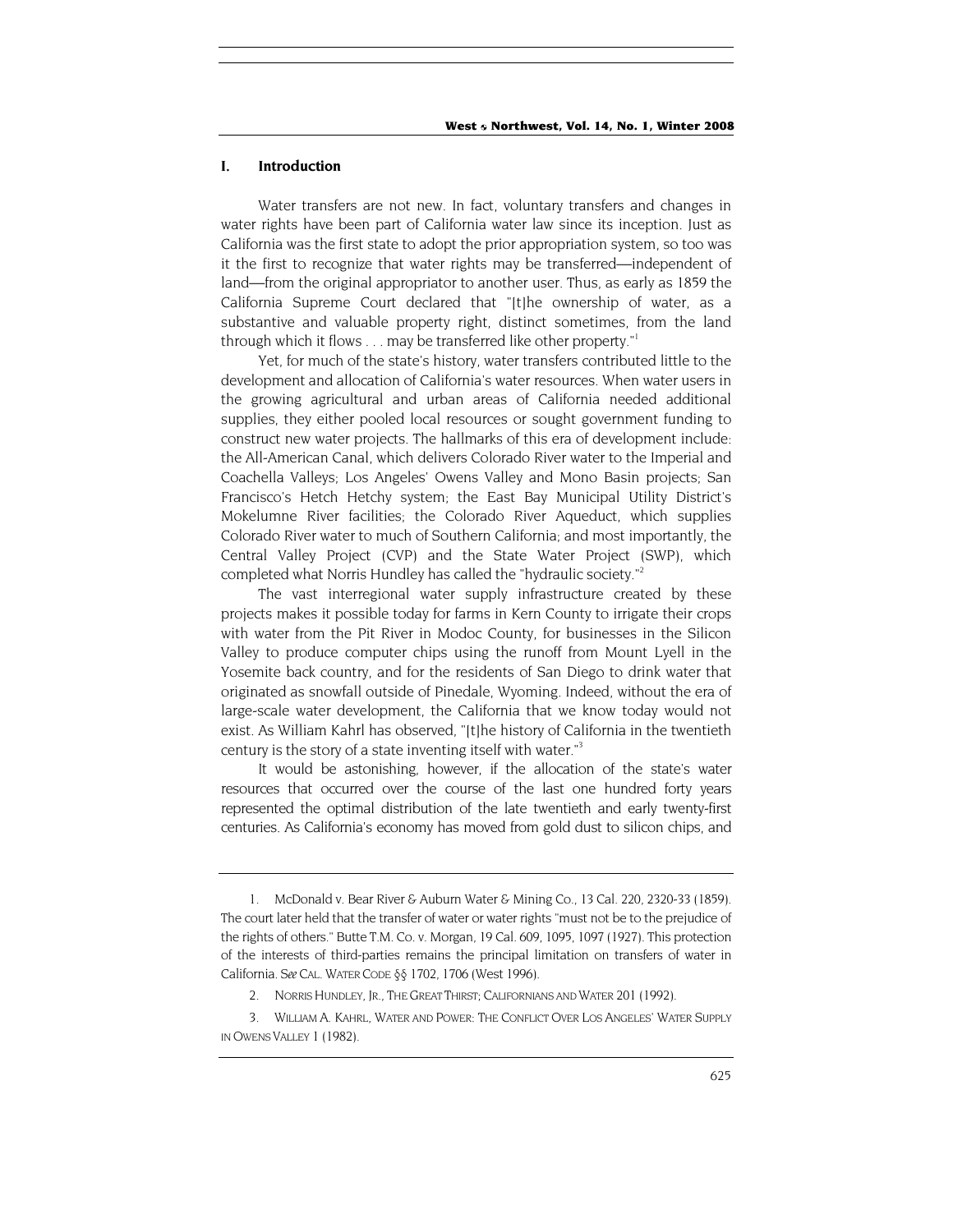as the state's population has grown to more than thirty-five million, demands for water have both expanded and shifted. Yet, the traditional response to the forces of change—development of new supplies—is no longer an easy option.

Several factors have contributed to this new reality. First, the inflation of the 1970's significantly increased the cost of new water projects, and the burgeoning federal budget deficits of the 1980s let to severe cutbacks in federal funding for such projects.<sup>4</sup> Second, the 1981 decision by Secretary of the Interior Cecil Andrus to include the north coast rivers in the National Wild and Scenic Rivers System precluded future development of a source of new surface water supplies that equals the combined annual yield of all of the rivers of the Central Valley.<sup>5</sup> Third, the California voters' decisive rejection of the Peripheral Canal in 1982 signaled an end to the public's willingness to pay for expensive new water projects, at least in the absence of showing of compelling need for the new supplies. The defeat of the Peripheral Canal also demonstrated the power of environmentalists as a third force in California water politics, along with urban and agricultural interests.<sup>6</sup> Fourth, a series of judicial decisions and other laws required existing water supply facilities to be operated to protect the natural environment. These legal developments made it increasingly difficult to construct new projects that potentially would exacerbate environmental problems.<sup>7</sup>

In response to these limitations on the development of new water sources, a number of participants in California water policy argued that it had become increasingly important to make better use of existing sources. In the late 1970s and early 1980s, a handful of observers put forward a seemingly radical idea—to allow free market forces to guide the reallocation of the state's water resources by

<span id="page-4-1"></span>5. HUNDLEY, *supra* note 2, at 330; *see* County of Del Norte v. United States, 732 F.2d 1462 (9th Cir. 1984).

<span id="page-4-2"></span>6. HUNDLEY, *supra* note 2, at 321-30.

<span id="page-4-3"></span>7. Significant legal developments included: the United States Supreme Court's decision in California v. United States, 438 U.S. 548 (1978), that California's instream protection laws could be applied to the Central Valley Project (CVP); the California Supreme Court's recognition of the public trust as a limitation on the exercise of previously vested water rights in National Audubon Society v. Superior Court, 658 P.2d 709 (1983); the California Court of Appeal's landmark Bay-Delta opinion in United States v. State Water Resources Control Board, 182 Cal. App. 3d 82 (1986); Congress' enactment of the Central Valley Project Improvement Act of 1992 (CVPIA), Pub. L. No. 102-575 §§ 3401-3412, 106 Stat. 4706 (1992); application of the Endangered Species Act to CVP and State Water Project (SWP) diversions from the Delta, *see* O'Neill v. United States, 50 F.3d 677 (9th Cir. 1995); and establishment of new water quality standards for the Bay-Delta Estuary, CALIFORNIA STATE WATER RESOURCES CONTROL BOARD, WATER QUALITY CONTROL PLAN FOR THE SAN FRANCISCO BAY/SACRAMENT-SAN JOAQUIN DELTA ESTUARY: WR 95-1 (1995).

<span id="page-4-0"></span><sup>4</sup>*. See* David Rogers, *Federal Budget Constraints Raise the Pressure in a Long-Running California Water Dispute,* WALL ST. J., Jan. 29, 1986, at 64, Col. 1; Iver Peterson, *Changes Confronting Federal Agency that Built Water Projects for West*, N.Y. TIMES, Mar. 17, 1985, § 1, at 22, Col. 1. Indeed, the House of Representatives recently rejected a bill to authorize construction of Auburn Dam on the American River, in part because of the significant cost to federal taxpayers. *See* Louis Freedburg, *House Panel Votes Down Auburn Dam*, S.F. CHRON., June 28, 1996, at A1, col. 5.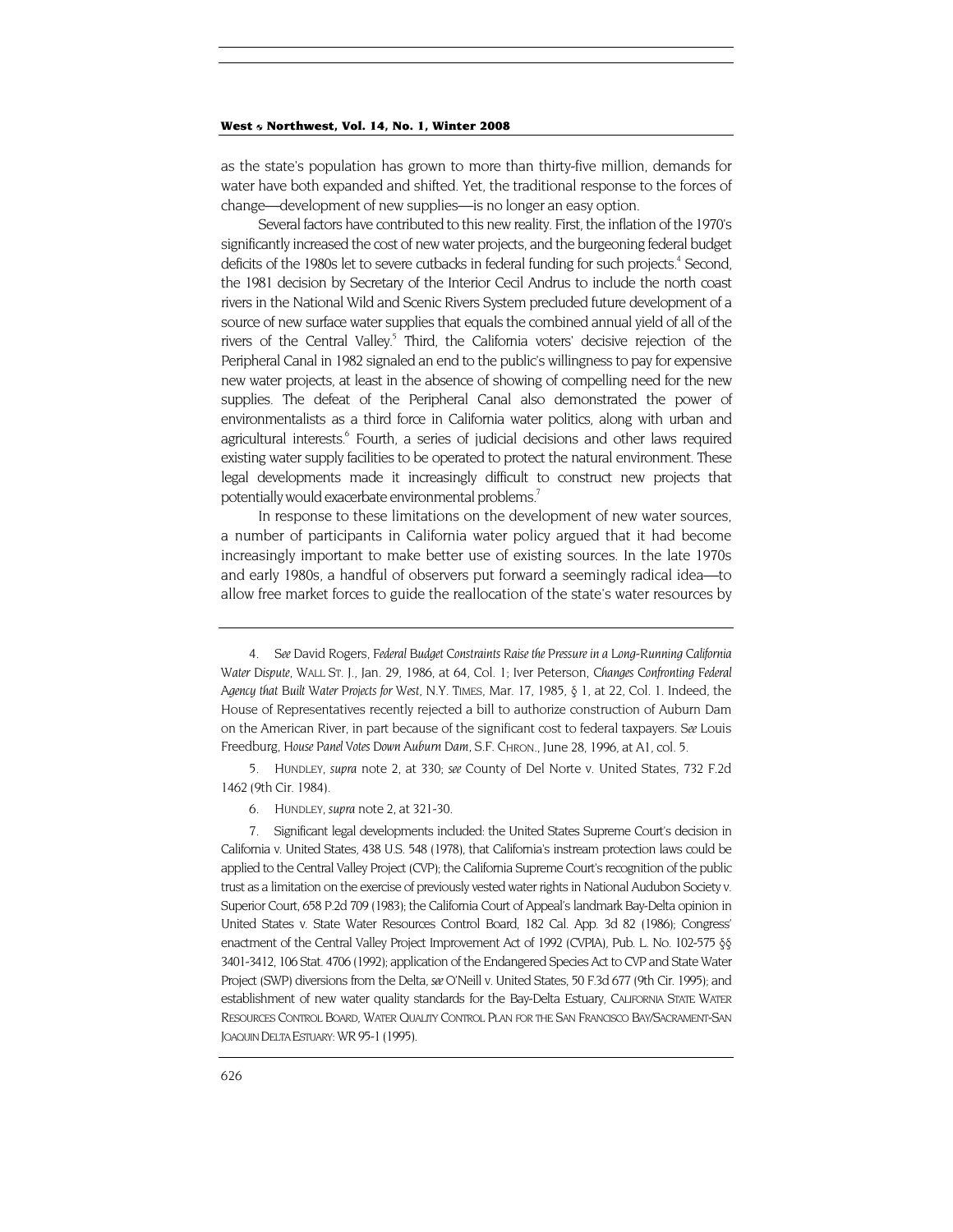creating price incentives to use water more efficiently so that the surplus could be purchased by users in areas of new or higher-valued demand. Early proponents of "water marketing" in California included the Rand Corporation and the Governor's Commission to Review Water Rights Law, which published influential reports on California water policy in 1978. The Rand study involved an extensive analysis of water pricing and other economic influences on water use and water resources planning. It concluded that the available evidence

> strongly suggests that when the appropriate incentives are presented to current water users, they will respond by making their water use more efficient, that water within the state will on average be put to higher-valued uses, and that the construction of new and expensive facilities for water development can be postponed or eliminated.<sup>8</sup>

The Governor's Commission echoed this conclusion. It noted that increased "construction costs and concern for environmental quality have made more difficult the new water supply development designed to meet the projected water deficit" and concluded that "[r]eforms in existing water rights laws could encourage . . . more efficient use of water and assist in reducing this deficit."<sup>9</sup> The Commission also observed that "[s]ubstantial variations . . . exist in water values among regions within the State," which is viewed as evidence of inefficiency in the allocation of California's water resources.<sup>10</sup> The Commission then recommended a variety of statutory changes designed to create greater incentives to use water more efficiently and to encourage voluntary water transfers. These changes included protection of conserved water from forfeiture, authorization of transfers of conserved and surplus water, and a declaration that the willingness of a user to transfer water may not be used as evidence of prior waste or unreasonable use.<sup>11</sup> Many of these recommendations subsequently were enacted into law.<sup>12</sup>

Several years later, the Environmental Defense Fund (EDF) became the first environmental organization to support water transfers by proposing a transfer of conserved water from the Imperial Irrigation District to the Metropolitan Water District.<sup>13</sup> The EDF proposal was followed by an Assembly Office of Research case study of a hypothetical sale of conserved water from the Turlock and Modesto Irrigation Districts to the Kern County Water Agency to demonstrate the economic

<span id="page-5-0"></span><sup>8.</sup> CHARLES E. PHELPS, NANCY Y. MOORE & MORLIE H. GRAUBAURD, EFFICIENT WATER USE IN CALIFORNIA: WATER RIGHTS, WATER DISTRICTS AND WATER TRANSFERS 60 (1978).

<span id="page-5-1"></span><sup>9.</sup> GOVERNOR'S COMMISSION TO REVIEW CALIFORNIA WATER RIGHTS LAW: FINAL REPORT 51 (1978).

<span id="page-5-2"></span><sup>10</sup>*. Id.* at 54.

<span id="page-5-3"></span><sup>11</sup>*. Id.* at 60-96.

<span id="page-5-4"></span><sup>12</sup>*. See* CAL. WATER CODE §§ 1010, 1011, 1244 (West 1996).

<span id="page-5-5"></span><sup>13.</sup> ROBERT STAVINS & ZACH WILLEY, TRADING CONSERVATION INVESTMENTS FOR WATER (1983).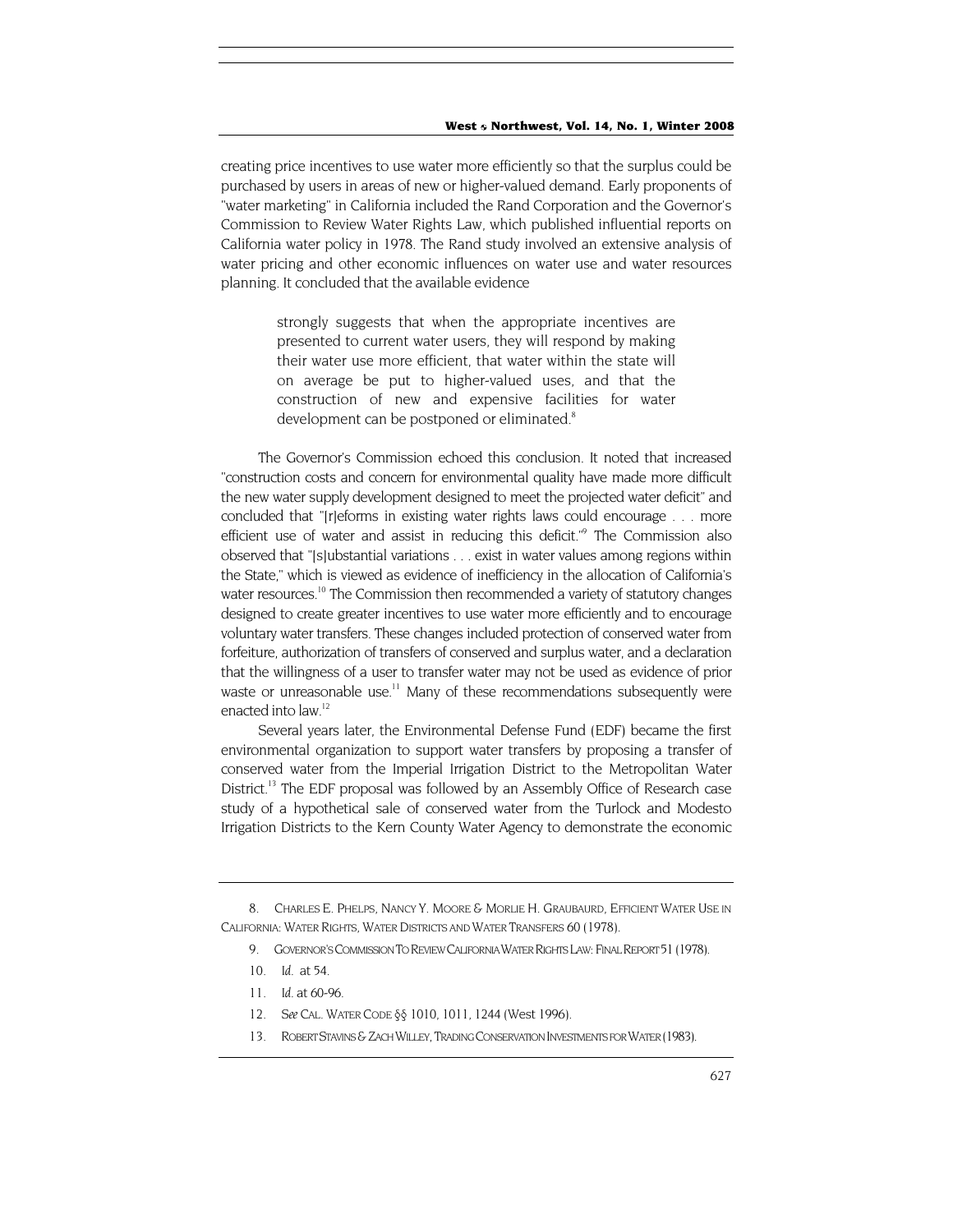benefits that could be derived from water transfers.<sup>14</sup> Both studies built on the recommendations of the Rand and Governor's Commission reports and served as examples of how long-term, interregional water transfers could create incentives for more efficient use, provide new water to the purchasing agencies at costs lower than alternative sources, increase net income to farmers within the selling agencies, and enhance the overall flexibility of the state's water management system. Indeed, for many of these reasons, the EDF proposal became the foundation of the landmark IID-MWD long-term transfer agreement.<sup>15</sup>

Initially, all of these proposals met with skepticism and, in some quarters, hostility. Ironically, even though the Governor's Commission recommendations included new laws to provide greater security for the water and contract rights of participant in water transfers, the strongest resistance came from farmers and agricultural water supply agencies who feared that water transfers would jeopardize their water rights.<sup>16</sup> In addition, the new proposals for interregional water transfers generated a widely shared fear that increased use of the market to allocate water would allow urban water agencies to remove a large percentage of the water currently used to in the agricultural regions of the state. As Marc Reisner and Sarah Bates have observed, "[t]he tragic fate of Owens Valley . . . continues to haunt rural California seventy years after Los Angeles acquired its water rights by perfectly legal subterfuge. This burdensome legacy has greatly hampered [the] state's efforts to implement water marketing, even though much stronger protections now exist against a recurrence of an 'Owens Valley' episode."<sup>17</sup> Although Owens Valley may be a particularly infamous example, it is hardly representative of California water transfers. Rather, until to modern era, "cities either built water projects to bring in new supplies or, where possible, condemned the necessary water."<sup>18</sup> Moreover, in all of the state's history, there is no other example of an interregional water project perpetrated by deception, and no other water development has even come close to removing *all* the water from the exporting regions. Indeed, in reaction to Owens Valley, the California Legislature declared the water rights of subsequent interregional projects such as the CVP and the

<span id="page-6-0"></span><sup>14.</sup> CALIFORNIA ASSEMBLY OFFICE OF RESEARCH, WATER TRADING: FREE MARKET BENEFITS FOR EXPORTERS AND IMPORTERS (1985).

<span id="page-6-1"></span><sup>15</sup>*. See* Kimberly Martin McMorrow & Jeffrey W. Schwartz, *The Imperial Irrigation District/Metropolitan Water District Transfer: A Case Study,* in MARC REISNER & SARAH BATES, OVERTAPPED OASIS: REFORM OR REVOLUTION FOR WESTERN WATER 154 (1990).

<sup>16</sup>*. See* ARTHUR L. LITTLEWORTH & ERIC L. GARNER, CALIFORNIA WATER 224 (1995).

<span id="page-6-3"></span><span id="page-6-2"></span><sup>17.</sup> REISNER & BATES, *supra* note 15, at 71. Arthur Littleworth and Eric Garner have added that "California's history has...contributed to the slow development of [water] transfers, which are often negatively associated with controversial actions taken by Los Angeles in the early 1900s to obtain water from the Owens Valley." LITTLEWORTH & GARNER, *supra* note 16, at 223.

<span id="page-6-4"></span><sup>18.</sup> Barton H. Thompson, Jr., *Institutional Perspectives on Water Policy and Markets,* 81 CAL. L. REV. 671, 702 n.107 (1993).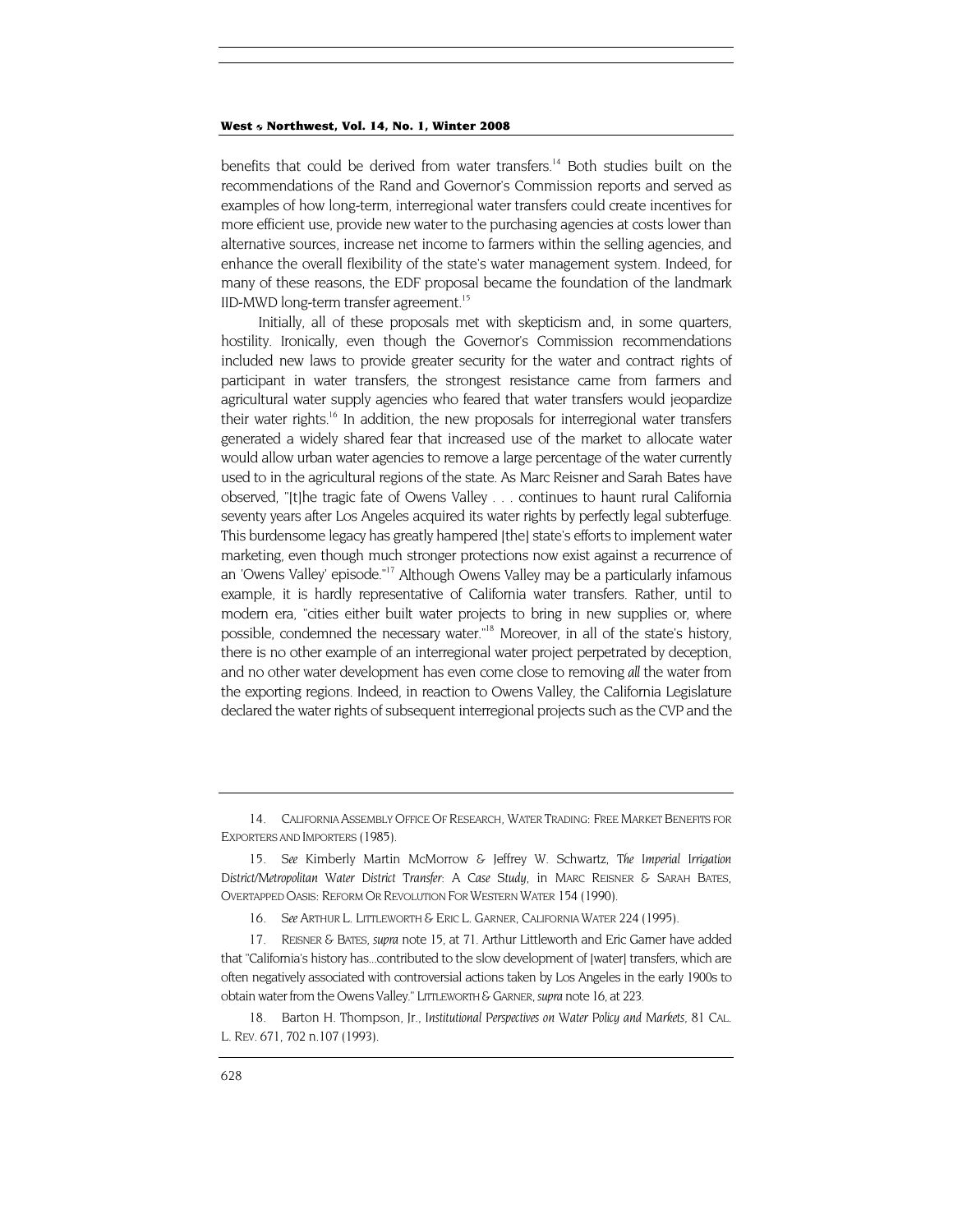SWP to be subordinate to the rights of users within the areas from which the project water originates.<sup>19</sup>

At least in retrospect, it is surprising that proposals to transfer water through market processes should have engendered significant controversy. After all, land and other resources in the United States are freely traded without fear of loss of property rights or concern that the market is an inappropriate allocational mechanism. Moreover, water has been bought and sold throughout the state's history. For example, the Bureau of Reclamation has routinely allowed CVP users to transfer project water among themselves on a short-term basis. During the 1980s alone, these transfers exceeded three million acre-feet.<sup>20</sup> In addition, a number of agricultural water supply agencies have established water banks and exchange pools though which member agencies and farmers can buy and sell water. These more formal water transfer systems include water banks operated by the Kern County Water Agency and the Westlands Water District and pooling arrangements administered respectively by the Sacramento River Water Contractors Association, the Tehama-Colusa Canal Authority, the Friant Water Users Association, and the Arvin-Edison Water Storage District.<sup>21</sup> Finally, during the 1976-1977 drought, the Bureau of Reclamation created a federal water bank that purchased and sold water throughout the Central Valley, and the Department of Water Resources organized a massive exchange agreement among the Metropolitan Water District, the Los Angeles Department of Water and Power, users in the San Joaquin Valley, East Bay Municipal Utility District, and the Marin Municipal Water District.<sup>22</sup>

These transfers shared one of two defining characteristics: (1) the informal transfers and ongoing banking and pooling programs were local in scope and the transferred water therefore remained within the basin or origin or original use; or (2) the interregional transfers were short-term and the transfer of water out-of-basin

<span id="page-7-1"></span>20*. See* Brian E. Gray, *Water Transfers in California: 1981-1989* in LAWRENCE J. MACDONNEL, ED., THE WATER TRANSFER PROCESS AS A MANAGEMENT OPTION FOR MEETING CHANGING DEMAND 22-26 (1990).

<span id="page-7-2"></span>21*. See id.* at 24-27. Henry J. Vaux, Jr., *Water Security and Gains in Trade in Kern County, California,* in KENNETH D. FREDERICK, ED., SCARCE WATER AND INSTITUTIONAL CHANGE 67 (1986); RICHARD W. WAHL, MARKETS FOR FEDERAL WATER: SUBSIDIES, PROPERTY RIGHTS, AND THE BUREAU OF RECLAMATION 138-40 (1989); G. Paul Zachary, *Water Rights May Become More Liquid,* WALL ST. J., Feb. 15, 1996, at A2 col. 2.

<span id="page-7-3"></span>22*. See* WAHL, *supra* note 21, at 136-38; CLIFFORD T. LEE, THE TRANSFER OF WATER IN CALIFORNIA 62-65 (1977) (Governor's Commission to Review California Water Rights Law, Staff Paper No. 5); CALIFORNIA DEPARTMENT OF WATER RESOURCES, THE 1976-1977 CALIFORNIA DROUGHT: A REVIEW 95-97, 114-17, 139-40 (1978). There were a variety of other regional and interregional water transfers and exchanges that occurred during the 1976-1977 drought. *See id.*

<span id="page-7-0"></span><sup>19.</sup> CAL. WATER CODE §§ 10505, 10505.5 (West 1996) (CVP county-of-origin laws); *id.* §§ 11128 (applying area-of-origin statute to the CVP); and *id.* §§ 12200-12205 (Delta Protection Act). In United States v. State Water Resources Control Board, 182 Cal. App. 3d 82 (1986), the California Court of Appeal interpreted these laws as "reserv[ing] to the areas of origin an undefined preferential right to future water needs" which exporters must honor as the inchoate rights are exercised. *Id.* at 139.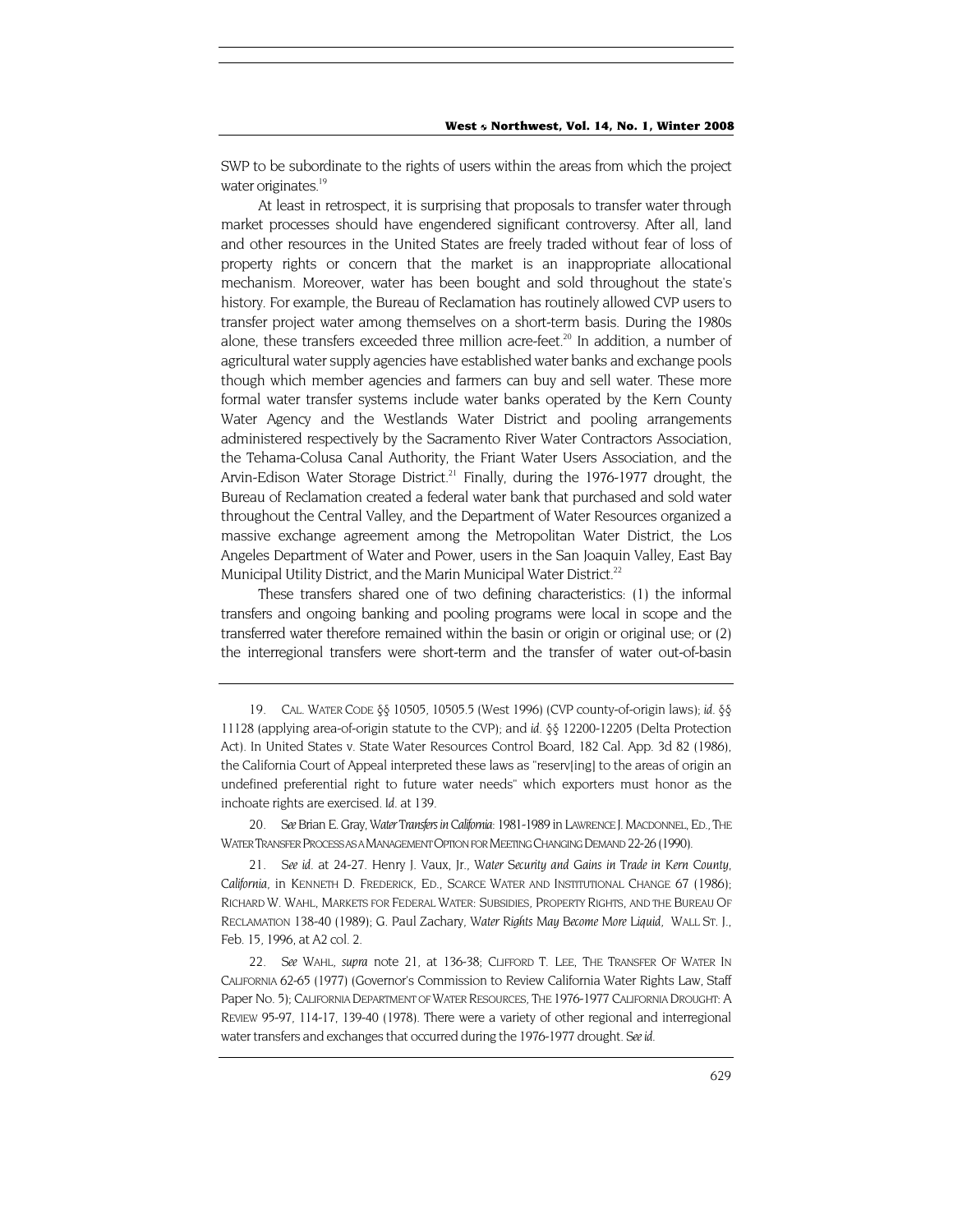lasted only as long as the water shortage emergencies that occasioned the transfers. In contrast, the new proponents of water transfers had in mind larger goals: to use the market to create permanent economic incentives for greater efficiency of water use, to encourage both short-term and longer-term transfers in an effort to enhance the flexibility of the state and local water deliveries, to respond to acute water shortages, and to help supply growing long-term demands for water. Thus, to many observers, the water transfers proposed for the future—in which a "water market" would be a key component of the state's water resources policy—looked fundamentally different from the water transfers of the past.

## **II. The Contemporary Water Transfer Laws**

Beginning in 1979 and continuing over the next sixteen years, the California Legislature enacted a series of statutes designed to promote and to facilitate voluntary transfers of water. Although these laws build on both the common law of water transfers and the long-standing statutory authorization of changes in permits and licenses to appropriate water, $^{23}$  the Legislature took the theory of water transfers far beyond its historical roots. Water transfers were not simply to be incidental features of water rights. Rather, the Legislature deemed voluntary transfers of water to be vital to the long-term social and economic interests of the state. Thus, in one of its early pronouncements on the subject, the Legislature declared, "that the growing water needs of the state require the use of water in an efficient manner and that the efficient use of water requires certainty in the definition of property rights to the use of water and transferability of such rights."<sup>24</sup> In furtherance of this finding, the Legislature then stated that it is "the established policy of this state to facilitate the voluntary transfer of water and water rights where consistent with the public interest in the place of export and the place of import.["25](#page-8-2)

Several features of the modern water transfer laws are particularly important.<sup>26</sup> First, accepting the arguments of the proponents that water transfers should be a permanent feature of California's water policy, the Legislature expressly authorized both short-term and long-term transfers.<sup>27</sup> Second, in an effort to promote both greater efficiency in the allocation of water, the Legislature provided that water users may voluntarily conserve water,

<span id="page-8-4"></span>27. CAL. WATER CODE §§ 1020-1030 (West 1996) (water leases); §§ 1435-1442 (temporary urgency changes); *id.* §§ 1725-1732 (temporary changes); *id.* §§ 1735-1737 (longterm transfers).

<span id="page-8-0"></span><sup>23.</sup> CAL. WATER CODE §§ 1700-1706 (West 1996).

<span id="page-8-1"></span><sup>24</sup>*. Id.* § 109(a).

<span id="page-8-2"></span><sup>25</sup>*. Id.*

<span id="page-8-3"></span><sup>26.</sup> The development of the contemporary water transfer statutes is described in Brian E. Gray, *A Primer on California Water Transfer Law,* 31 ARIZ. L. REV. 745, 767-80 (1989); and Kevin M O'Brien, *Water Marketing in California,* 19 PAC. L.J. 1165 (1988).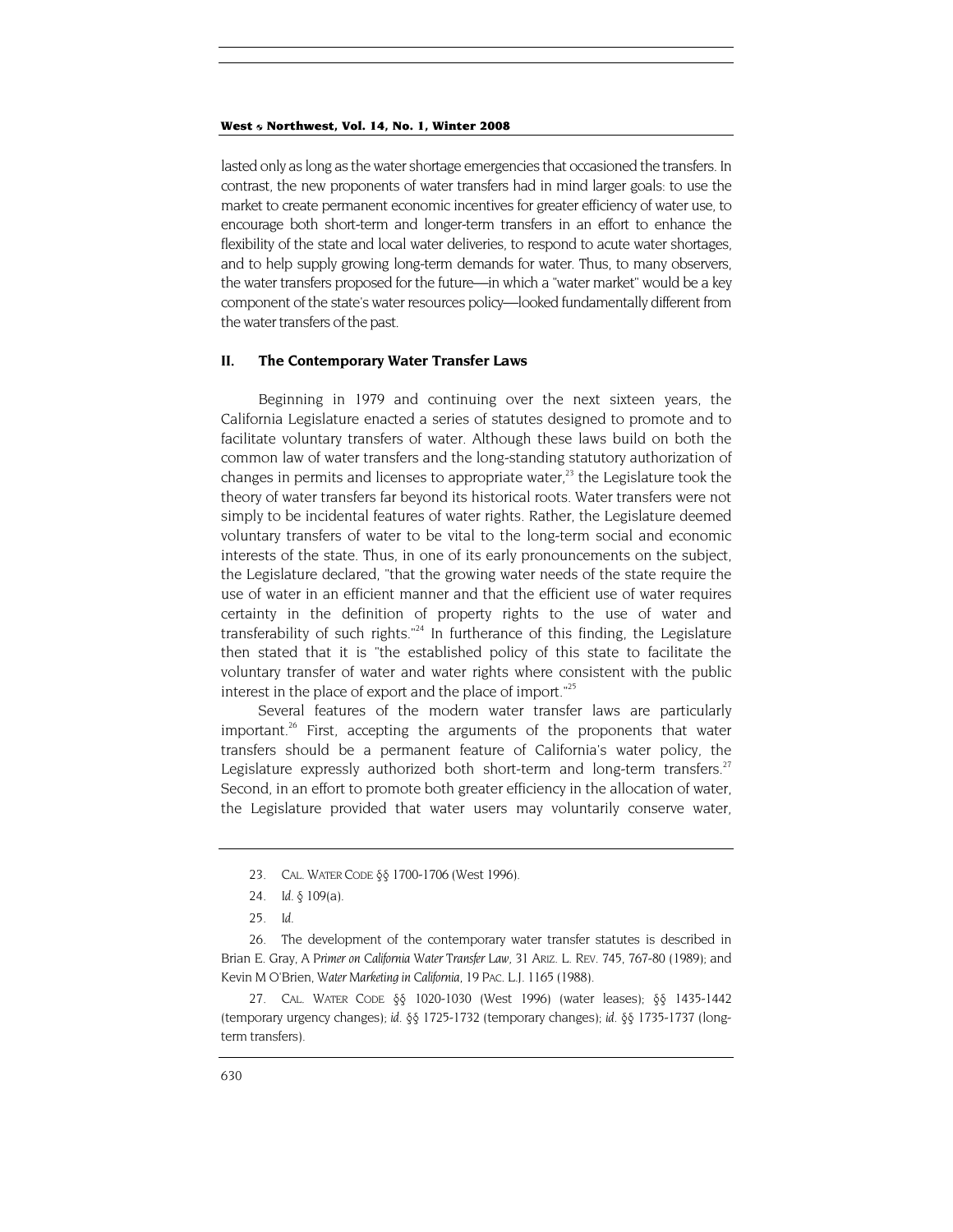transfer conserved water, transfer water that is surplus to their needs, and transfer non-surplus water made available by land fallowing or agreements to reduce or to forego water deliveries.<sup>28</sup> Third, recognizing that secure property rights are an essential feature of any market-based system, the Legislature declared the transfer of water to be a beneficial use and prohibited the forfeiture of water that is transferred to another beneficial use.<sup>29</sup> Fourth, acknowledging that the extensive water supply infrastructure of the state is vital to the physical movement of transferred water, the Legislature authorized "bona fide transferors" to use state and local water supply facilities to wheel water.<sup>30</sup> Fifth, incorporating and embellishing the common law and statutory prohibition against injuries to other legal users of water, $31$  the Legislature acted to protect "fish, wildlife, and other instream beneficial uses," as well as groundwater resources from unreasonable harm caused by water transfers.<sup>32</sup>

The enactment of these statutes significantly liberalized California water transfer policy. From 1980 through 1995, the State Water Resources Control Board (SWRCB) approved seventy-six petitions to transfer water based on these laws, authorizing the transfer of more than 2.3 million acre-feet.<sup>33</sup> Included among these is a series of large transfers of stored water from the Yuba County Water Agency to the Department of Water Resources (DWR) that have greatly enhanced the DWR's ability to meet its water supply obligations and to comply with Bay-Delta water quality requirements.<sup>34</sup> Also included are a variety of water exchanges, supplemental supply arrangements, and dry-year option agreements between large water agencies, such as the DWR and the Bureau of Reclamation, and the Kern County Water Agency and the Westlands Water District. SWRCB also has under consideration, pending completion of an environmental impact report, a long-term dry-year option arrangement between the Metropolitan Water District and the Arvin-Edison Water Storage District.<sup>35</sup>These and other transfers have added valuable flexibility to regional and state-wide water supply administration. Indeed, without the contemporary water transfer laws, it might not have been possible to operate the

- <span id="page-9-4"></span>32*. Id.* §§ 1028, 1435(b), 1725, 136, 1745.10, 1745.11.
- <span id="page-9-5"></span>33. For a list and brief description of these transfers, see Appendix B, *infra.*
- 34*. See* Gray, *supra* note 20, at 12.

<span id="page-9-7"></span><span id="page-9-6"></span>35. For a description of these transfer arrangements, see *id.* at 13-22; *see also* JAY R. LUND, ET AL., RECENT CALIFORNIA WATER TRANSFERS: EMERGING OPTIONS IN WATER MANAGEMENT 67-79 (1992) (U.C. Davis Center for Environmental and Water Resources Engineering Report No. 92-1).

<span id="page-9-0"></span><sup>28</sup>*. Id.* §§ 382, 1011, 1745.02, 1745.05,

<span id="page-9-1"></span><sup>29</sup>*. Id.* §§ 1024(c), 1244, 1745.07.

<span id="page-9-2"></span><sup>30</sup>*. Id.* §§ 1810-1814.

<span id="page-9-3"></span><sup>31</sup>*. Id.* §§ 1072, 1076.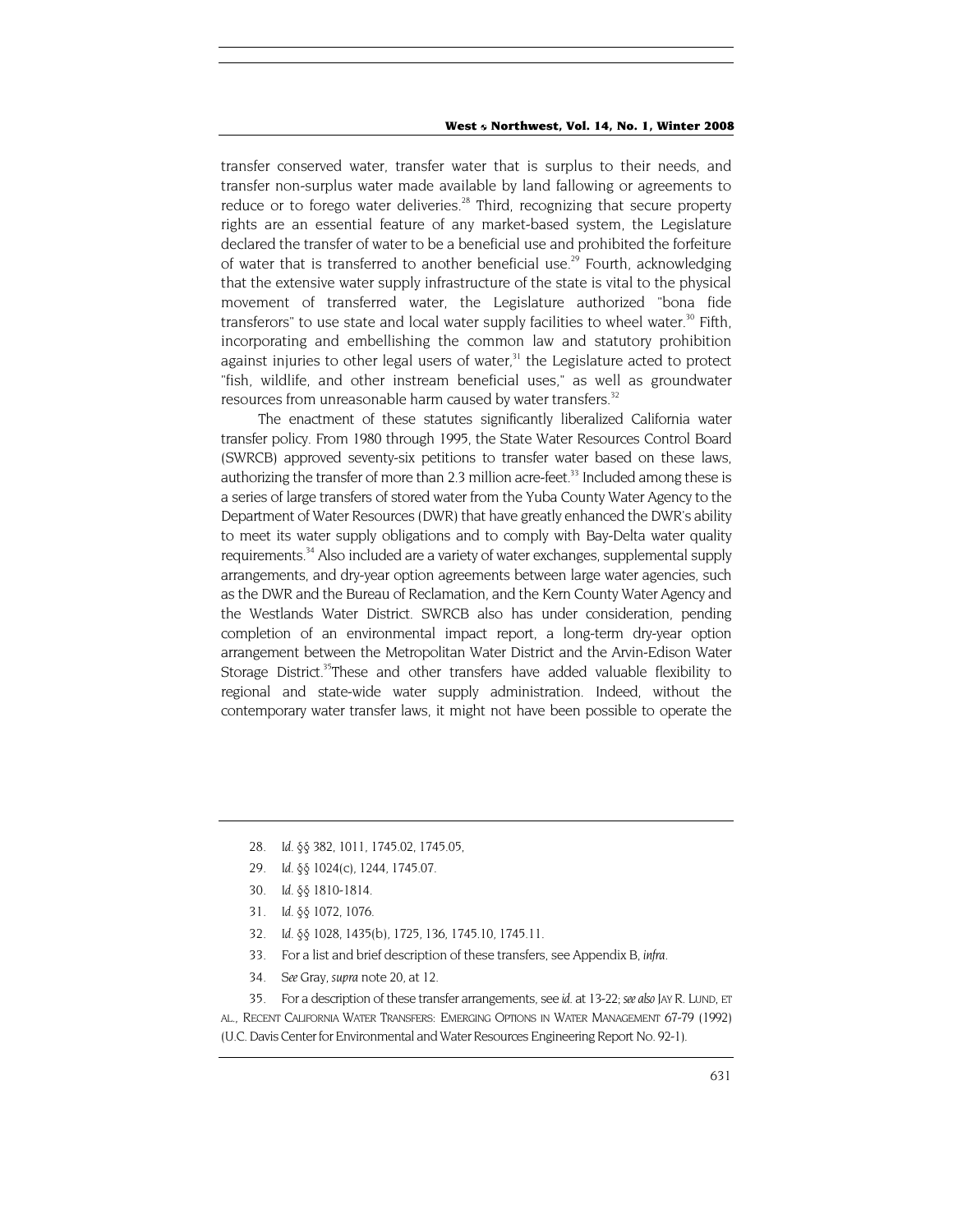1991 and 1992 Emergency Drought Water Banks, which provided essential water supplies to critically dry areas throughout California.<sup>36</sup>

The modern transfer laws also have contributed to the protection of the natural environment. Between 1985 and 1992, the California Department of Fish and Game and the United States Fish and Wildlife Service acquired more than 400,000 acre-feet from the Bureau of Reclamation and other agencies to enhance instream flows for anadromous fish and to augment supplies to wildlife refuges and other wetlands.<sup>37</sup> Finally, the Legislature's authorization of transfer of conserved water has encouraged conservation investments within the Imperial and Palo Verde Irrigation Districts with the consequent transfer of salvaged Colorado River water to the Metropolitan Water District.<sup>38</sup>

The successes of the modern water transfer laws have underscored the diverse range of interests that have joined together to promote the influx of market principles into California's water resources system. Economists have long supported water transfers as a means of achieving greater efficiency in water use. The opportunity to engage in water transfers, they argue, increases efficiency because users are confronted with the opportunity costs of their existing water management practices. Thus,

> [a] market provides incentives to farmers to change their crop mixes in drought years, to idle marginal land, and to invest in more efficient irrigation equipment. Urban users are encouraged to use water more carefully and to install more efficient water-saving devices when they recognize that their water bills rise as supplies become tighter.<sup>39</sup>

Economists also have urged that water transfers would promote greater *allocative* efficiency, as well as increased efficiency of *use.* As Charles Meyers and Richard Posner stated in an influential report to the National Water Commission in 1971,

> when criteria of allocation other than willingness to pay are used, it is very difficult to decide which uses (or users) of a resource would be most productive. To answer administratively such questions as

<span id="page-10-0"></span><sup>36</sup>*. See* 1 CAL. DEP'T. OF WATER RESOURCES, CALIFORNIA WATER PLAN UPDATE BULLETIN 160- 93, 287 (1993). For a legal analysis of the 1991 State Water Bank, see Brian E. Gray, *The Market and the Community: Lessons from California's Drought Water Bank,* 1 WEST-NORTHWEST 17 (1994).

<span id="page-10-1"></span><sup>37. 1</sup> CALIFORNIA WATER PLAN UPDATE, *supra* note 36, at 285.

<span id="page-10-2"></span><sup>38</sup>*. See* 2 CALIFORNIA WATER PLAN UPDATE, *supra* note 36, at 264. For an analysis of the Imperial Irrigation District conservation and transfer agreement with MWD, see McMorrow & Schwartz, *supra* note 15, at 149-66; Brian E. Gray, *The Modern Era in California Water Law,*45 HASTINGS, L.J. 249, 296-305 (1994),

<span id="page-10-3"></span><sup>39.</sup> RONALD H. SCHMIDT & FREDERICK CANNON, USING WATER BETTER: A MARKET-BASED APPROACH TO CALIFORNIA'S WATER CRISIS 8 (1991).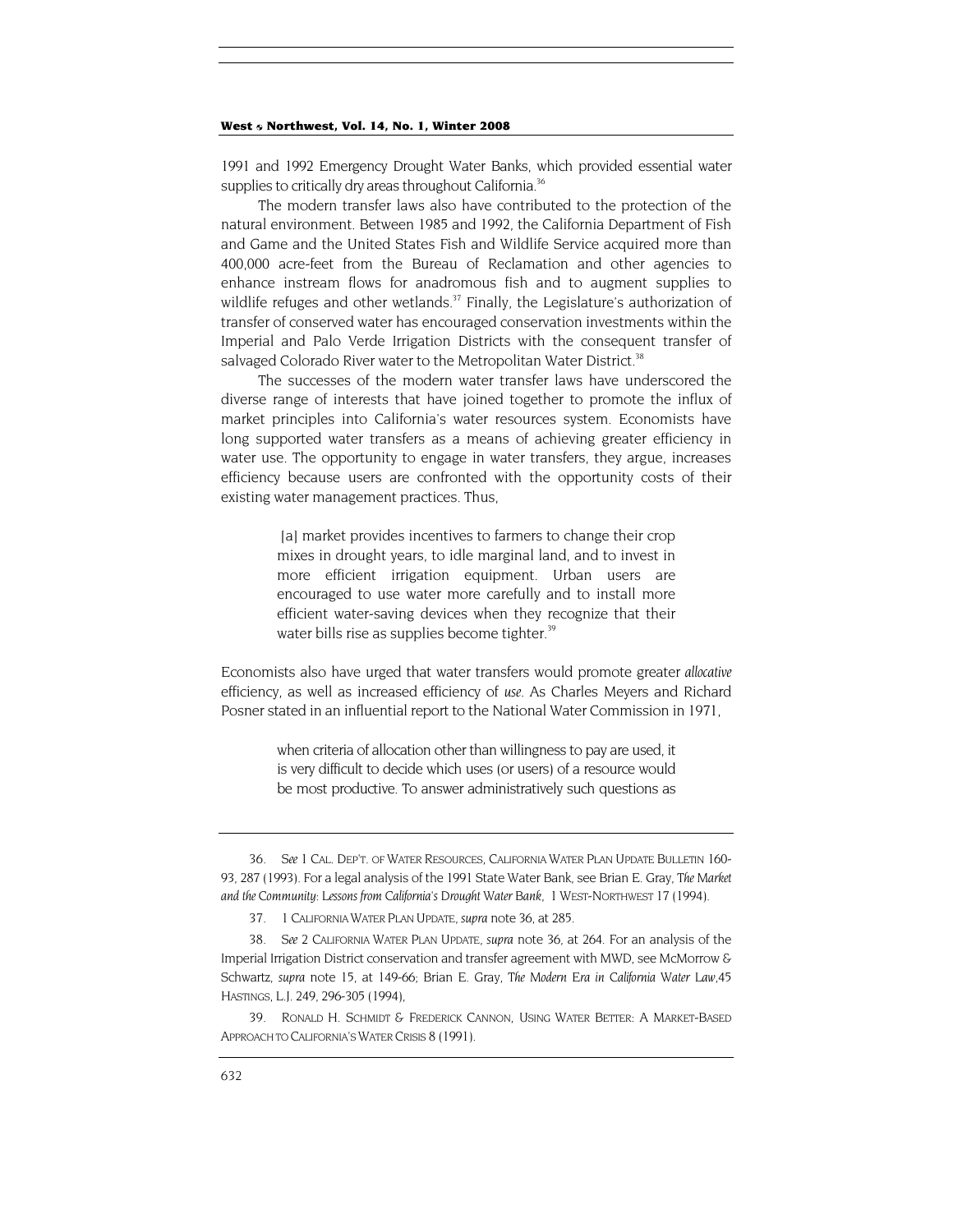whether a piece of land would be more valuable as a site of an apartment building or of a shopping center is extraordinarily expensive and time consuming. In contrast, the price system produces an unambiguous and usually quite satisfactory answer. The party in whose hands the property will be most productive is the party who values it most highly and is accordingly willing to pay the most for it.<sup>40</sup>

In addition to these theoretical justifications, many participants in California's water policy have come to support greater use of water transfers for more pragmatic reasons. A number of environmental organizations have viewed water transfers as a means of protecting and enhancing the state's instream water resources. They argue that reallocation of developed supplies through market transactions should reduce the pressure to build new water projects. Moreover, by creating incentives to conserve and transfer, a market-based system could have the incidental benefits of making additional water available for instream uses and of reducing pollution from excessive irrigation return flows.<sup>41</sup> Indeed, this is the principal reason why the Environmental Defense Fund promoted the IID-MWD transfer of conserved water described above,  $42$  and why the Natural Heritage Institute has advocated greater reliance of water transfers as one means of reducing agricultural drainage in western San Joaquin Valley.<sup>43</sup>

Many urban water agencies also have included transfers in their array of water planning strategies. These agencies now view transfers as a means of obtaining reliable short-term supplies during times of drought and of acquiring additional longterm supplies to meet growing demands within their service areas at a lesser economic (and political) cost than through alternative means such as construction of new projects or requests to encroach further upon water quality and other environmental standards.<sup>44</sup> Indeed, it is for this reason the Metropolitan Water District became one of the strongest supporters of the Central Valley Project Improvement Act of 1992, which expressly authorized the transfer of project water to non-CVP contractors.<sup>45</sup> Moreover, as noted above, a number of agricultural water supply

<span id="page-11-0"></span>40. CHARLES J. MEYERS & RICHARD A. POSNER, MARKET TRANSFERS OF WATER RIGHTS: TOWARD AN IMPROVED MARKET IN WATER RESOURCES 5 (1971).

- <span id="page-11-1"></span>41*. See* ZACH WILLEY, ECONOMIC DEVELOPMENT AND ENVIRONMENTAL QUALITY IN CALIFORNIA'S WATER SYSTEM 30-31 (1985).
	- 42*. See* Stavins & Willey, *supra* note 13.

<span id="page-11-3"></span><span id="page-11-2"></span>43. GREDORY A. THOMAS & MICHELLE LEIGHTON-SCHWARTZ, LEGAL AND INSTITUTIONAL STRUCTURES FOR MANAGING AGRICULTURAL DRAINAGE IN THE SAN JOAQUIN VALLEY: DESIGNING A FUTURE (1990).

<span id="page-11-4"></span>44*. See e.g., Central Valley Project Improvement Act: Hearing Before the Subcomm. on Water and Power of the Comm. on Energy and Natural Resources of the United States Senate,* 102d Cong., 1st Sess. 370 (1991) (statement of Carl Boronkay, General Manager of the Metropolitan Water District of Southern California).

<span id="page-11-5"></span>45*. Id., see* Central Valley Project Improvement Act, Pub. L. No. 102-575, section 3405, 106 Stat. 4706, 4709 (1992).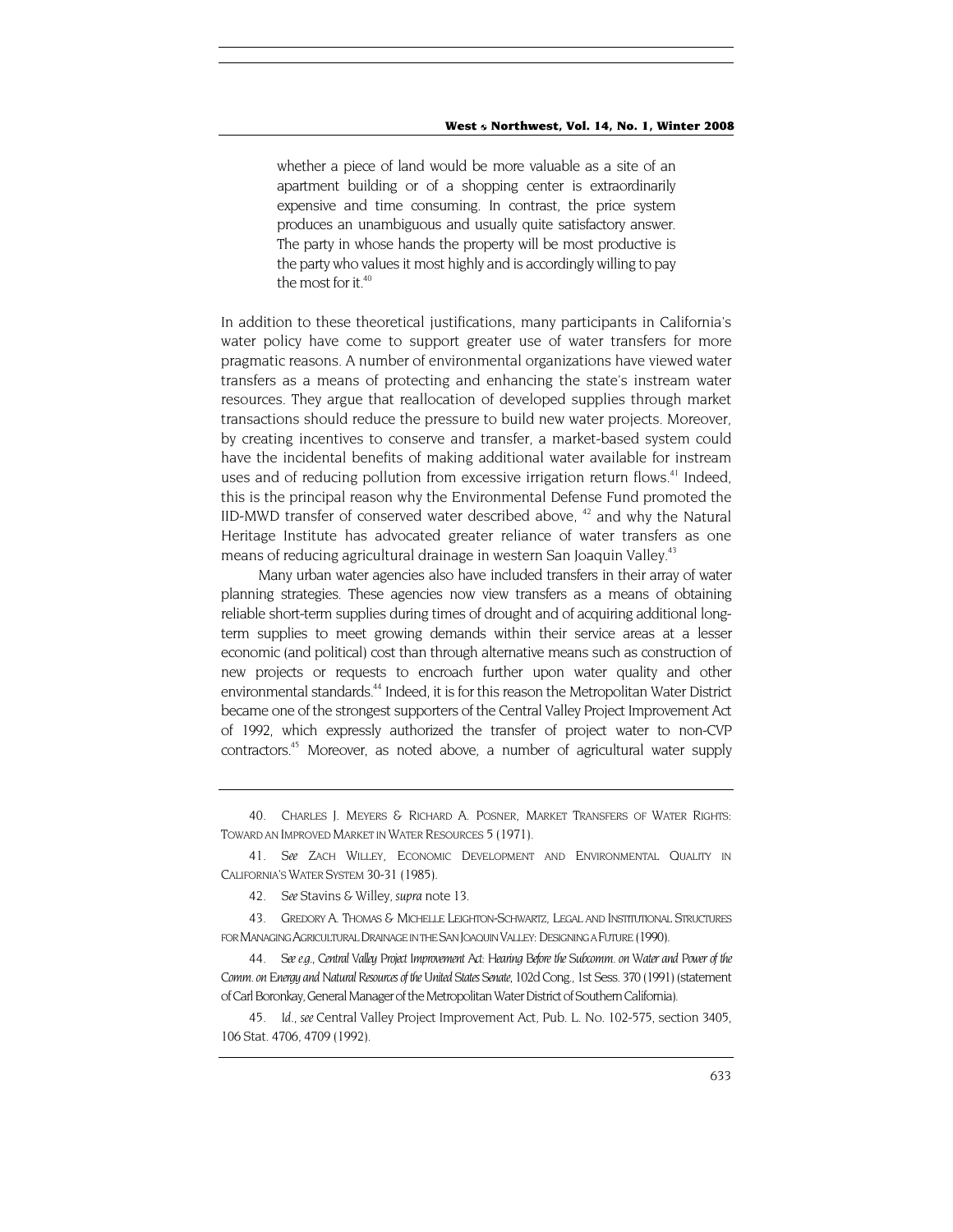agencies also have begun to engage in large interbasin transfers for many of the same reasons. Since 1989, for example, the Westlands Water District has acquired more than 385,000 acre-feet from various parties, including the Kern County Water Agency, the Department of Water Resources, and the Modesto Irrigation District.<sup>[46](#page-12-0)</sup>

Other water agencies have recognized the economic benefits of transferring surplus water or water that they make available for transfer through conservation or reduction in demand within their service areas. As noted previously, the Yuba County Water Agency and the Imperial Irrigation District have transferred substantial quantities each year over the past decade. And, a variety of other agencies and individual farmers found it more economically beneficial to transfer water to the 1991- 1992 State Water Banks than to use the water to irrigate crops.<sup>47</sup>

Finally, the enactment and implementation of the modern water transfer statutes is an acknowledgment that agencies such as the State Water Resources Control Board and the Department of Water Resources alone cannot adequately supervise the administration of California's water rights system to ensure that the state's water resources are used in accordance with the reasonable and beneficial use requirements of Article X, Section 2 of the California Constitution. The transfer laws ease the state's regulatory burden by creating market incentives to use water efficiently—and hence reasonably—without the treat of reallocation by government fiat.<sup>48</sup> "One need not be an extreme exponent of nineteenth century *laissez faire* liberalism to prefer institutional arrangements that minimize the importance of government in people's lives. One of the principal attractions of the market is that it involves a minimum of governmental participation."<sup>49</sup>

The contemporary water transfer statutes therefore reflect the widely shared view that the market will produce greater efficiency in water use, as well as create incentives to conserve, by allowing water users to realize the full value of their existing allocations. This occurs only when each user has the option to decide whether its current use or an alternative would produce greater net revenues and is thereby confronted with the opportunity costs of continuing its present water management and consumption practices. It is the market that "sort[s] out the competing uses for water and deliver[s] it to those who put the highest value on it" and market prices that "signal to all potential water users the value placed on water."<sup>50</sup>

- <span id="page-12-2"></span>48*. See* SCHMIDT & CANNON, *supra* note 39, at 7.
- <span id="page-12-3"></span>49*. See* Appendix B *infra.*
- <span id="page-12-4"></span>50. SCHMIDT & CANNON, *supra* note 39, at 8.

<sup>46</sup>*. See* Appendix B *infra.*

<span id="page-12-1"></span><span id="page-12-0"></span><sup>47.</sup> Harold O. Carter & Henry J. Vaux, Jr., *Third-Party Effects: The Research Challenge,* in HAROLD O. CARTER, HENRY J. VAUX JR. & ANN F. SCHEURING, EDS., SHARING SCARCITY: GAINERS AND LOSERS IN WATER MARKETING 44-52 (1994).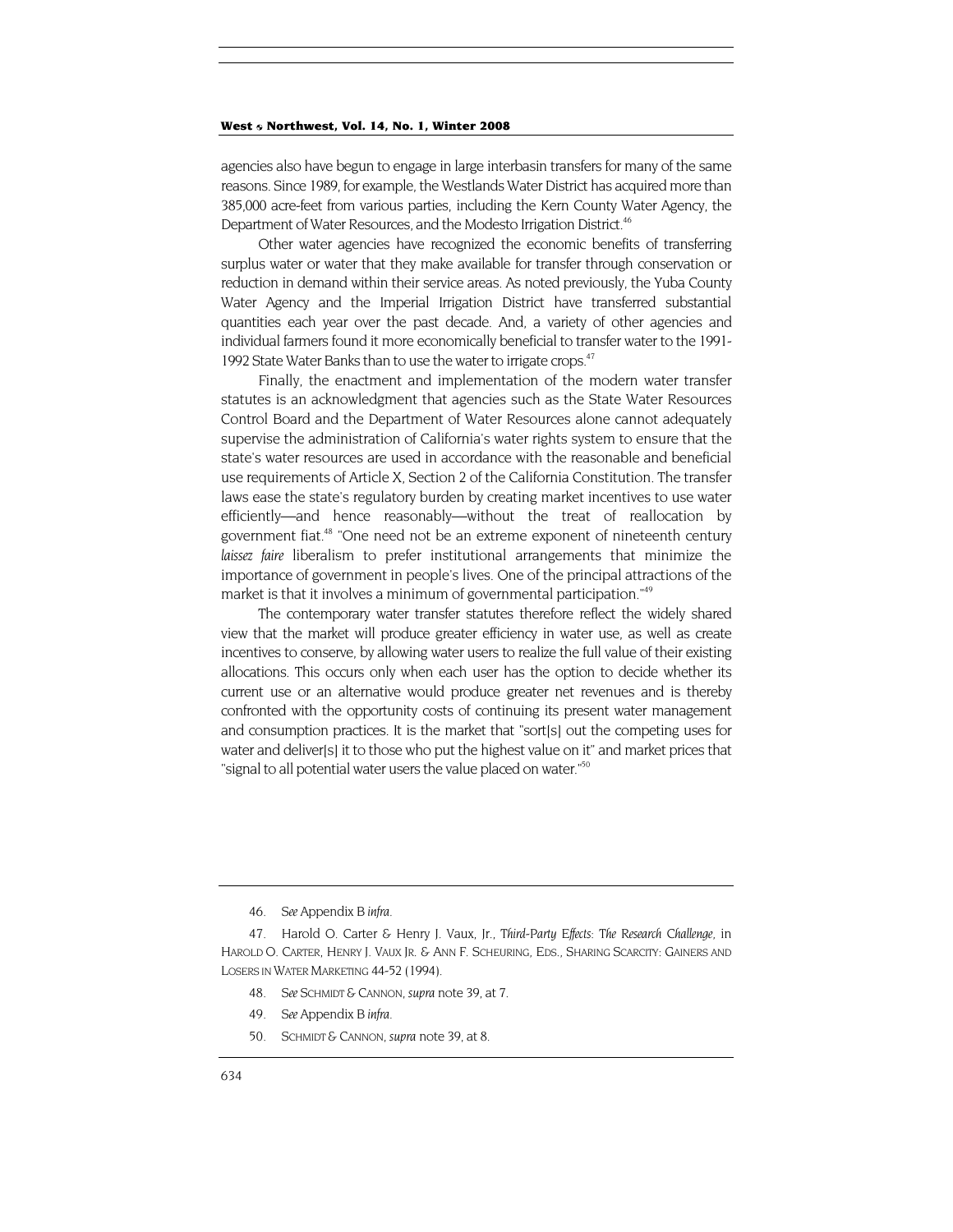## **III. Second Generation Issues**

In retrospect, the modern water transfer laws may be seen as a "first generation" effort to accomplish four basic goals: (1) to use economic incentives to encourage conservation and greater efficiency of use; (2) to promote the transfer of water from willing sellers to willing buyers; (3) to provide increased security to water right holders and other water users who choose to conserve and to transfer water; and (4) to ensure the protection of third-parties who may be adversely affected by water transfers, including other water right holders and environmental uses. Accomplishment of each of these goals is a prerequisite to the establishment of an effective and fair market-based allocational system.

In varying degrees, the modern transfer laws have fulfilled each of these prerequisites. As a consequence, water transfers have become a fixture of California's water resources system. Despite the successes of the contemporary laws, however, there remain a variety of questions about water markets. These questions are appropriately characterized as "second generation" issues that arise from the administration of the existing water transfer laws. These "second generation" issues include the following topics:

## **A. Lack of Coherence in the Existing Water Transfer Laws.**

The modern transfer statutes have been enacted seriatim in response to specific problems that arose at specific times during the past sixteen years. The principal laws that seek to provide security for the rights of parties to water transfers were passed in 1980 in response to the recommendation of the Governor's Commission.<sup>51</sup> The same legislation also created a system of "trial transfers" in which effects on third parties could be evaluated on a trial basis.<sup>52</sup> In 1982, the Legislature enacted a statute that authorized local water agencies to transfer surplus water and created a system for changing water rights on a "temporary urgency" basis.<sup>53</sup> Six years later, the Legislature repealed the trial transfer laws and replaced them with separate provisions on "temporary changes" and "long-term transfers."<sup>54</sup> Then, in response to the increasingly severe drought, the Legislature provided for the leasing of water in 1991.<sup>55</sup> The following year, it expressly authorized local water agencies to enter into contract with the State Water Bank and other water agencies to transfer water that is conserved or otherwise made available for transfer by members of the agency.<sup>56</sup>

- <span id="page-13-4"></span>55*. Id.* §§ 1020-1030.
- <span id="page-13-5"></span>56*. Id.* §§ 1745-1745.11.

<span id="page-13-0"></span><sup>51.</sup> CAL. WATER CODE §§ 1011(b), 1244 (West 1996).

<span id="page-13-1"></span><sup>52. 1991</sup> Cal. Stat. ch. 983, § 12. The Legislature repealed the trial transfer laws in 1988. 1988 Cal. Stat. ch. 1145, § 2.

<span id="page-13-2"></span><sup>53.</sup> CAL. WATER CODE §§ 380-387, 1435-1442 (West 1996).

<span id="page-13-3"></span><sup>54</sup>*. Id.* §§ 1725-1732. 1735-1737.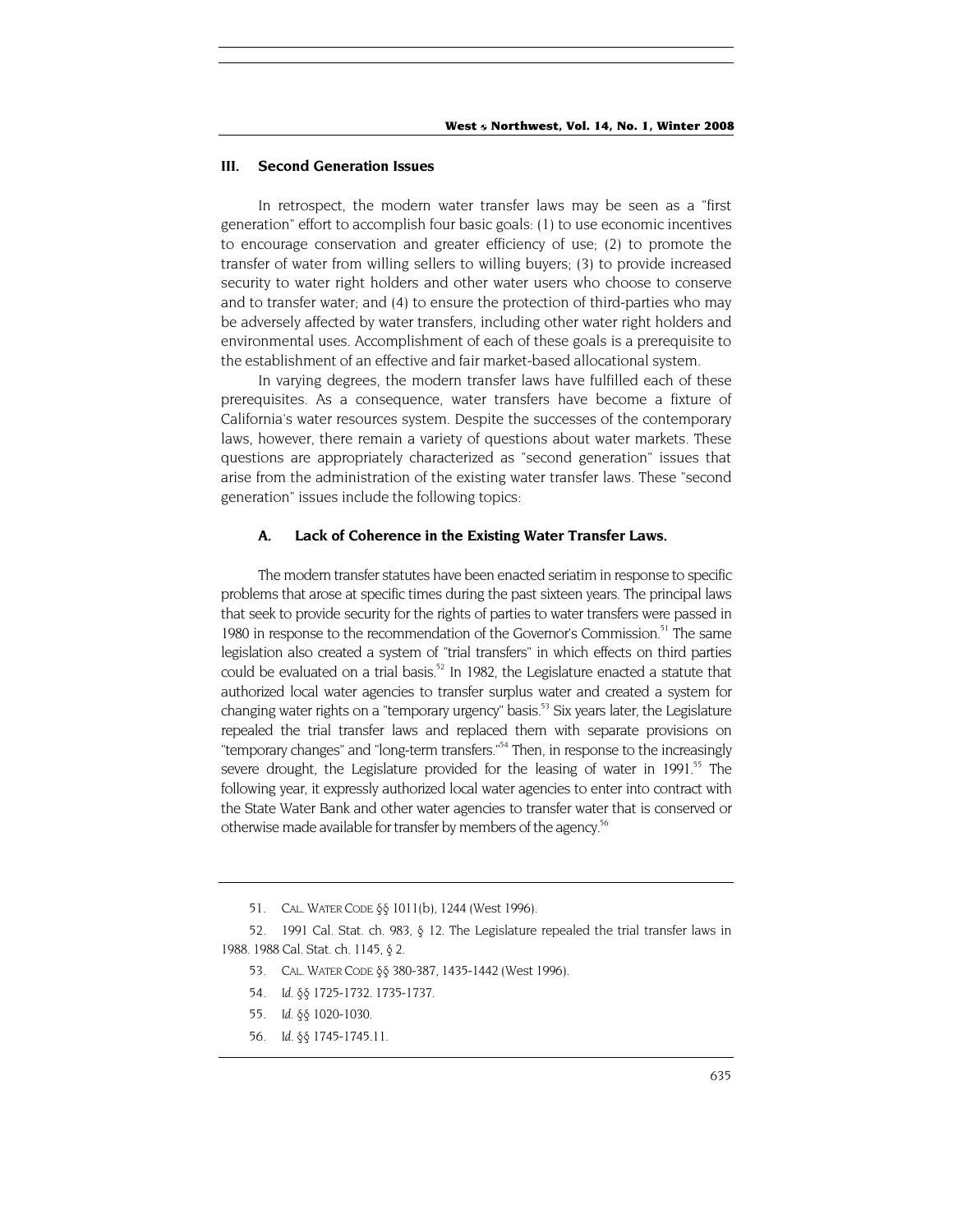These laws have been essential to the creation of a functioning water market in California, and they played an important role in facilitating the transfer of water during the last drought. An unfortunate consequence of the sequential and situational enactment of water transfer statutes, however, is that the law now lacks coherence. There are four sets of laws that potentially apply to long-term transfers $57$  and five that govern short-term transfers.<sup>58</sup> Although this state of affairs can be explained by the serial development of the statutes, there is no justification for having multiple—and, in some cases inconsistent—laws to govern water transfers.

## **B. Protection of Water Rights.**

Despite the statutory protections for the water rights of the parties to water transfers, there exists significant uncertainty among existing water users on three questions: First, would a decision to transfer water jeopardize the transferor's water rights or contract rights? Second, if the transfer is of conserved or surplus water that the transferor arguably was using unreasonably or not using at all, what assurances does the transferee have that the transferred water will not be subject to waste, unreasonable use, or forfeiture proceedings? Third, at the conclusion of the term of a water transfer agreement, does the law provide adequate guarantees that full rights to the water will revert back to the transferor? Comments received from the focus groups confirmed that the uncertainty produced by these questions undermines the willingness of some water users to participate in the water market.

## **C. Water Transfer Review Procedures.**

Although the Legislature has designated the SWRCB as the principal agency to review proposals to transfer water, the Board's authority is limited in practice. The SWRCB has jurisdiction only over transfers that require a change in the point of diversion, place of use, or purpose of use as set forth in a permit or license to appropriate water.<sup>59</sup> This means that transfers of water appropriated pursuant to pre-1914 rights and transfers of water appropriated under permit or license that do not require a change in the terms of the permit or license are exempt from review by the SWRCB. As a result of this definition of the SWRCB jurisdiction, the lion's share of water transfers that have occurred in California over the past two decades have been undertaken without the SWRCB review or approval.<sup>60</sup>

The absence of a comprehensive system to review water transfer proposals is not necessarily a failing of existing law. The extensive informal transfers among CVP users function well without the involvement of the Board,

<span id="page-14-3"></span>60*. See* Gray, *supra* note 20, at 39.

<span id="page-14-0"></span><sup>57</sup>*. Id.* §§ 380-387, 1700-1705.5, 1735-1737, 1745-1745.11.

<span id="page-14-1"></span><sup>58</sup>*. Id.* §§ 380-387, 1020-1030, 1700-1705.5, 1725-1732, 1745-1745.11.

<span id="page-14-2"></span><sup>59</sup>*. Id.* §§ 1435, 1701, 1725, 1735.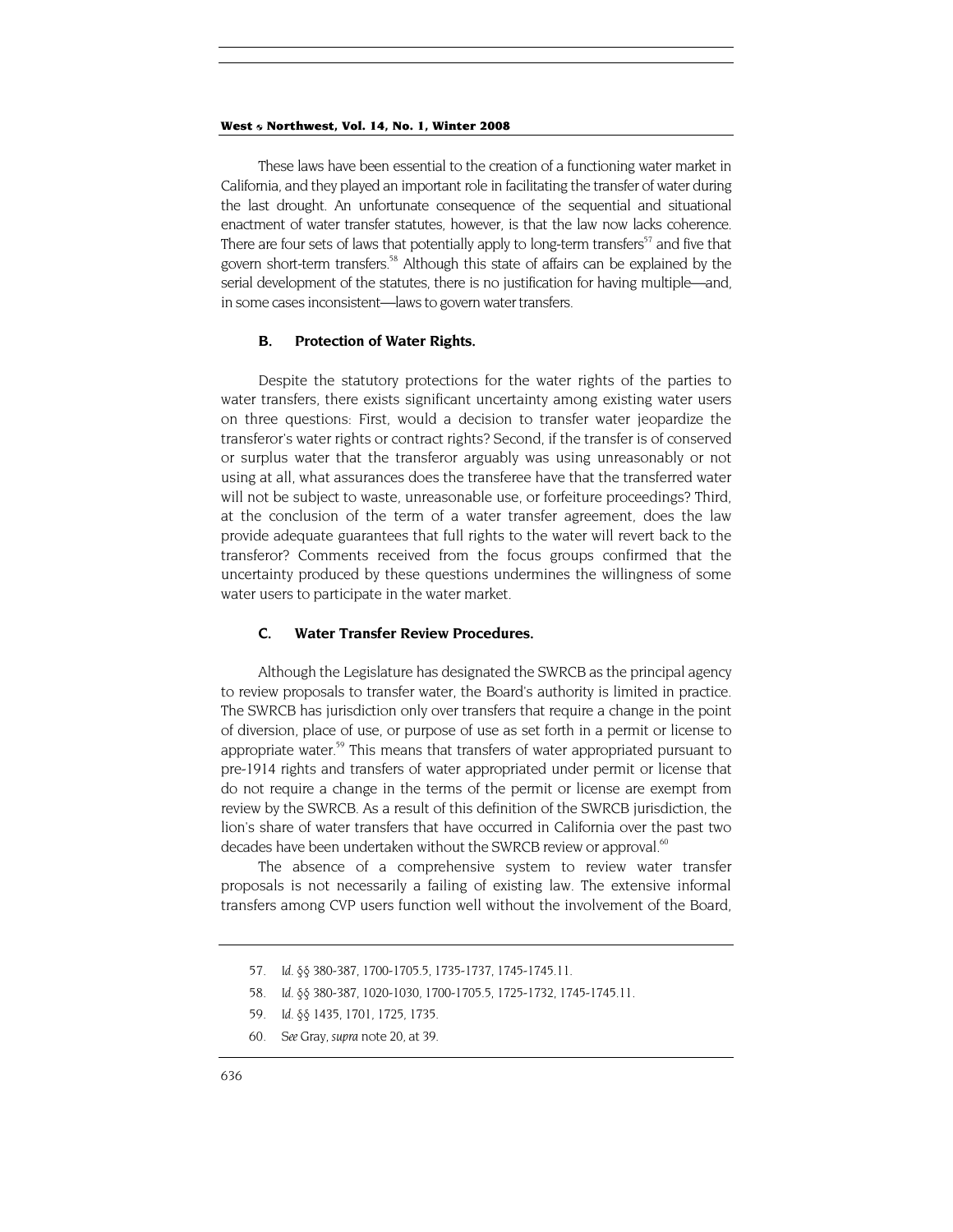as do the regional pooling and exchange programs described earlier. Moreover, there is substantial evidence that the 1991-1992 State Water Banks would not have been as effective in transferring water during the last drought if transfers administered through the Bank had been subject to review by the Board.<sup>61</sup> Finally, there was a widely shared consensus among the participants in the focus groups that significant expansion of the Board's jurisdiction would impede the water transfer process.

Nevertheless, there are three problems with the existing law regarding review of water transfers. First, from the perspective of the parties to the transfer, the principal advantage of Board review is the opportunity to obtain legal authorization *before* the water is transferred. This approval insulates the parties from subsequent legal actions for damages allegedly caused by the transfer that may be brought by third parties. The advantages of this system are not currently available to pre-1914 appropriators and other users who do not fall within the Board's statutory jurisdiction. These parties run the risk of a *post hoc* judicial determination that the transfer is illegal and that there therefore must pay damages to third parties who are injured by the transfer. Second, the time and expense associated with the Board's review of transfers over which it does have jurisdiction may frustrate some short-term transfer proposals, because the need for the water may have passed by the time the Board conducts the review and authorizes the transfer. $62$  Third, the statutory protections for fish, wildlife, and other instream uses that may be adversely affected by water transfers apply only to transfer over which the Board has jurisdiction. $63$  Thus, the restricted scope of the Board's review authority severely limits the applicability of the laws that protect these third party interests.

## **D. Protection of Third Parties.**

All water transfers are limited by the long-standing principle that the transfer must not harm other water right holders. This limitation is part of the common law of water rights and therefore is applicable to transfers of water based on pre-1914 appropriations<sup>64</sup> as well as to transfers of water appropriated pursuant to permit or license.<sup>65</sup> As just noted, however, the statutory protections for fish, wildlife, and other instream uses are contained in the same laws that govern the Board's water transfer jurisdiction and therefore are inapplicable to

<span id="page-15-0"></span><sup>61.</sup> Gray, *supra* note 36, at 43.

<sup>62</sup>*. Id.*

<span id="page-15-2"></span><span id="page-15-1"></span><sup>63</sup>*. See* CAL. WATER CODE §§ 386, 1435(b), 1725, 1725; *cf. id.* § 1021(b) (water leases "shall include enforceable terms which will ensure that the water lease will not injure any legal user and will not unreasonably affect fish, wildlife, or other instream beneficial uses.")

<span id="page-15-3"></span><sup>64.</sup> Scott v. Fruit Growers Supply Co., 258 P. at 1097; Butte T.M. Co. v. Morgan, 19 Cal. at 615, *cf*. CAL WATER CODE § 1706 (West 1996) (codifying common law rule).

<span id="page-15-4"></span><sup>65.</sup> CAL. WATER CODE § 1702 (West 1992).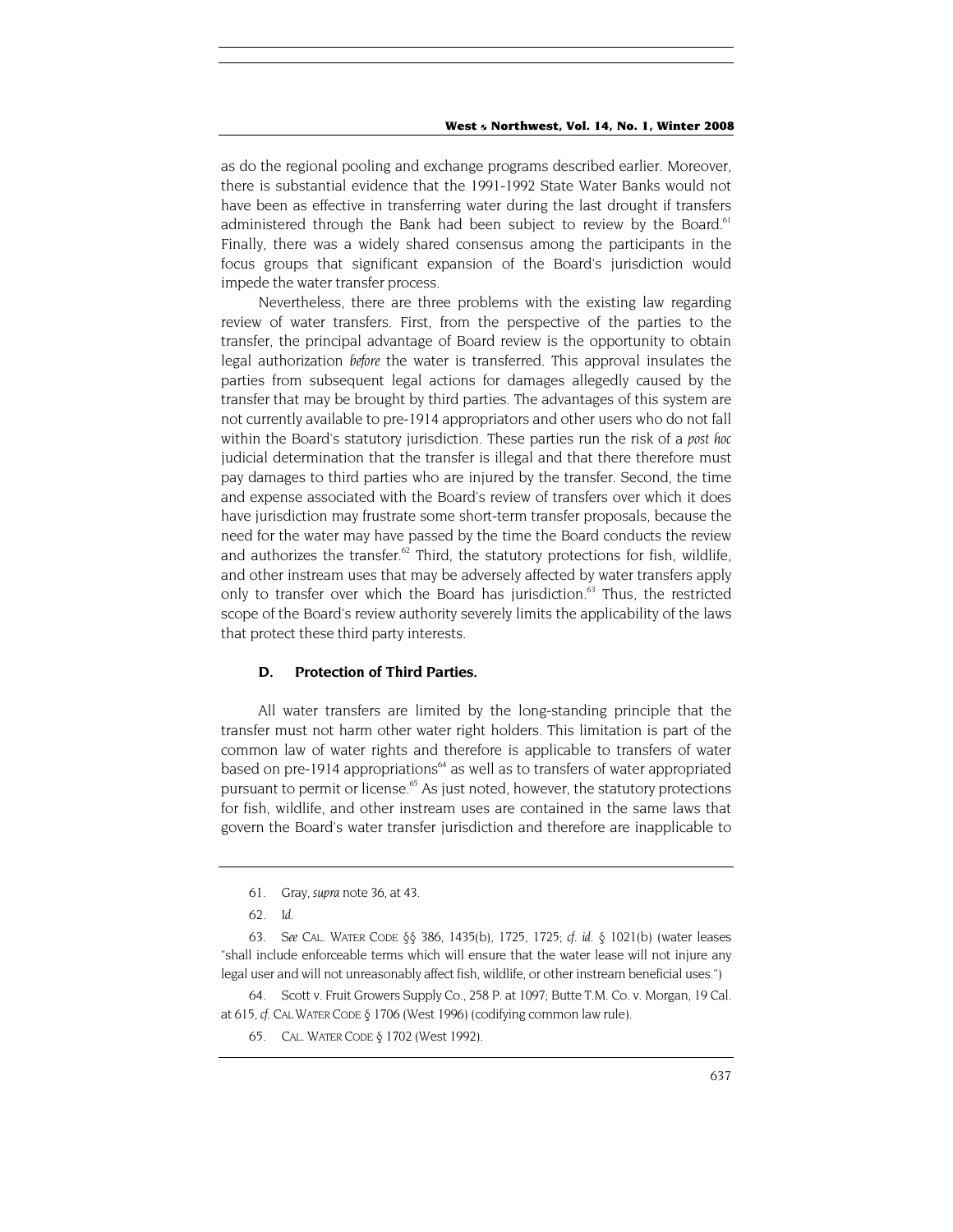transfers over which the Board has no review authority. Moreover, the one statute that purports to prevent water transfers that would "unreasonably affect the overall economy of the area from which water is being transferred" has never been used.<sup>66</sup> Thus, the current laws grant non-proprietary third party interests only sporadic and haphazard recognition.

## **E. Transfers to Instream Uses.**

In 1991, the Legislature authorized existing water right holders to petition the State Water Resources Control Board to change their water right "for purposes of preserving or enhancing wetlands habitat, fish and wildlife resources, or recreation in, or on, the water." $67$  A variety of questions have been raised concerning the administration of this provision. One of the most important questions is how the Board and other regulatory agencies would treat water that is dedicated to instream uses in the form of a water right. As Greg Thomas recently observed,

> Potential market participants face an obstacle that [California's instream use statute] does not address and that can only be solved legislatively: under current law, water transfers to instream uses will not, in most cases, create increased stream flows because preexisting streamflow requirements will simply absorb the transfers.<sup>68</sup>

Where regulatory standards are established in the form of ambient water quality or flow requirements, there is a danger that the dedication of water to instream uses in the form of an instream water right simply would allow the other water users who are subject to the regulatory standards to increase their diversions until ambient water quality or stream flows return to the regulatory minima. Thus, instream water rights would "merely replace water used to meet regulatory instream flow requirements" and would not "yield a net increase in actual stream flows" or water quality.<sup>69</sup> Until this question is answered, transfers to instream uses will be deterred, because the transferor has no assurance that the dedication of water will serve the transferor's intended purposes.

<span id="page-16-0"></span><sup>66</sup>*. Id.* § 386; *see* Appendix B, *infra.*

<sup>67.</sup> CAL. WATER CODE § 1707 (West 1996).

<span id="page-16-2"></span><span id="page-16-1"></span><sup>68.</sup> Gregory A. Thomas, *Conserving Aquatic Biodiversity: A Critical Comparison of Legal Tools for Augmenting Stream Flows in California*, 15 STAN. ENVTL. L. J. 3, 49 (1996).

<span id="page-16-3"></span><sup>69</sup>*. Id.*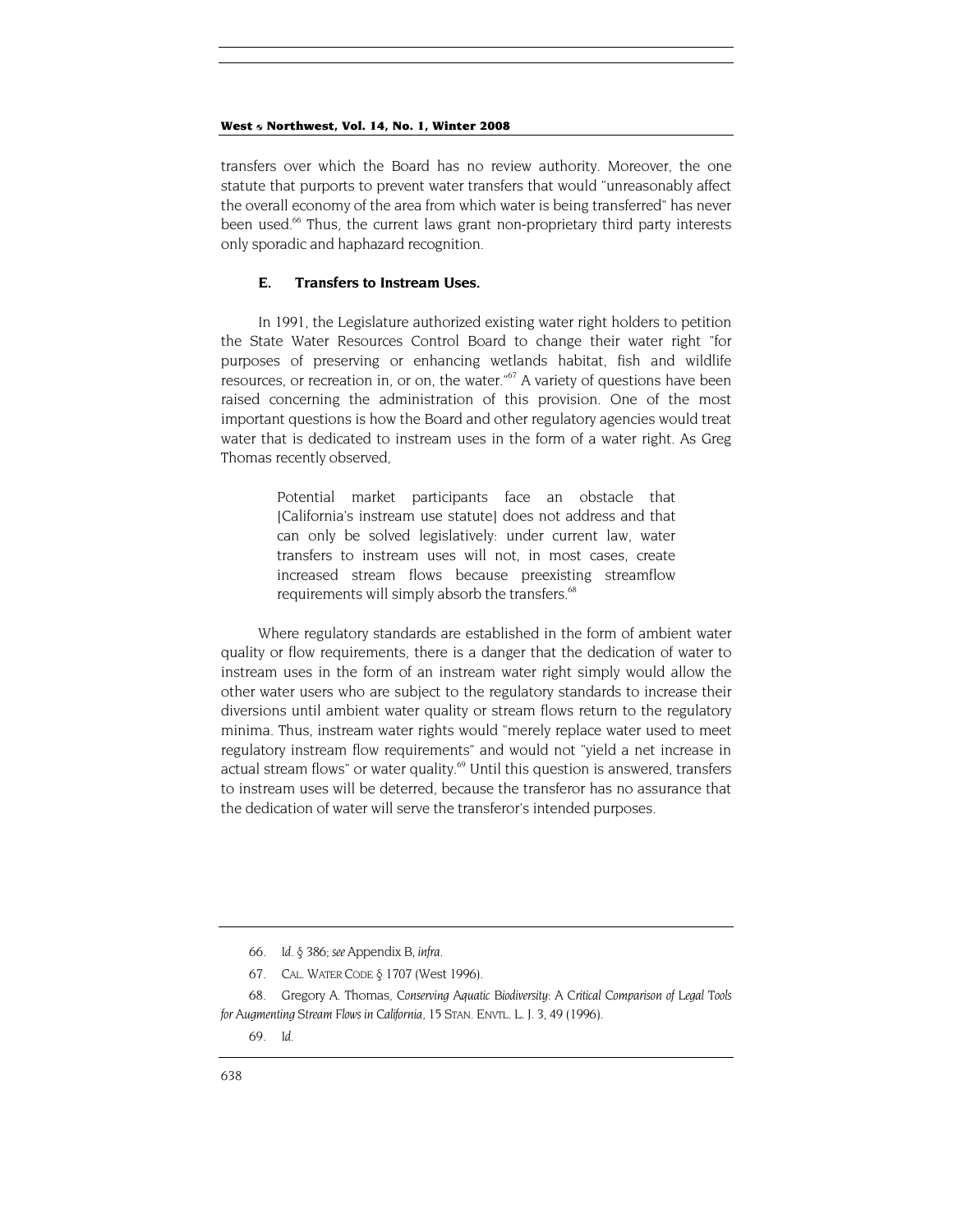#### **F. The Role of Local Water Agencies.**

One of the most vexing issues of California water policy over the past decade has been the relationship between local water agencies and their members or customers who seek to transfer water. Most of the developed water in this state is supplied to the end user by an intermediary agency—an irrigation district, water district, water storage district, municipal water district, or some other form of local water agency. In many cases, the water right is held by the agency. The Turlock Irrigation District, which has pre-1914 appropriative rights to the Tuolumne River, is an example. In other situations, the water right is held by a statewide agency—such as the Bureau of Reclamation for the CVP or the Department of Water Resources for the State Water Project—which delivers water by contract to member agencies. The local agencies then distribute the project water to their respective members. And, in a few cases, water is delivered from the water right holder to a county water agency to member water districts and then distributed to individual farmers. The Kern County Water Agency, which receives water from the State Water Project and distributes project water to member districts within the County, is an example of this type of arrangement. $70$ 

California law presently authorizes members of local water supply agencies to transfer their individual allotments, but only with the consent of the agency.<sup>71</sup> For example, farmers in the Turlock Irrigation District (TID) may sell their individual shares of the water allocated by the District to another water user (such as the neighboring Modesto Irrigation District or the City and County of San Francisco, which also appropriates water from the Tuolumne River), but only with the consent of the TID's board of directors. Indeed, in a well publicized case from the mid-1980s, a group of farmers in the Berrenda-Mesa Irrigation District received authorization from the District to transfer their water allocations to users located outside Kern County, but the transfer was vetoed by the Kern County Water Agency (KCWA), which supplies the water to Berrenda-Mesa. KCWA took the position that if there was "surplus" water available, it reverted (without compensation) to the agency for use within Kern County.<sup>72</sup> Thus, while existing law recognizes that individual water users posses transferable entitlements to the water they receive from the agency, transfers of those entitlements are impossible without the approval of the agency that holds the underlying water right or, in the case of CVP and SWP contractors, the intervening contract right.

The current law suffers from a fundamental contradiction. On the one hand, the transfer statutes are premised on the theory that the price incentives offered by

<span id="page-17-0"></span><sup>70</sup>*. See generally* Barton H. Thompson, Jr., The Future of Water Markets: Emerging Institutions, Shifting Paradigms, and Organizations 19-21 (1003) (unpublished manuscript) (on file with the author).

<sup>71.</sup> CAL. WATER CODE §§ 383, 1745.02 (West 1996).

<span id="page-17-2"></span><span id="page-17-1"></span><sup>72.</sup> For a more detailed description, *see generally*, Brian E. Gray, Bruce C. Driver & Richard W. Wahl, *The Transferability of Water Provided by the State Water Project and the Central Valley Project: A Report to the San Joaquin Valley Drainage Program,* in THOMAS & LEIGHTON-SCHWARTZ, *supra* note 43.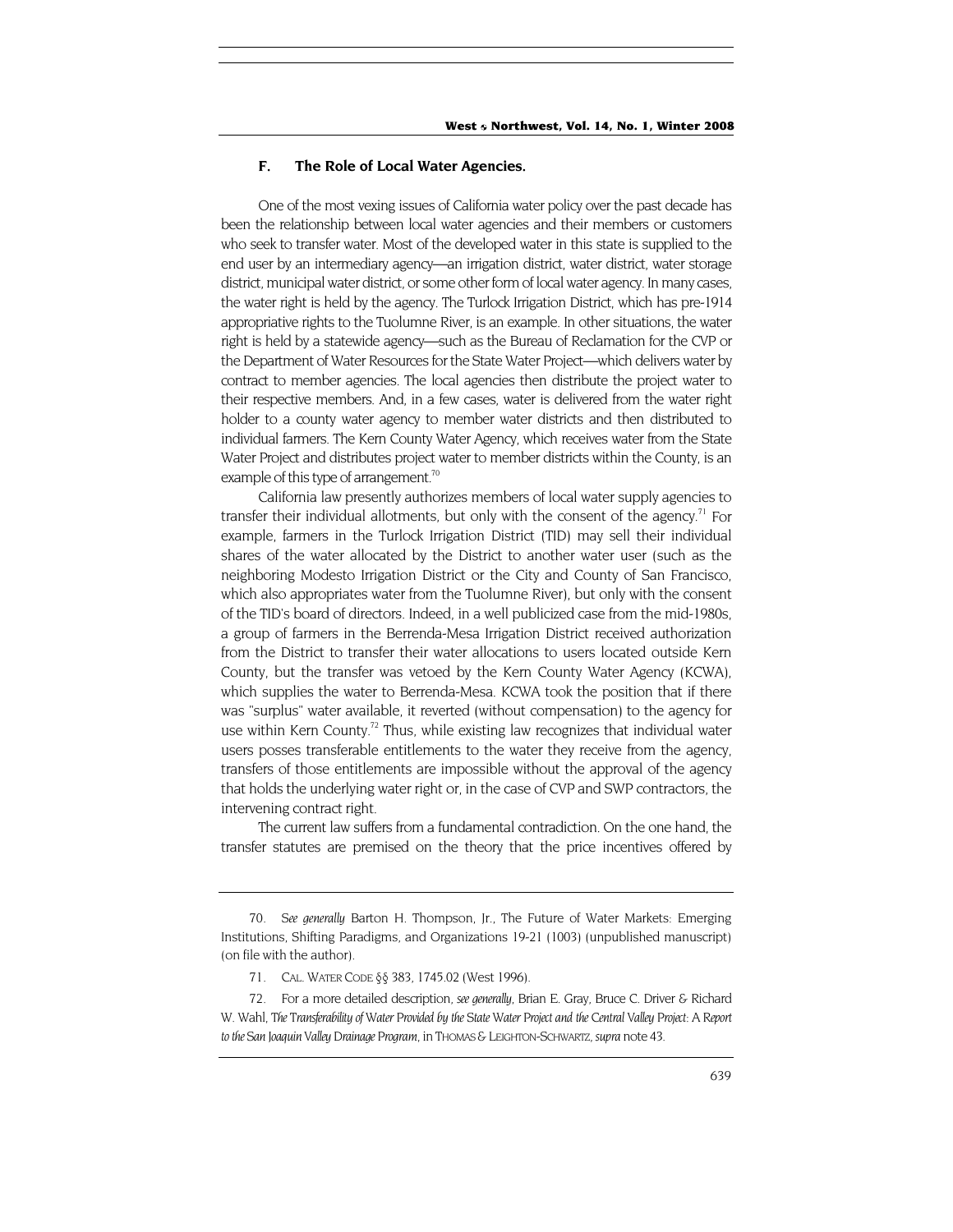potential buyers will motivate existing water users to use water more efficiently and to transfer water in situations where the net revenues from conservation and transfer are likely to exceed those generated by the users' current practices. On the other hand, the law vests the ultimate power to decide whether to enter into transfers in the boards of directors of the local agencies that deliver water to the users, rather than in the users themselves. The current law therefore separates the financial incentives that are intended to motivate water users to conserve and transfer from the authority to decide whether the transfers may in fact occur.

## **G. "Wheeling."**

The Legislature enacted a set of laws in 1986 to govern "wheeling." The statute authorizes "bona fide transferors of water" to use up to seventy percent of the "unused capacity" of water conveyance facilities owned or operated by public water agencies to transport the water that is the subject of the transfer agreement.<sup>73</sup> These laws are important, because the availability of a physical means of conveyance is essential for the implementation of most water transfers.<sup>74</sup>

In recent years, however, several important questions have arisen under these laws. First, the wheeling statute defines "unused capacity" as the "space that is available within the operational limits of the conveyance system and which the owner [of the system] is not using during the period for which the transfer is proposed and which space is sufficient to convey the quantity of water proposed to be transferred.<sup>"75</sup> It is unclear whether this definition requires the agency to determine the amount of unused capacity available for wheeling transferred water based on its own water supply commitments that exist at the time the wheeling request is made, or whether the agency may conclude that it has no unused capacity within its system because it *might* need to use the full capacity of its system at a later date.

Second, the statute requires the wheeling parties to pay the agency "fair compensation" for the use of its system and defines "fair compensation" as the "reasonable charges incurred by the owner of the conveyance system, including capital, operation, maintenance, and replacement costs, increased costs from any necessitated purchase of supplemental power, and including reasonable credits for offsetting benefits for the use of the conveyance system."<sup>76</sup> This definition does not state clearly whether the agency may charge the wheeling parties only for the additional costs attributable to the conveyance of the wheeled water, or whether the agency also may impose charges designed to ensure that the wheeling parties pay the same rates for use of the agency's facilities as paid by the agency's own members and customers.

- <span id="page-18-0"></span>73. CAL. WATER CODE §§ 1810-1814 (West 1996).
- <span id="page-18-1"></span>74*. See* THOMPSON, *supra* note 70, at 16-18.
- <span id="page-18-2"></span>75. CAL. WATER CODE § 1811(e). (West 1996).
- <span id="page-18-3"></span>76*. Id.* § 1811(c).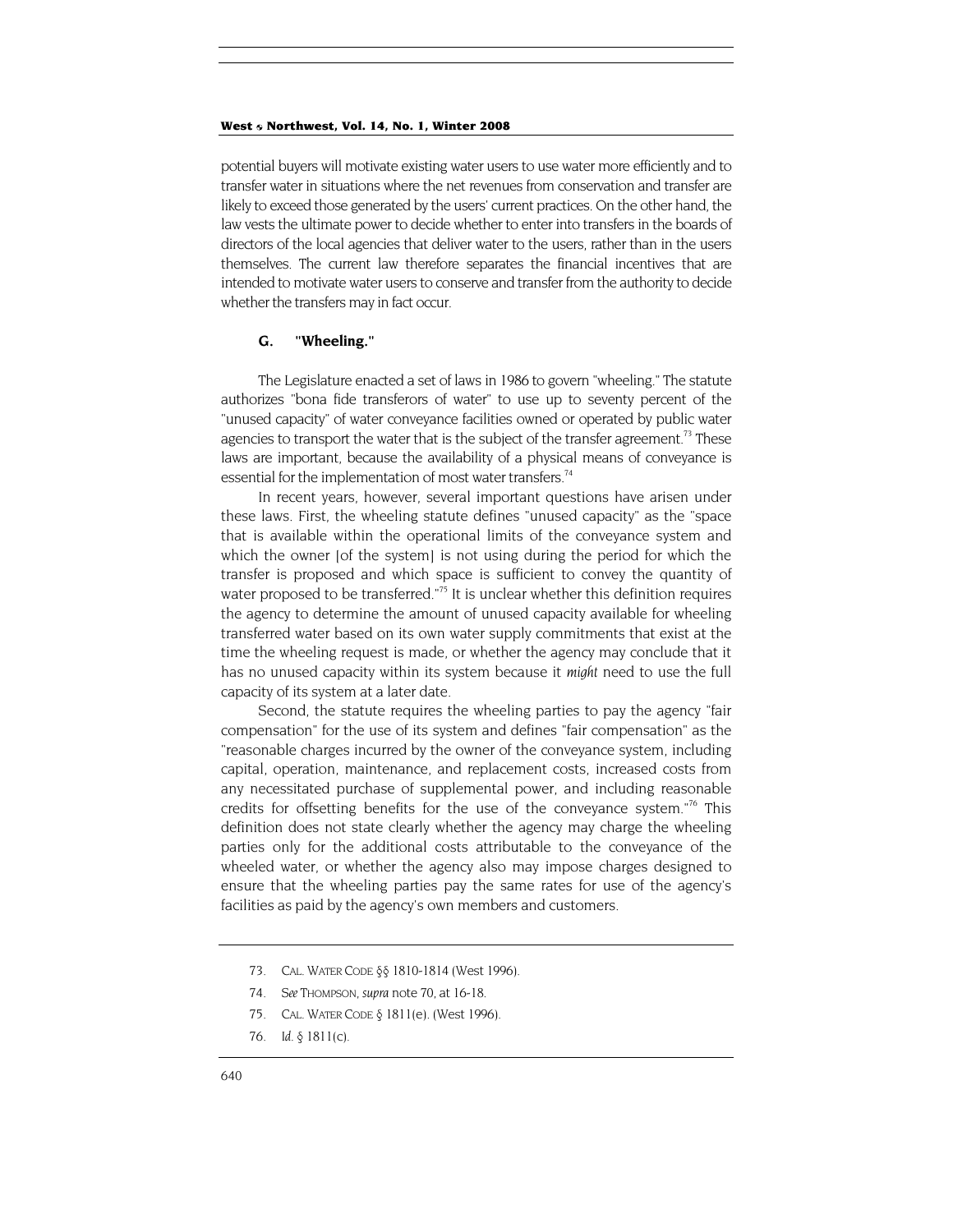Third, although existing law authorizes the agency to establish conditions on wheeling that include "water quality requirements,"<sup>77</sup> it does not adequately address the respective rights of the parties where the water proposed for wheeling through the agency's system is of substantially different quality than the agency's water. The agency has a vital interest in protecting the quality of the water within its system, because treatment is expensive and, in some cases, it may not be possible to adequately treat the blended water using the agency's existing treatment facilities. Moreover, the effects of water quality degradation may last for years beyond the initial introduction of the "wheeled" water into the agency's water supply system.

These and other questions have been at the heart of the recent dispute between the Metropolitan Water District (MWD) and its largest member agency, the San Diego Water Authority. In response to San Diego's request to wheel water through the Colorado Aqueduct and other MWD facilities, MDW recently adopted a set of "Wheeling Principles." These principles would allow San Diego and other parties to use MWD's system to wheel transferred water subject to ten conditions:

- 1. **Level Playing Field.** Metropolitan customers receiving comparable service must pay comparable costs for service.
- 2. **Cost Recovery.** Wheeling charges must fully recover properly allocable fixed and variable costs of conveying water through Metropolitan's fixed system.
- 3. **Financial Impacts***.* Use of Metropolitan's system for wheeling must create no financial harm to non-participating member agencies.
- 4. **Capital Commitments.** Metropolitan wheeling charges must recover a fair share of committed capital expenditures on the same basis as for customers receiving comparable service.
- 5. **Recognition of Wheeling Benefits.** Wheeling arrangements will account for benefits to the Metropolitan system on a case-by-case basis as mutually agreed by the wheeling party and Metropolitan.
- 6. **Wheeling Capacity.** The use of Metropolitan's delivery system for wheeling of water supplies must not result in a reduction in Metropolitan's ability to meet its water service obligation to its member agencies.
- 7. **Reliability.** Use of Metropolitan's delivery system for the wheeling of water supplies must not result in a reduction in reliability to member agencies.
- 8. **Water Quality.** Wheeling must not result in unmitigated adverse water quality impacts.
- 9. **Resource Management.** Wheeling policies and arrangements must be consistent with the ongoing commitment of Metropolitan and its member agencies to water management programs such as reclamation and conservation.
- 10. **Wheeling Preference.** Metropolitan should accommodate wheeling arrangements that would result in water deliveries to member agencies before arrangements that would result in deliveries to non-members.<sup>78</sup>

<span id="page-19-0"></span><sup>77</sup>*. Id.* § 1812(b).

<span id="page-19-1"></span><sup>78.</sup> METROPOLITAN WATER DISTRICT OF SOUTHERN CALIFORNIA, WHEELING PRINCIPLES (Nov. 19, 1996).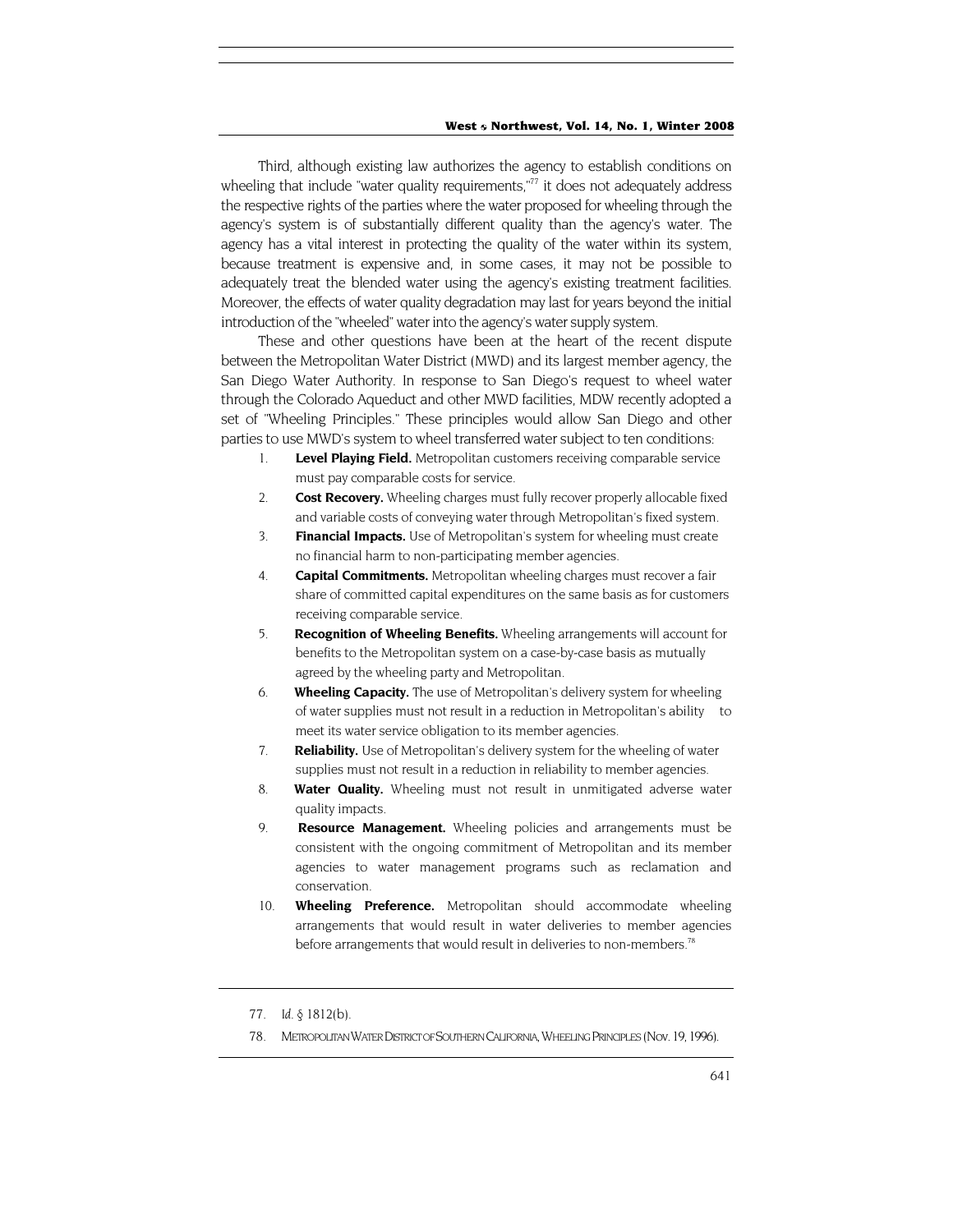<span id="page-20-3"></span>San Diego has argued that these conditions are contrary to the wheeling provisions of the Water Code. It contends that MWD's interpretation of the law would allows MWD to claim most of the consumer surplus associated with the transfer.

The MWD-San Diego controversy raises an array of other questions that are beyond the scope of this report. Nevertheless, it provides ample evidence that the existing law does not adequately define the respective rights of the parties to wheeling arrangements. Commentary from the focus groups confirms this conclusion.<sup>79</sup>

## **H. Surface Water Transfers and Groundwater Replacement.**

During the last drought, a number of surface water users who transferred water to the State Water Bank increased their use of groundwater to replace the transferred surface water. Although Water Bank officials approved this practice, a variety of overlying landowners, water managers, and other public officials in Yolo and Solano Counties expressed concerns that this type of conjunctive use could harm other groundwater users and perhaps cause compaction of the aquifer.<sup>80</sup> This experience confirmed fears expressed by water users throughout the Central Valley that unregulated use of groundwater to replace surface water transferred out-of-basin may cause or exacerbate conditions of groundwater overdraft.

The Legislature addressed this problem in a 1992 statute that prohibits surface water transfers from replacing the transferred water with groundwater unless the groundwater extraction is either: (a) consistent with an authorized groundwater management plan; or (b) approved by "the water supplier from whose service area the [surface] water is to be transferred and that water supplier . . . determines that the transfer will not create, or contribute to, conditions of long-term overdraft in the affected groundwater basin.["81](#page-20-2)

While this law responds to the concerns of landowners and other parties that may be adversely affected by groundwater overdraft, it suffers from two problems. First, the restriction on conjunctive use applies only to surface water transfers governed by the 1992 act, which covers water transfers by local agencies and their members. Because the statute is the only legislation that protects groundwater resources from surface water transfers, the existing law is of limited application.<sup>82</sup> Second, as a

<span id="page-20-1"></span>80*. See* Eduardo Bautista & Edward McBean, *Effects of Water Marketing on Physical and Biological Resources,* in CARTER, VAUX & SCHEURING, *supra* note 47, at 57, 66-75.

- <span id="page-20-2"></span>81. CAL. WATER CODE § 1745.10 (West 1996).
- 82. Section 1220 of the California Water Code provides that [n]o groundwater shall be pumped for export within the combined Sacramento and Delta-Central Sierra Basins, as defined in Department

<span id="page-20-0"></span><sup>79.</sup> At this writing, San Diego has entered into a draft agreement with the Bass Brothers of Fort Worth, Texas, who own approximately 40,000 acres of irrigated land in the Imperial Valley, to purchase water that would be wheeled to San Diego through Metropolitan Water District (MWD) facilities. MWD continues to oppose the transfer. *See* James Sterngold, *A Blow for Water Independence: San Diego Strikes Deal with Imperial Valley, Irking Los Angeles,* N.Y. TIMES, Aug. 6, 1996, at A1, col. 2.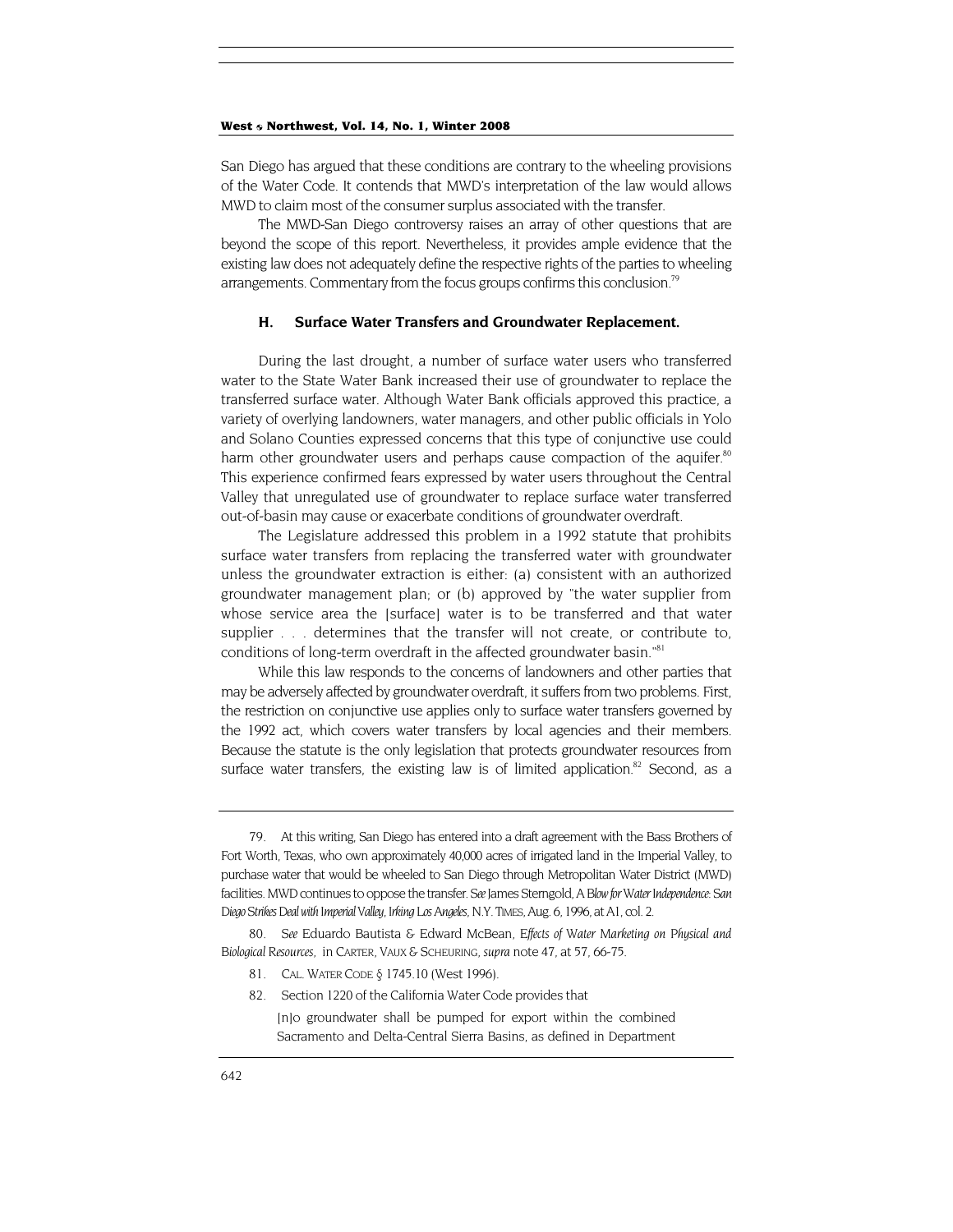categorical prohibition, the act would presumptively ban surface water transfers that involve substituted groundwater use by the transferor even in areas of the state with high and replenishable groundwater tables where these types of conjunctive use transfers should be encouraged. Although the statute allows local water agencies to approve such transfers, it creates no standards to govern this process. Moreover, the law delegates to *surface* water agencies authority to regulate groundwater use, which the agencies would not have in the absence of the surface water transfer.

## **I. California Environmental Quality Act.**

The California Environmental Quality Act (CEQA) requires public agencies that transfer water to prepare an environmental impact report on the proposed transfer if the agency's actions "may have a significant impact on the environment.<sup>83</sup> The environmental review provisions of CEQA also apply to the State Water Resources Control Board when it reviews water transfer petitions. Existing law exempts some short-term transfers from CEQA.<sup>84</sup>

Environmental impact reports prepared under CEQA often provide valuable information about the potential consequences of water transfers on the natural environment, and CEQA itself requires the parties to undertake "feasible mitigation measures" to lessen significant adverse environmental effects.<sup>85</sup> For water transfers that are subject to the jurisdiction of the State Water Resources Control Board, however, the CEQA requirements are often duplicative of the Board's own review and decisionmaking processes. Such duplication unnecessarily increases transaction costs and should be avoided where the water transfer laws themselves provide adequate procedural and substantive standards to protect the natural environment.

> of Water Resources Bulletin 160-74, unless the pumping is in compliance with a groundwater management plan that is adopted by ordinance...by the county board of supervisors, in full consultation with affected water districts, and that is subsequently approved by a vote in the counties or portions of counties that overlie the groundwater basin .

Id.  $\&$  1220. Although this statute could be applied to limit transfers of surface water for which groundwater is substituted, it is easily circumvented. As occurred with transfers to the 1991 Water Bank, the transferor could claim that there is no export of groundwater because only the surface water is physically transferred out of basin. The groundwater that the transferor uses to replace the exported surface water remains in-basin. For a more detailed analysis, see Gray, *supra* note 36, at 34-36.

- <span id="page-21-0"></span>83. CAL. PUB. RES. CODE § 21080 (West 1996).
- <span id="page-21-1"></span>84. CAL. WATER CODE § 1729 (West 1996).

. ..

<span id="page-21-2"></span>85. CAL. PUB. RES. CODE § 21002 (West 1996).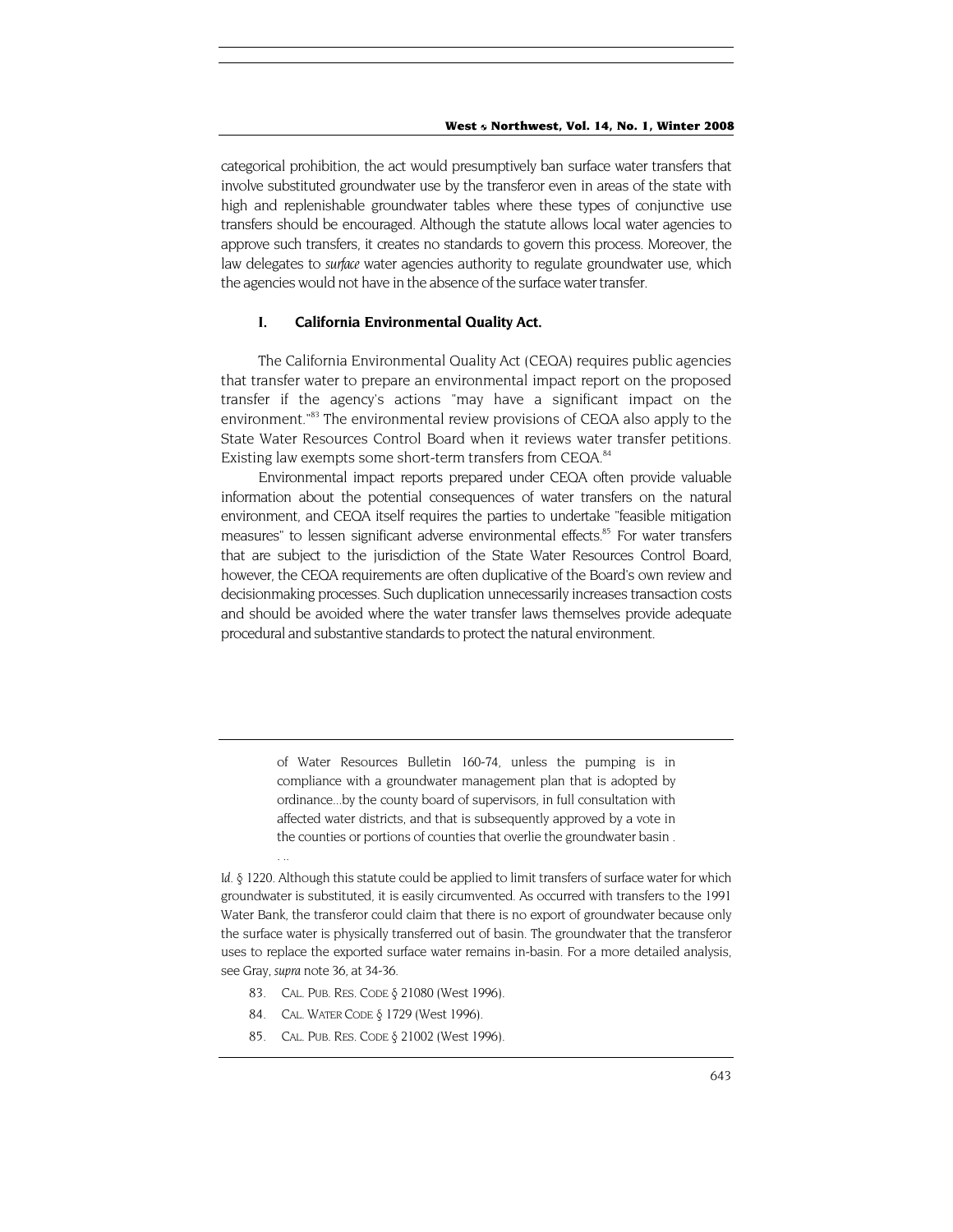## **J. Transfers Under the Central Valley Project Improvement Act.**

In the Central Valley Project Improvement Act of 1992 (CVPIA), Congress authorized CVP users to transfer project water within or outside the existing CVP service area.<sup>86</sup> Although the CVPIA provides that all transfers of project water must comply with California law, $^{87}$  it also establishes a complex set of federal standards with which transfers of CVP water must comply. These federal criteria include:

- 1. The transfer may not exceed the average quantity of water delivered to the transferor or contracting agency that supplies water to the transferor "during the last three years of normal water supply" preceding the enactment of the CVPIA.
- 2. Transfer are limited to "water that would have been consumptively used or irretrievably lost to beneficial use during the years of the transfer."
- 3. The Secretary of the Interior must determine that the transfer would not create "significant long-term adverse impact on groundwater conditions in the transferor's service area."
- 4. The Secretary also must conclude that the transfer "will have no significant adverse effect" on the delivery of water to meet CVP contract obligations and for fish and wildlife as required by other provisions of the CVPIA.
- 5. The Secretary may not approve a transfer if he determines that the transfer "would result in a significant reduction in the quantity or decrease in the quality of water supplies currently used for fish and wildlife purposes, unless the Secretary determines . . . that such adverse effects would be more than offset by the benefits of the proposed transfer."
- 6. Other CVP contractors have a right of first refusal to purchase water offered for transfer to users located outside the service area of the CVP.<sup>[88](#page-22-2)</sup>

Transfers of project water to non-CVP users also are subject to a \$25 per acrefoot surcharge that is payable to the Fish and Wildlife Restoration Fund established by the Act.<sup>[89](#page-22-3)</sup>

Perhaps the most important water transfer provision of the CVPIA is the modification of the authority that local agencies have under California law to veto or to place conditions on transfers proposed by their members. The Act states that local agencies have no authority over user initiated transfers of up to twenty percent of the water delivered by CVP to the agency.<sup>90</sup> For transfers that

- <span id="page-22-0"></span>86. Pub. L. No. 102-575, § 3405, 106 Stat. 4706, 4709 (1992).
- <span id="page-22-1"></span>87*. Id.* § 3405(a)(1)(E), 3411(a).
- <span id="page-22-2"></span>88*. Id.* § 3405(a)(1)(A)-(M).
- <span id="page-22-3"></span>89*. Id.* § 3407(d)(2)(A).
- <span id="page-22-4"></span>90*. Id.* § 3504(a)(1).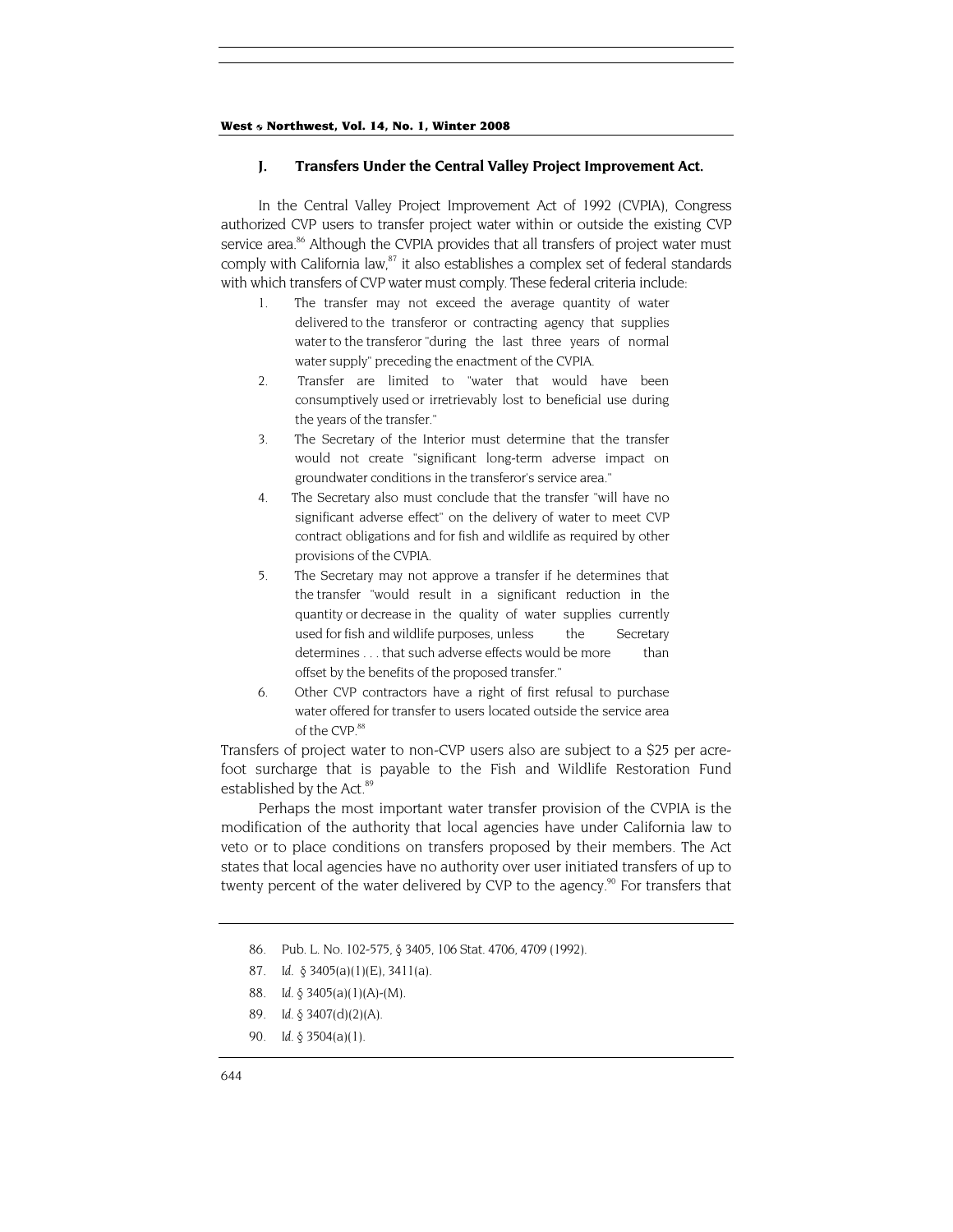exceed twenty percent of the project deliveries, the Act limits the agency's review authority to the criteria set forth above.<sup>91</sup>

The CVPIA was an historic and important enactment, and its water transfer provisions were needed to dispel an array of significant questions about the transferability of project water.<sup>92</sup> Yet, the special water transfer rules of the CVPIA conflict in some cases with the requirements of California law, and the resolution of these conflicts is difficult to predict because the CVPIA mandates compliance both with the federal transfer standards and California water transfer law. Moreover, the existence of federal standards to govern transfers of CVP water and separate state standards to govern all other surface water transfers is likely to produce confusion and concerns about unequal treatment. Local agency authority, which is unfettered by California law, is now divided and circumscribed by the provisions of the CVPIA. And, third party interests, which are given sporadic and inconsistent recognition under state law, are afforded far more certain protection by federal law. As transfers of CVP water—particularly long-term transfer agreements with non-CVP users become accepted and routine, the need for separate legal standards to govern the CVP may well diminish.

## **IV. A Model Water Transfer Act**

The Model Water Transfer Act (Model Act) addresses many of these "second generation" issues and proposes extensive amendments and additions to the current water transfer system. The Model Act embodies most of the idea developed by the author, the Advisory Group members, and the participants in the focus groups. In two areas—the scope of the Act and the provisions on local agency authority—the Model Act reflects by omission contemporary political realities and leaves for "third generation" studies important questions regarding transfers of groundwater, mandatory review of transfers of water based on pre-1914 appropriative rights, and the authority of local agencies over transfers proposed by their members and customers. In a third area—resolution of the inconsistencies between California water transfer law and the transfer provisions of the CVPIA—the Model Act recognizes that state legislative reform cannot alter federal law. The approach to common issues set forth in the Model Act and in this report may serve as a guide, however, to future consideration of the CVPIA transfer rules.

## **A. A Unified Water Transfer Law.**

Although an original purpose of the project was to draft a comprehensive statute that would govern transfers of *all* types of water and water rights,

<span id="page-23-0"></span><sup>91.</sup> For an analysis of the water transfer provisions of the CVPIA, see Gray, *supra* note 38, at 285-95.

<span id="page-23-1"></span><sup>92</sup>*. See* Brian E. Gray, et al., *Transfers of Federal Reclamations Water: A Case Study of California's San Joaquin Valley,* 21 ENVTL. L. 911 (1991).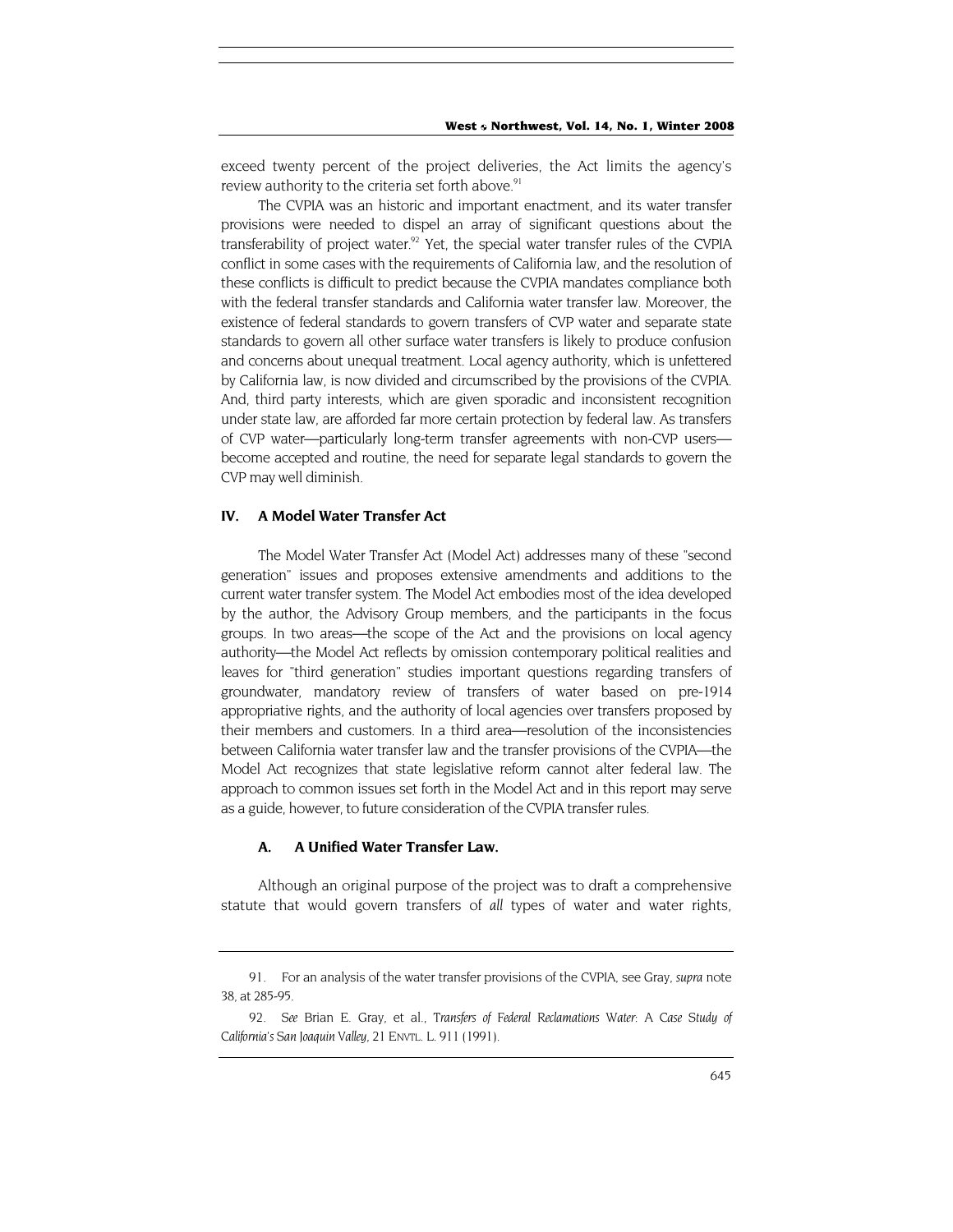practical and political realities have produced a Model Act of more limited scope. Except for an important provision on the conjunctive use of groundwater to replace surface water that is transferred out-of-basin, the Model Act does not apply to groundwater. Early in the drafting process, it became apparent that unified coverage of transfers of groundwater and surface water would require creation of a groundwater *management* code—a task that is far beyond the scope of this project.<sup>93</sup>

Another early purpose of the project was to draft a unified set of surface water transfer laws that would govern transfers of all types of surface water, including transfers of water based on pre-1914 appropriations. While many provisions of the Model Act apply to transfers of all surface water, the central sections that establish pre-transfer review processes apply to transfers of water based on pre-1914 rights only at the option of the water right holder.<sup>94</sup> In this respect, the Model Act does not propose to expand the *mandatory* jurisdiction of the State Water Resources Control Board. Both current law and the Model Act require review by the Board only for transfers of surface water that involve a change in permit or license administered by the Board.

The Model Act contains an important addition to current law, however. It would allow pre-1914 appropriators and other transferors of the surface water not subject to the Board's mandatory jurisdiction to submit transfer proposals to the Board to take advantage of the pre-transfer authorization provisions of the Act that would insulate the transferor from *post hoc* claims for injunctive relief or damages.<sup>95</sup> The Model Act also would permit such transferors to employ the expedited processes applicable to transfers of conserved water.<sup>96</sup> To the extent that pre-1914 appropriators and other transferors avail themselves of these sections, third parties potentially affected by such transfers would benefit by the application of a variety of procedural and substantive protections for fish, wildlife, other instream uses, groundwater resources, and local economies that do not exist under current law.

Finally, in marked contrast to the existing water transfer statutes, the Model Act would establish a single, unified set of transfer rules. Thus, provisions that ensure compliance with water quality standards and other environmental laws, terms that govern transfers within or through the Delta, protections for groundwater resources, and clarifications of the relationship between the transfer laws and CEQA would apply to *all* surface water transfers, not simply to transfers based on specific statutory sections as is the case with existing law. $97$ 

<span id="page-24-4"></span>97*. See id.* Parts B, C, F, H, I & J.

<span id="page-24-0"></span><sup>93.</sup> Thus, while the Model Act proposes to revise § 1745.10 of the Water Code, which governs the use of groundwater to replace transferred surface water, it does not address § 1220 of the Code because that section governs groundwater *per se*, rather than groundwater in conjunctive use with surface water transfers. *See supra* note 82.

<span id="page-24-1"></span><sup>94.</sup> MODEL WATER TRANSFER ACT FOR CALIFORNIA; *reprinted in* 4 WEST-NORTHWEST 3, Parts D & E.

<span id="page-24-2"></span><sup>95</sup>*. Id.* Part D.

<span id="page-24-3"></span><sup>96</sup>*. Id.* Part E.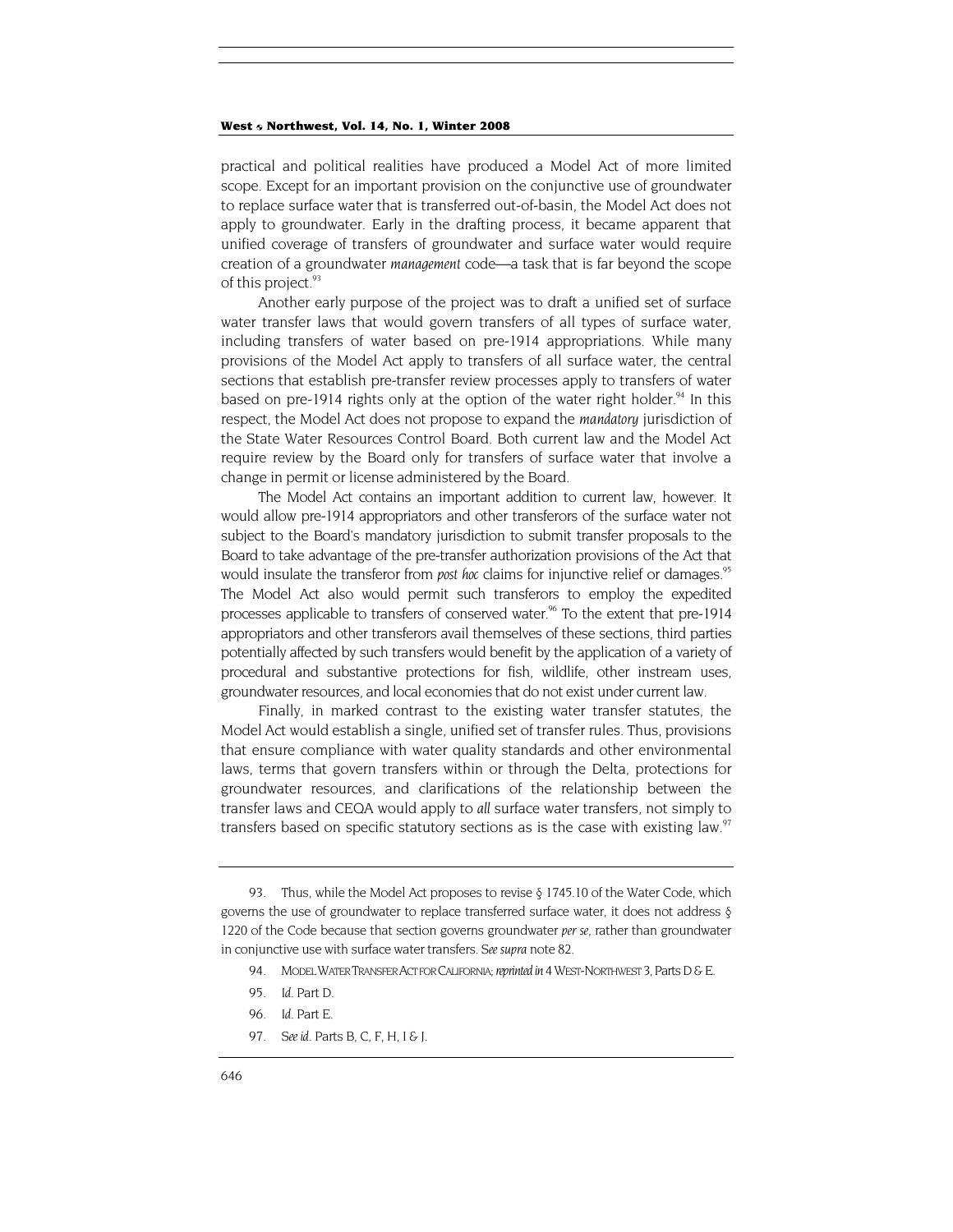Moreover, there would be a single set of procedures and standards to govern transfers that are subject to the jurisdiction of the Board, rather than the multiplicity of rules discussed above.<sup>98</sup> This reform also would ensure that the procedural and substantive protections for third parties apply in all cases that come before the Board for its review and authorization.

Part B of the Model Act defines the scope of its coverage and set forth many of the other provisions that would apply to all transfers of water governed by the Act.

## **B. Enhanced Protection of Water Rights.**

The Model Act would strengthen the legal protections afforded water right holders and other water users who transfer surface water. These enhanced legal protections would apply to all stages of the transfer process, including the consideration and negotiation of transfer agreements, the conservation and offer of water for sale, the use of water during the term of the transfer agreement, and the reversion of all rights to the transferor at the conclusion of the transfer agreement.

Two of the provisions on water rights are particularly significant. First, the Model Act states that, throughout the term of all water transfer agreements, compliance with Article X, Section 2 of the California Constitution and other laws governing waste and unreasonable use "shall be determined based on an assessment of the reasonableness of the *transferee's* use of the transferred water." This provision is of special importance to transfers of surplus water of or water that the transferor has conserved through salvage or other changes in efficiency of use. In such cases, the security of the transferor's future rights to the water may be in question. The shift of focus from the transferor's practices to the transferee's uses is designed to assure both parties that the transferor's alleged prior waste, unreasonable use, or non-use of the transferred water will not be a basis for reduction or divestment of the rights to the transferred water during the term of the transfer agreement.

The Model Act thus would codify the practice employed by the State Water Resources Control Board with respect to the Imperial Irrigation District's transfer of conserved water to the Metropolitan Water District. In that case, the Board permitted IID to conserve and transfer water that the Board had concluded was subject to defeasance for prior waste and unreasonable use.<sup>99</sup> The Board's decision was based on a policy trade-off. The Board may be criticized on the ground that it rewarded past waste and unreasonable use by allowing IID to retain the economic value of water to which it arguably has no rights because of its earlier wasteful practices. Yet, the Board appropriately decided not to divest IID of the water subject to the unreasonable use order because it concluded that IID's conservation and transfer of such water both would

<span id="page-25-0"></span><sup>98</sup>*. See e.g.,* CAL. WATER CODE §§ 380-387, 1020-1030. 1435-1442, 1700-1705.05, 1725- 1740 (West 1996).

<span id="page-25-1"></span><sup>99.</sup> See Imperial Irrigation District v. State Water Resources Control Board, 225 Cal. App. 3d 548 (1990); Imperial Irrigation District v. State Water Resources Control Board, 225 Cal. App. 3d 1160 231 Cal. Rptr. 283 (1986).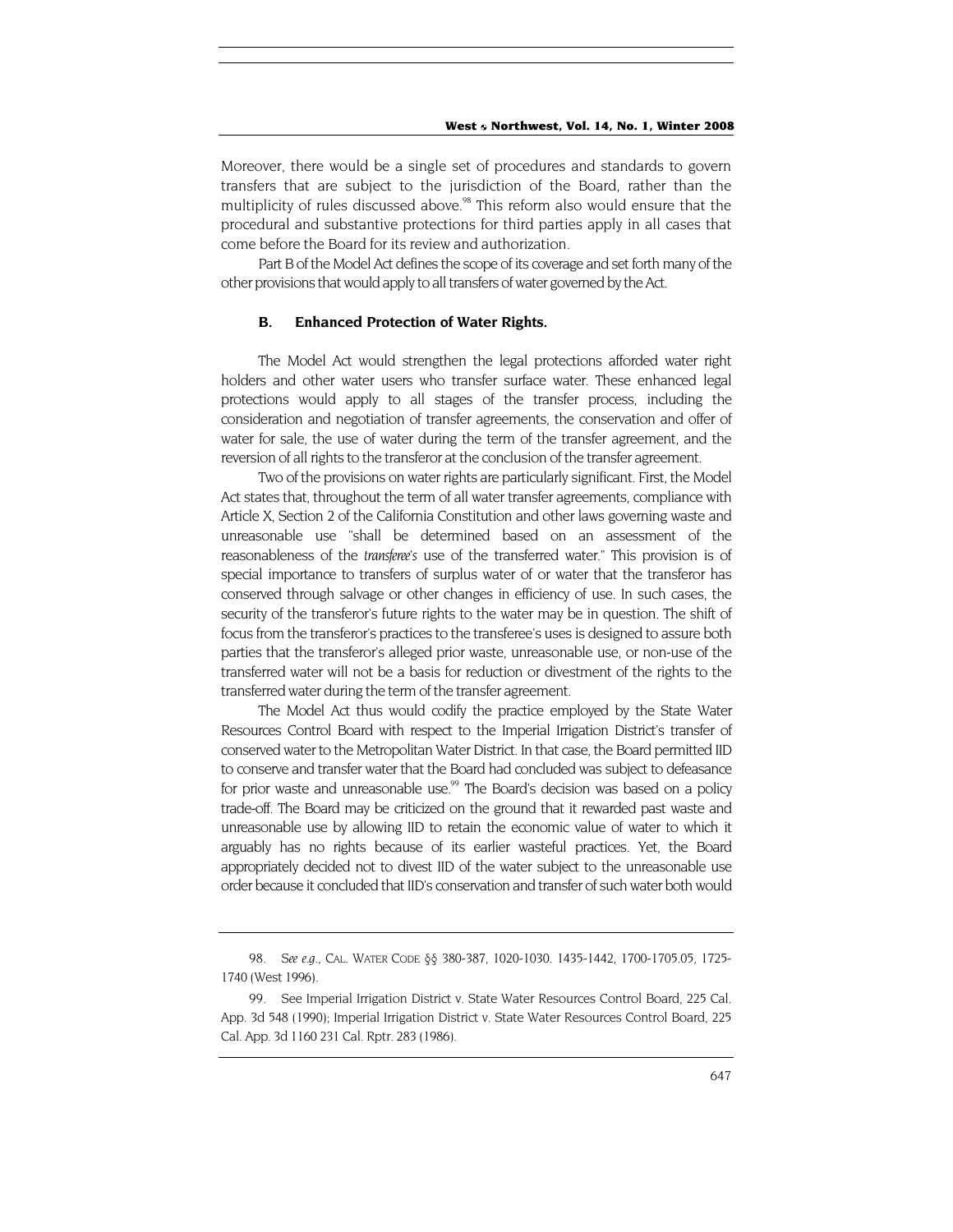improve the efficiency of IID's water supply practices and would result in greater allocative efficiency by allowing the conserved water to be transferred to higher valued uses within MWD.<sup>100</sup>

The Model Act adopts this same philosophy. Although it would be possible to rely exclusively on the waste and unreasonable use laws to enhance the efficiency of water use in California, it is preferable to employ the water transfer laws to achieve the same purpose. The Board has exercised its powers under Article X, Section 2 and related laws exceedingly sparingly, and that practice is unlikely to change in the near future. Moreover, reallocation of water and other resources by government fiat should be a last resort, reserved for those situations in which alternative means (such as the market) are not available. In this case, water transfers provide a viable alternative to governmental forfeiture of water rights and therefore should be the preferred alternative. The Model Act would not remove the Board's authority to enforce the reasonable use laws. Rather, it simply would direct the Board not to employ such laws to divest a user of water where that user voluntarily, or under threat of state sanction, corrects past waste or unreasonable use and transfer the water conserved by such efforts to a reasonable and beneficial use.

The second significant change to the existing protections for water rights is the declaration that, at the end of the term of a water transfer agreement, all rights in, and to the use of, the water subject to the transfer agreement shall revert back to the transferor. This declaration would be reinforced by the directive that neither the transferee nor any other beneficiary of the transfer may bring a claim for a continuation of the water supply made available by the transfer agreement and by the prohibition of claims to a continued supply of water based on reliance, estoppel, intervening public use, water shortage emergency, unforeseen or unforeseeable increases in demand, or any other cause.

This provision is based on statements from all of the focus groups that existing law does not contain adequate assurances that the transferor's rights will be respected at the conclusion of the term of water transfers, particularly long-term transfer agreements. The declarations set forth in the Model Act provide the strongest possible legal protections for the reversionary rights of transferors.

The "Protection of Water Rights" sections appear in Part C of the Model Act.

## **C. Expedited Transfer Processes.**

One of the principal goals of the project has been to devise alternative means of transferring water on an expedited basis while strengthening the protections in existing law for third parties who may be adversely affected by water transfers. The Model Act contains a variety of proposed changes that would help to accomplish this goal. These changes include:

<span id="page-26-0"></span><sup>100.</sup> For more detailed analyses, see Gray, *supra* note 38 at 296-306; MCMORROW & SCHWARTZ, *supra* note 15, at 149-66.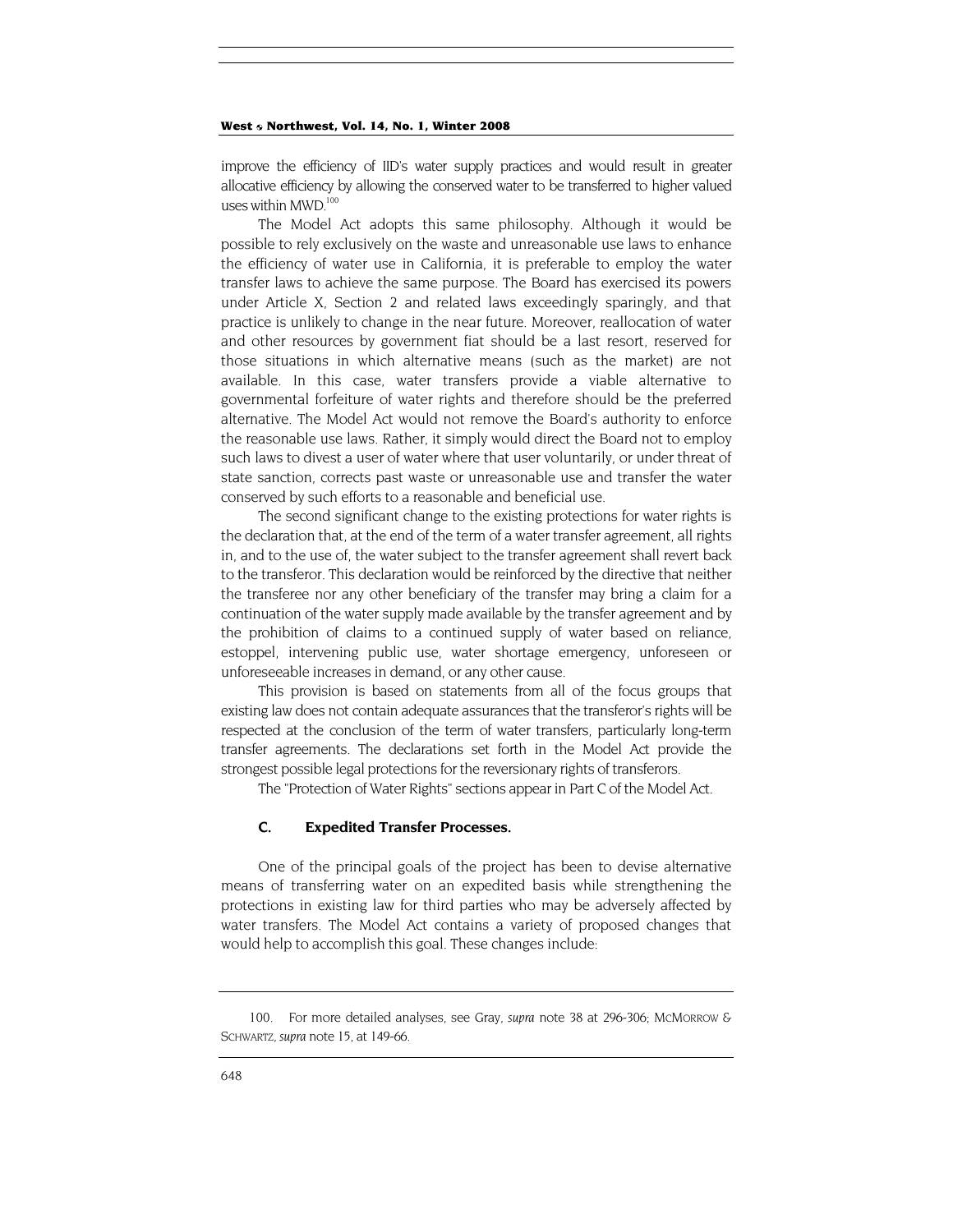## **1. Improvement of the Procedures Governing State Water Resources Control Board Review of Petitions to Transfer Water.**

As described above, the State Water Resources Control Board presently has jurisdiction over petitions to transfer water that require a change in permit or license issued by the Board. The Model Act would not expand this jurisdiction, except to make this pre-transfer review available to other transferors at their option. Based on comments received from several of the focus groups, however, the Model Act would amend the procedures by which the Board evaluates water transfer petitions. The Model Act defines these procedures in substantially greater detail than does existing law and imposes specific time limits on the Board's exercise of its investigation, review, and decisionmaking responsibilities. Moreover, in an effort to expedite transfers during droughts and other water emergencies, the Model Act exempts shortterm transfers from the hearing requirements of existing law. These procedural changes appear in Part D, section 403 of the Model Act.

## **2. Creation of an Expedited Process for Transfers of Conserved Water.**

In a provocative article on water transfers and third party interests, Joseph Sax urges that new transfer laws endeavor to protect third parties through what he termed "formulaic" limitations. The alternative approach of "extensive participation and elaborate public hearings" he observed, "threatens to make all but the largest water transfers uneconomic and untimely."<sup>[101](#page-27-0)</sup>

Consistent with this exhortation, one of the central features of the Model Act is the creation of an expedited process for transfers of water conserved or salvaged by the transferor. The goal of this process is to permit certain types of transfers to occur relatively quickly and inexpensively without substantive pre-transfer review by the State Water Resources Control Board and without *post hoc* substantive review by the courts. As a substitute for these procedural safeguards for third parties who may be adversely affected by expedited transfers, the Model Act would subject such transfers to a *categorical* protection for third party interests. This categorical protection is written in the form of a restriction on the quantity of water that may be transferred on an expedited, non-reviewable basis. Thus, the Model Act would limit expedited transfers to the transferor's historic consumptive use plus water irretrievably lost to all beneficial uses. Because this water would not be available for other legal water users, instream uses, and groundwater recharge even if the water transfer did not occur, third parties would not be harmed by the transfer of such water. The standards and procedures governing expedited transfers of conserved water are set forth in Part E of the Model Act.

<span id="page-27-0"></span><sup>101.</sup> JOSEPH L. SAX, *Understanding Transfers: Community Rights and the Prioritization of Water,* 1 WEST-NORTHWEST 13, 16 (1994).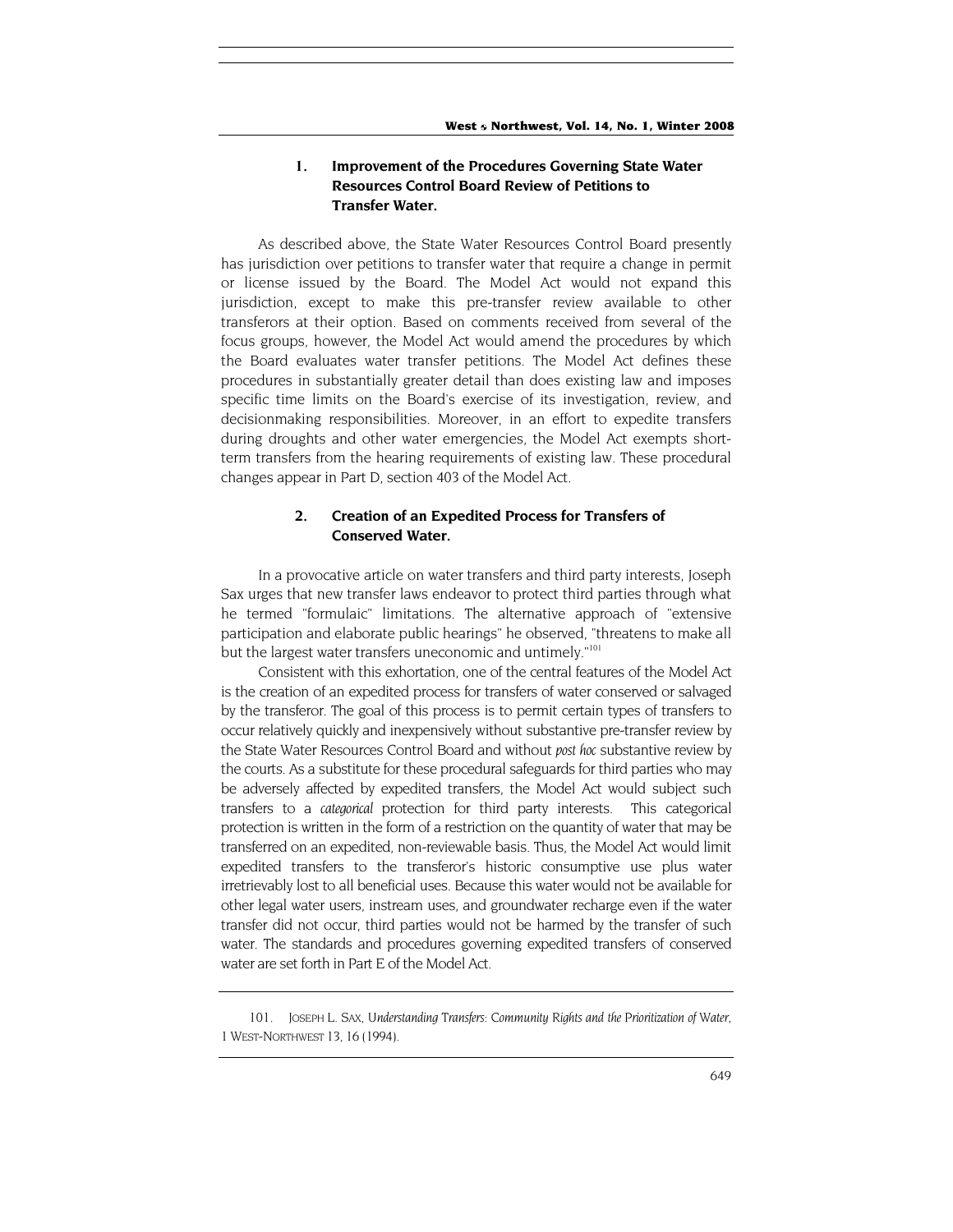#### **3. Amendment of the California Environmental Quality Act.**

As noted previously, the environmental review requirements of the California Environmental Quality Act serve the valuable function of informing decisionmakers and the public about the potential environmental consequences of proposed government actions. In the water transfer area, however, the application of CEQA to petitions that are subject to the jurisdiction of the State Water Resources Control Board can result in duplicative review and unnecessarily increase transaction costs without concomitant environmental benefits. To address this problem, the Model Act would amend CEQA in two ways. First, CEQA would not apply to short-term transfers, which the Act defines as transfer agreements the term of which is two years or less. Second, the environmental review requirements of CEQA would commence only at the time a public agency decided whether to approve, to amend, to renew, or to rescind a transfer agreement.<sup>102</sup> The amendments to CEQA are contained in Part B, section 209 of the Model Act.

## **4. Authorization of a State Water Bank and Regional Water Banks.**

In a recent study of water banking in the western states Lawrence MacDonnell concludes that "[w]ater banks offer a highly flexible framework within which water transfers may occur. They can operate at any level, ranging from interstate down to water district or ditch company . . . As an institutionalized mechanism intended to facilitate water transfers they can develop clear, well defined rules and procedures that should help to reduce transaction costs.["103](#page-28-1) The 1991-1992 Emergency Drought Water Bank confirms that a statewide bank can provide valuable service in bringing together potential buyers and sellers and, under severe time constraints, administer an extensive water transfer program with due regard to the rights of both the participants and third parties.<sup>104</sup> Moreover, as noted earlier, a number of regional water banks and exchange pools have operated informally in California for many years.

<span id="page-28-0"></span><sup>102.</sup> The penultimate draft of the Model Act also provided that the California Environmental Quality Act (CEQA) would not apply to long-term transfer agreements that are submitted to the Board for review pursuant to Parts D or E of the Act. The purpose of this change was to recognize that the Board's review is the functional equivalent of an environmental impact report and that a categorical exemption from CEQA would help to expedite the transfer process without neglecting environmental considerations. During the final consideration of the Model Act, however, this provision was removed at the request of agricultural, environmental, and rural advocates who expressed the concern that CEQA review would provide valuable information about the potential environmental effects of water transfers that would not be gained during the Board's review process.

<span id="page-28-1"></span><sup>103.</sup> LAWRENCE J. MACDONNELL, *Understanding the Gordian Knot of Western Water,* 41 ROCKY MT. MIN. L. INST. 22-1, 22-60 (1995).

<span id="page-28-2"></span><sup>104</sup>*. See* CARTER, VAUX & SCHEURING, *supra* note 47.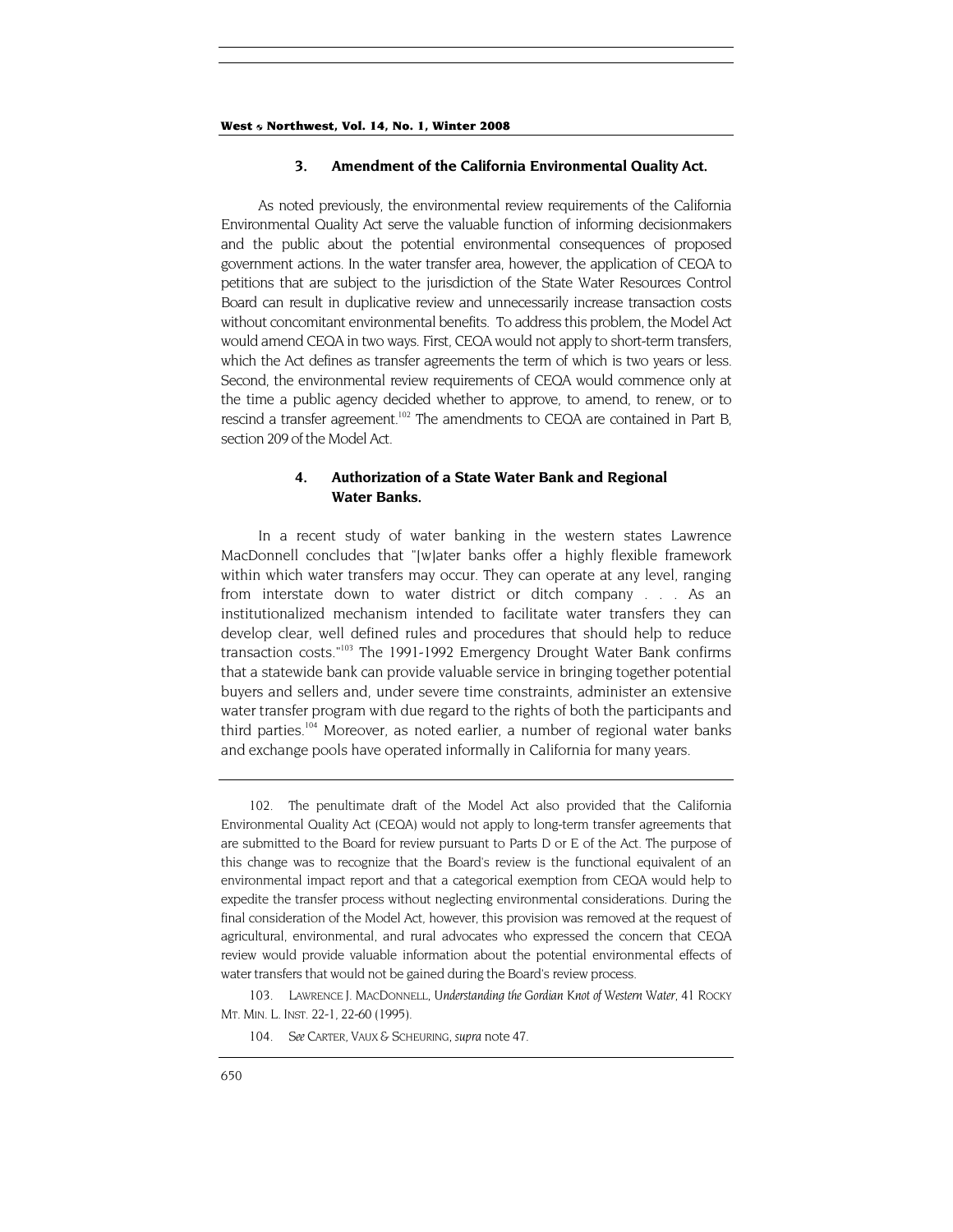The Model Act would build on these experiences and authorize the creation of a State Water Bank and regional water banks. The banks would be empowered to undertake a variety of actions to facilitate voluntary water transfers. As with the 1991- 1992 State Water Bank, the banks would have authority to supervise transfers that are exempt from mandatory review by the Board. Moreover, the State Water Bank would be given permanent authority to administer the expedited transfer provisions of Part E, and the Board could delegate similar authority to regional water banks. This direct supervision of expedited transfers would reduce duplicative administrative requirements and would enhance the ability of agencies involved in the day-to-day administration of expedited water transfers to move water quickly through the banks. The water bank provisions of the Model Act appear in Part J.

## **D. Expanded Protections for Third Party Interests.**

The National Research Council concluded its influential report on water transfers with the observation that

> recognition and protection of third part interests are essential if water transfers are to achieve their potential to reallocate water to meet new demands . . . Transfers can bring the benefits of the market to a system that has often subordinated efficiency to distributional concerns. But the West has never treated water as just another commodity and should not do so now. There must be a balance between efficiency and fairness. Each jurisdiction must devise its own laws and processes to achieve this balance.<sup>[105](#page-29-0)</sup>

The Model Act would expand the existing protection for third party interests in a variety of ways:

## **1. Improvement of Considerational Protections.**

As described above, the State Water Resources Control Board would have jurisdiction under Part D of the Model Act over water transfers that require a chance in a permit or license administered by the Board and other transfers that the parties may submit to the Board for its review. The Board would evaluate proposed transfers under a set of three substantive standards that are designed to ensure that third parties would not be harmed by the transfer of water. Based on suggestions received from the focus groups, these standards create a legal hierarchy that would distinguish between transfers that are unlikely to harm third parties (for example, short-term transfers and transfers limited to the transferor's prior consumptive use) and those that have greater potential to cause harm to other legal water users, instream uses, and local economies (for

<span id="page-29-0"></span><sup>105.</sup> NATIONAL RESEARCH COUNCIL, WATER TRANSFERS IN THE WEST: EFFICIENCY, EQUITY, AND THE ENVIRONMENT 8 (1992).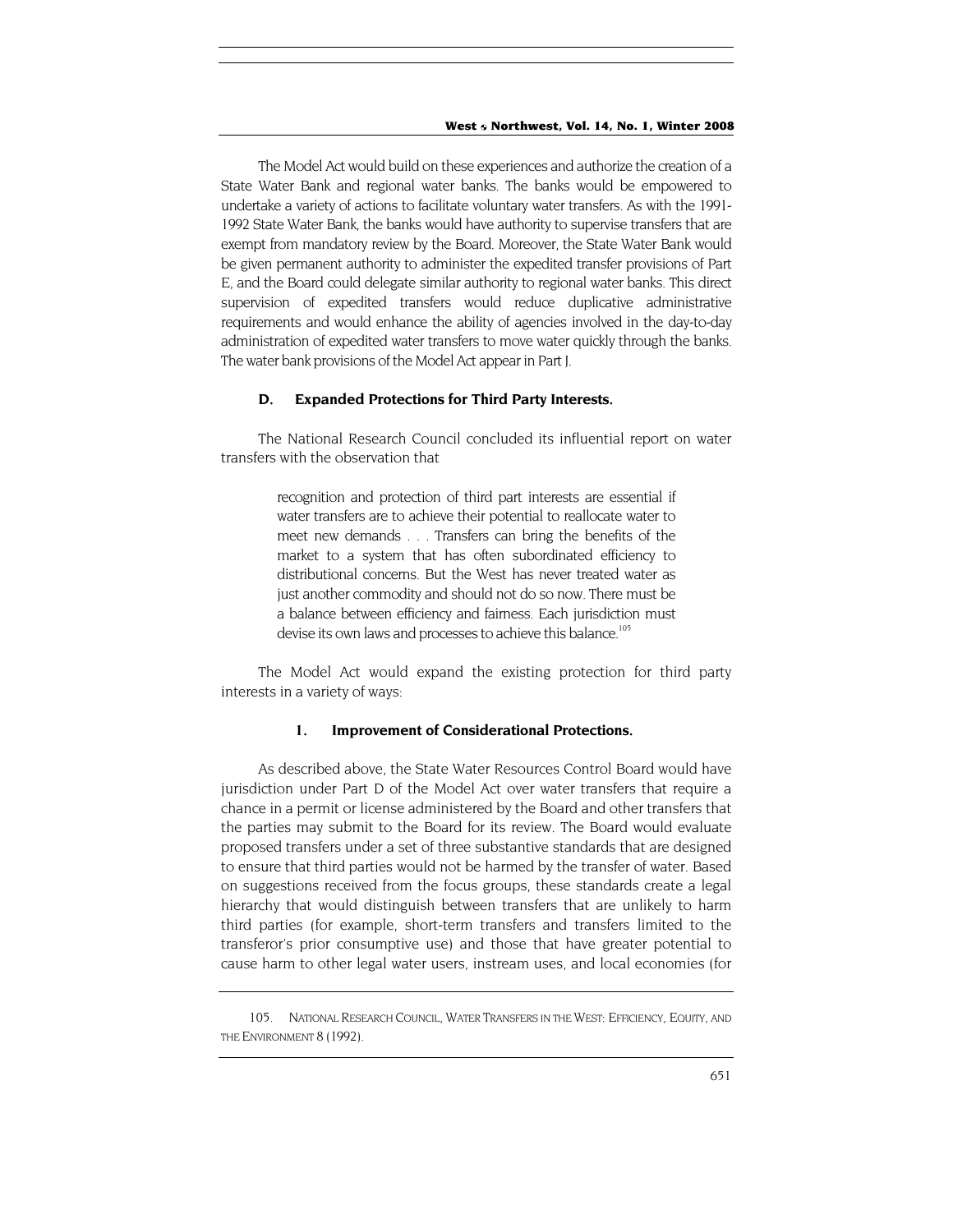example, long-term transfers based on the fallowing or retirement of previously irrigated land). This legal hierarchy would be divided in the following manner:

## **a. Short-term Transfer Agreements.**

For short-term transfers—which the Model Act defines as proposals or agreements the term of which is two years or less—the Board would be directed to approve the proposal unless it determined that the transfer would result in significant injury to any legal user of water or would unreasonably affect fish, wildlife, or other instream beneficial uses. The petitioner would have the burden of producing *prima facie* evidence that the proposed transfer would comply with these standards. The establishment of a *prima facie* case then would shift the burden of proof to opponents of the transfer to establish that the proposed transfer would *not* comply with the foregoing requirements.

## **b. Long-term Transfer Agreements.**

Long-term transfers—proposals or agreements to transfer water over a term longer than two years—have a far greater potential to cause irreparable harm to third parties. For this reason, the Model Act would prohibit the Board from approving a long-term transfer *unless* it concluded that the transfer would not result in significant injury to any legal user of water and would not unreasonably affect fish, wildlife, or other instream beneficial uses. In these cases, the burden of proof would remain on the petitioner throughout the proceedings.

## **c. Long-Term Agreements Based on Land Fallowing or Retirement.**

Some types of long-term transfers have the potential to create undue burdens on the economies and local governments in the area from which water was transferred. For example, in 1992, the Yolo County Board of Supervisors

> submitted a \$129,305.00 bill to the Department of Water Resources for reimbursement for the County's additional expenditures for General Assistance and Aid to Families With Dependent Children allegedly caused by the increase in unemployment attributable to land fallowing and the transfer of water to the 1991 Water bank. The Board of Supervisors estimated that the fallowing of 40,200 acres in Yolo County decreased the demand for agricultural labor, services, and supplies within the County and consequently put 450 persons out of work. The unemployed workers then made claims for general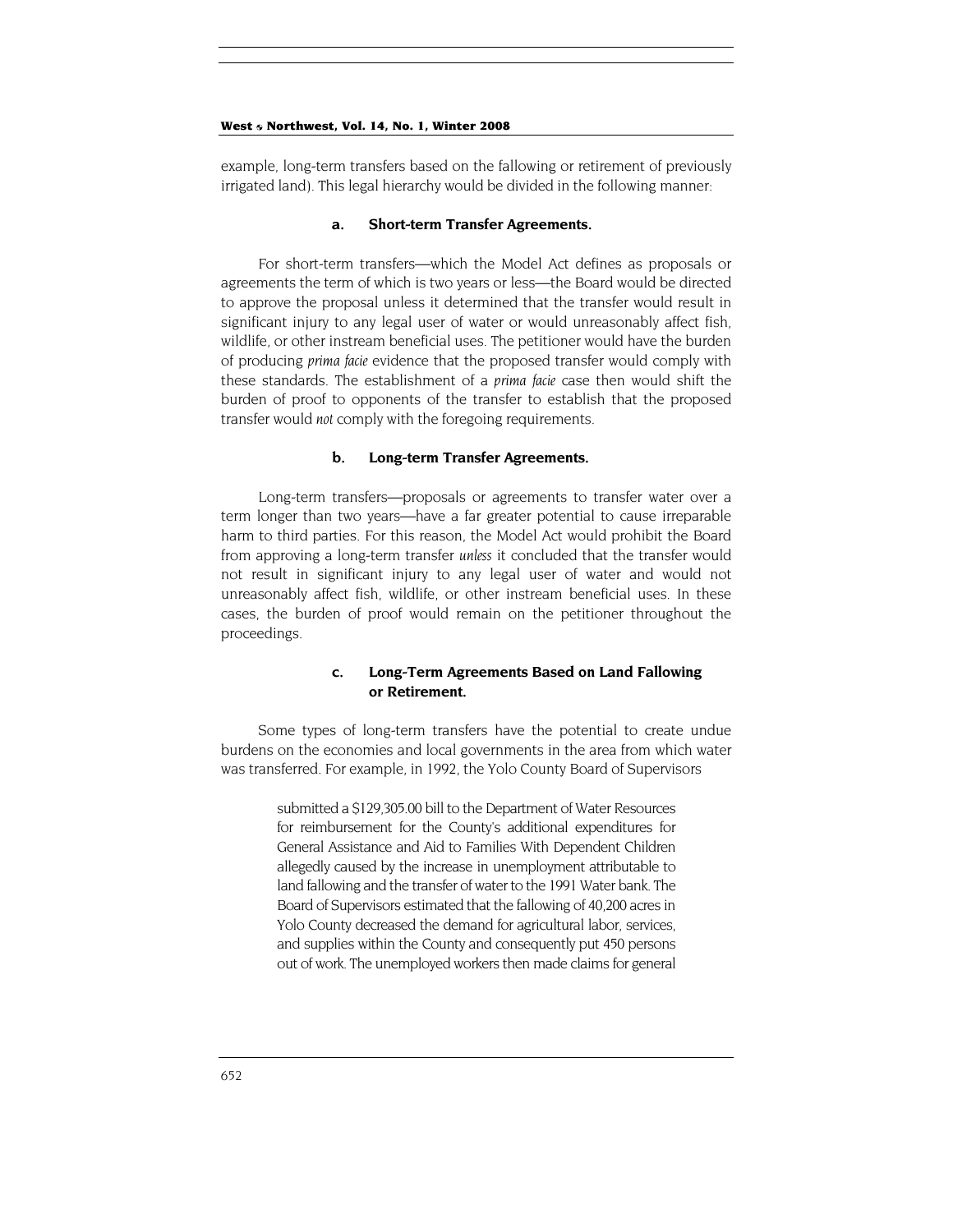assistance and AFDC entitlements, which in turn increased the County's social services costs by  $$129, 305.00$ .<sup>106</sup>

Although this claim was not sustained, it does illustrate the concerns that local communities have that some water transfers based on land fallowing or retirement may cause unemployment, reduce local taxes, and increase social services expenses.

To address these concerns, the Model Act would impose a third substantive criterion on long-term transfers that are derived from the fallowing or retirement of previously irrigated land and that would change the place of use or transfer the water to uses outside the county or counties in which the water previously has been used. In addition, to the standards that protect other legal water users and fish, wildlife, and other instream beneficial uses described above, the Board could not approve a petition for this type of transfer if is concluded that "the proposed transfer would cause substantial harm to the economy in the area from which the water is to be transferred." In making this determination, the Board would be required to "consider any actions that the petitioner or other parties to the transfer agreement have taken to mitigate harm to the economy in the area from which the water is to be transferred." The burden of proof would be placed on the petitioner.<sup>[107](#page-31-1)</sup>

These substantive standards are derived from existing law, which contains protections for other legal water users; fish, wildlife, and other instream beneficial uses; and, in one instance, the local economy of the area from which water is transferred. The Model Act would expand these protections in two ways. First, as discussed above, it would create incentives for transferor's who are not currently subject to the Board's jurisdiction to use the water transfer procedures set forth in Part D. To the extent that this occurs, these transfers would be governed by the substantive third party protection standards. Second, the lone protection for local economies in current law applies only to transfers of conserved or surplus water governed by sections 380-387 of the Water Code.<sup>108</sup> This statute has never been

106. Gray, *supra* note 36, at 41.

<span id="page-31-1"></span><span id="page-31-0"></span>107. In recognition of the desirability of encouraging water transfers to create financial incentives to retire irrigated land within the drainage problem area of the Western San Joaquin Valley, the standard of review described in this paragraph would not apply to long-term water transfers based on the fallowing or retirement of previously irrigated land within the San Joaquin Valley Drainage Program study area—as defined in U.S. DEPARTMETN OF THE INTERIOR & CALIFORNIA RESOURCES AGENCY, A MANAGEMENT PLAN FOR AGRICULTURAL SUBSURFACE DRAINAGE ON THE WESTSIDE OF THE SAN JOAQUIN VALLY: FINAL REPORT OF THE SAN JOAQUIN VALLEY DRAINAGE PROGRAM (1990)—that the Board concludes would contribute to the reduction of agricultural drainage that adversely affects surface water or groundwater quality.

<span id="page-31-2"></span>108. Section 386 of the Water Code states that the Board "may approve any change *associated with a transfer pursuant to this chapter* only if it finds that the change...does not unreasonably affect the overall economy of the area from which water is being transferred." CAL. WATER CODE § 386 (West 1996) (emphasis added).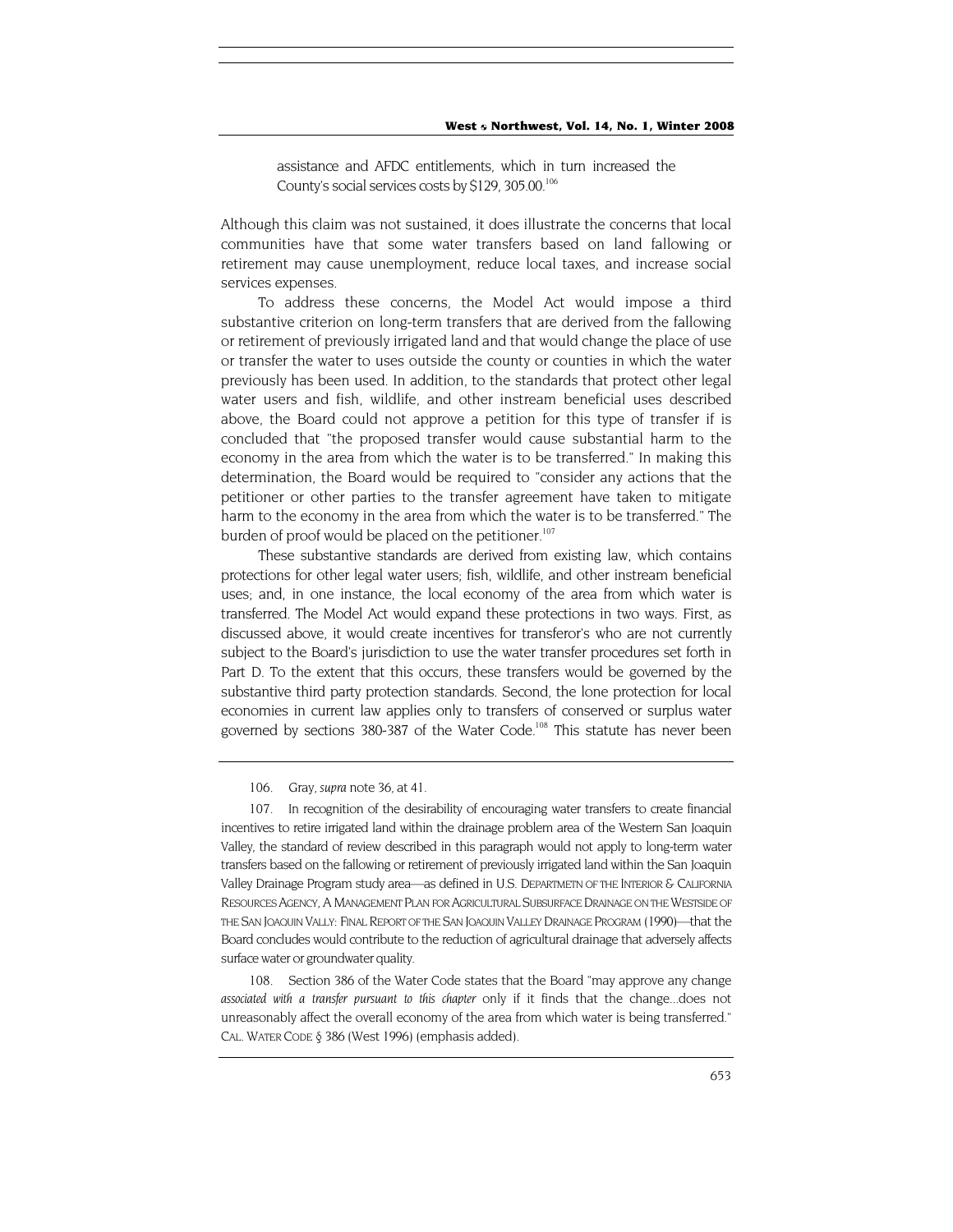applied, because no transfers have been undertaken pursuant to these sections of the Code.<sup>109</sup> By extending the protection for local economies to all transfers reviewed by the Board under Part D, the Model Act would ensure that this third party interest is included in the evaluation of all long-term transfers based on the fallowing or retirement of previously irrigated land, which are the transfers that have the greatest potential to harm local interests.

The third party protections standards applicable to transfers of water pursuant to Part D of the Model Act are set forth in section 404.

## **2. Categorical Protection of Third Parties Potentially Affected by Expedited Transfers of Conserved Water.**

For expedited transfers of conserved water undertaken pursuant to Part E, the Model Act provides a different type of protection for third party interests. As described above, expedited transfers are limited to the transferor's historic consumptive use plus any water that is irretrievably lost to all beneficial uses. This limitation on the quantity of water that may be transferred on an expedited basis establishes a categorical protection for third parties, in contrast to the considerational approach applicable to transfers governed by Part D. Because the transferred water would not be available for other legal water users, instream uses, and groundwater recharge even if the expedited transfer did not occur, these third party interests should not be harmed by the transfer of such water.

To provide extra protection for local economies, the Model Act states that long-term transfers based on land fallowing or retirement are not eligible for the expedited water transfer procedures and must be reviewed by the State Water Resources Control Board in accordance with the general transfer standards and procedures of Part D. Moreover, as an additional precaution, transferees who receive water transferred on an expedited basis would be required to post security of five dollars per acre-foot to provide monetary compensation to third parties who may be injured despite the categorical protections. Claims for compensation would be subject to binding arbitration. All funds not required to satisfy judgments based on the compensation claims would be returned to the transferee.

The categorical protections for third party interests associated with expedited transfers may be found in Part E, sections 502 and 503. The security and compensation provisions appear in Part E, section 505 and 506.

## **3. Protection of Groundwater Resources.**

As noted above, a 1992 statute that governs transfers of water by local agencies prohibits transferors of surface water from initiating or increasing their use of groundwater to replace the transferred surface water unless the groundwater pumping is authorized by a local groundwater management plan

<span id="page-32-0"></span><sup>109</sup>*. See* Appendix B, *infra.*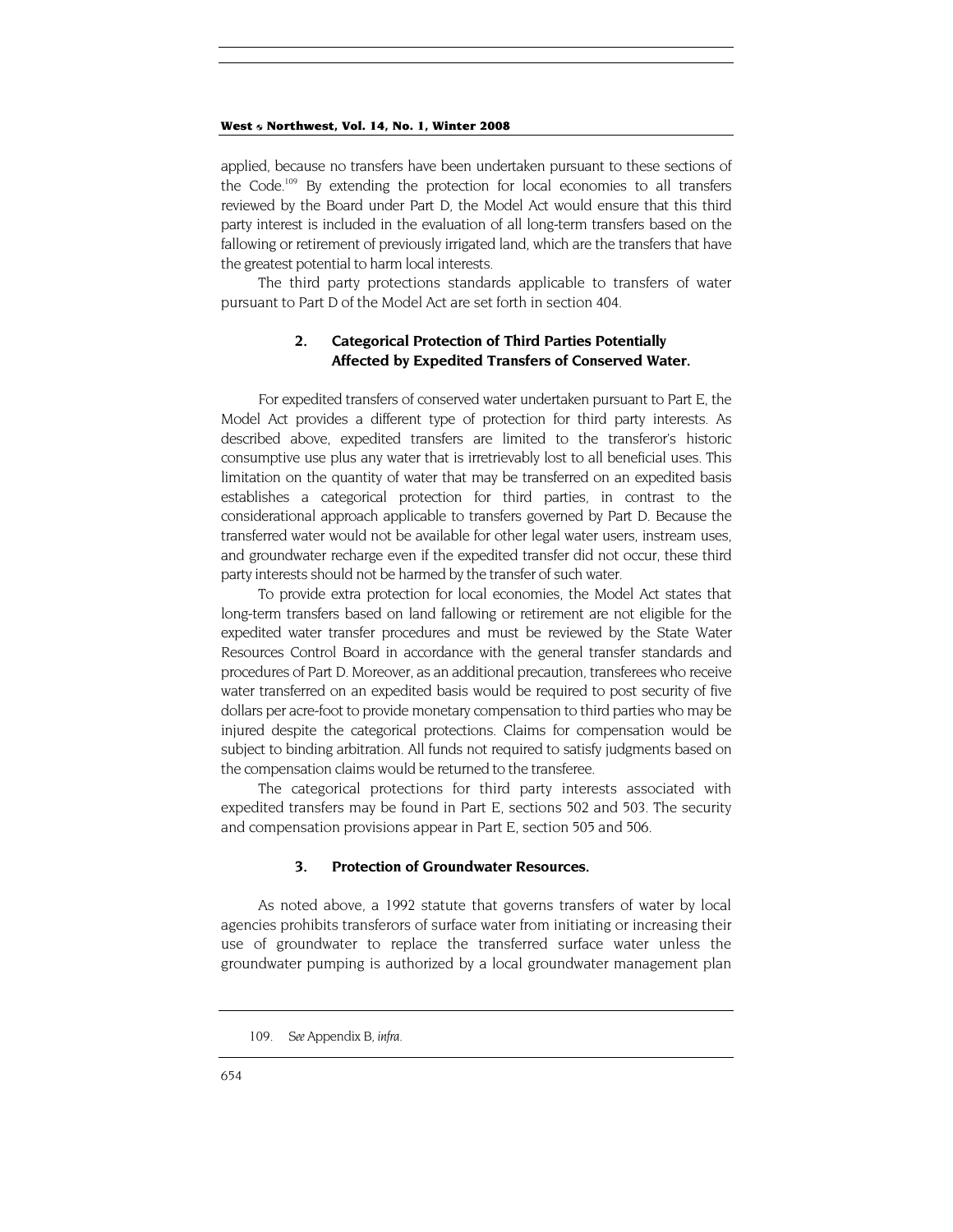or is approved by the local agency.<sup>110</sup> The purpose of this statute is to guard against conditions of long-term overdraft of the groundwater basin.

The Model Act would change this statue in four respects. First, it would prohibit the substitution of groundwater for surface water transferred out of basins that the Department of Water Resources has designated in the Bulletin 118 Series as "subject to critical conditions of overdraft." This prohibition would not apply, however, to the use of groundwater that has been "stored for the purpose of subsequent extraction for surface water replacement or direct transfer as part of a groundwater banking program carried out by direct recharge, delivery of surface water *in lieu* of groundwater pumping, or by other means." The purpose of this restriction is to prevent surface water transferors from initiating or increasing their use of groundwater to replace exported surface water supplies in those basins that are in sustained conditions of overdraft. The groundwater basins that currently would be covered by this restriction are: the Santa Cruz-Pajaro basin; the Cuyuma Valley basin; the Ventura County basin; the Eastern San Joaquin County basin; and the Chowchilla, Madera, Kings, Kaweah, Tulare Lake, Tule, and Kern County basins.<sup>111</sup> The list of groundwater basins protected by this export prohibition would change as DWR updates the Bulletin 118 Series.

Second, the Model Act would authorize transfers of surface water for which groundwater is substituted from basins that are not subject to critical conditions of overdraft, subject to three criteria:

- a. The transferor must have legal authority to use groundwater and may not exceed his or her groundwater rights under state and local law.
- b. The transferor's use of groundwater must be consistent with all valid laws that govern the extraction, appropriation; and use of groundwater, including groundwater management statutes, local groundwater management plans adopted pursuant to sections 10750 through 10755.4 of the Water Code, city or county ordinances authorized by the recent decision in *Baldwin v. County of Tehama*, [112](#page-33-2) judicial decisions and decrees governing the extraction and use of groundwater, and the provisions of CEQA.
- c. The transferor's use of groundwater may not cause the long-term operating safe yield of the groundwater basin to be exceeded.

Third, inasmuch as the purpose of local control is to protect the sustained production of the aquifer, the Model Act states that local groundwater management plans and ordinances may not prohibit the use of groundwater to replace transferred surface water except as necessary to ensure that the long-

<sup>110.</sup> CAL. WATER CODE  $\delta$  1745.10 (West 1996).

<span id="page-33-1"></span><span id="page-33-0"></span><sup>111.</sup> CAL. DEP'T OF WATER RESOURCES, GROUND WATER BASINS IN CALIFORNIA; A REPORT TO THE CALIFORNIA LEGISLATURE IN RESPONSE TO WATER CODE SECTION 12924, 4 (1980) (Bulletin 118-80).

<span id="page-33-2"></span><sup>112. 31</sup> Cal. App. 4th 166 (1994).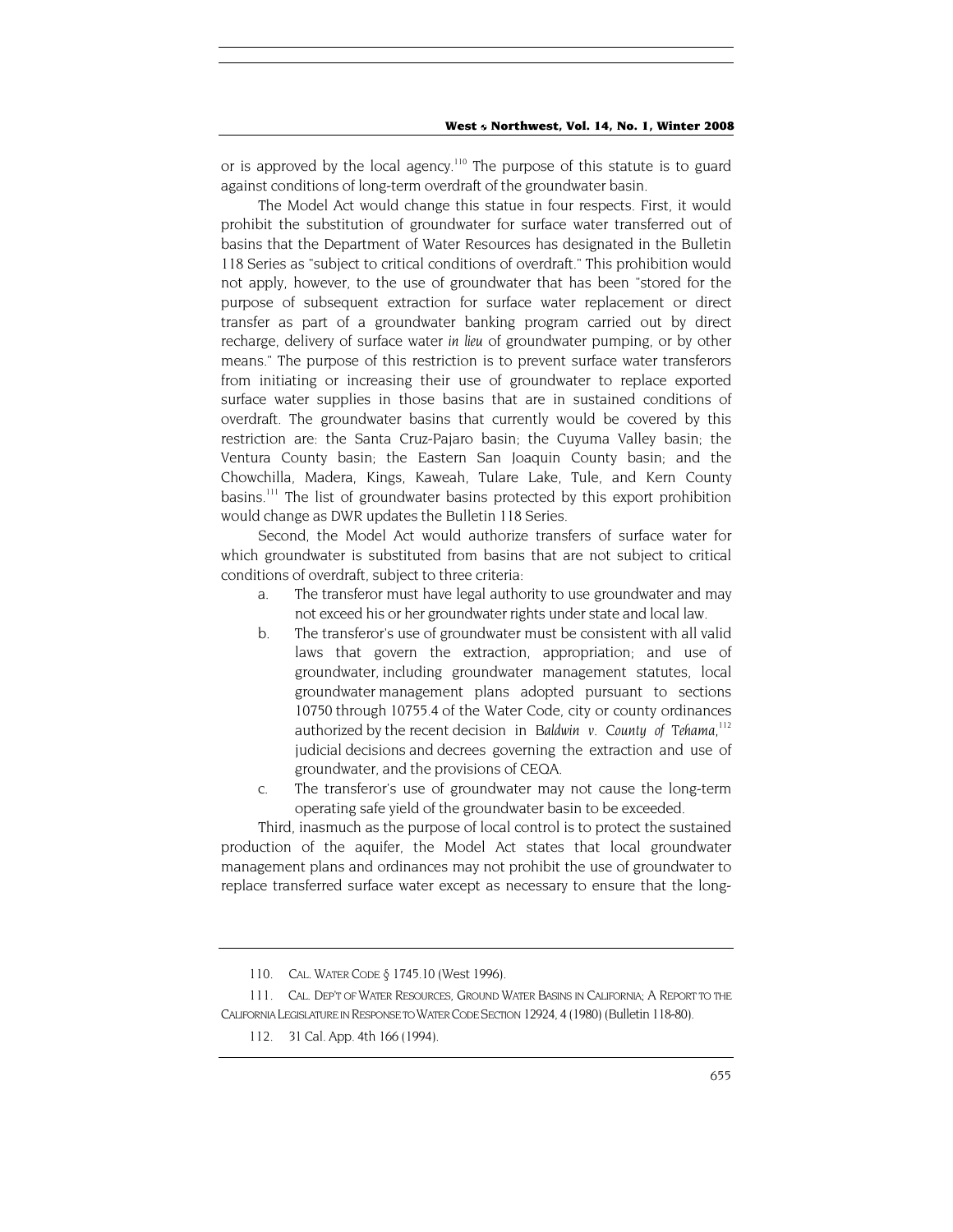term operating safe yield of the aquifer is not exceeded as a result of the conjunctive use arrangement.

Fourth, these limitations on groundwater replacement would apply to *all* surface water transfers. In contrast, the existing restrictions apply only to transfers of surface water by local agencies governed by sections of the 1992 legislation.<sup>113</sup> The protection for groundwater resources are set forth in Part B. section 208, of the Model Act.

## **4. Clarification of Other Laws Governing Protection of Third Party Water Rights, Instream Resources, and Water Quality.**

The final set of protection for third parties are clarifications of the responsibility of water transferors to comply with a variety of laws governing water rights, instream resources, and water quality. Thus, the Model Act would codify the established principle that, throughout the term of all water transfer agreements, the parties to the transfer

> shall comply with all requirements of federal law and state law where applicable, including but not limited to: Article X, Section 2 of the California Constitution; sections 1410-1418 of the California Civil Code; other provisions of this Code; terms and conditions imposed by permit or license administered by the State Water Resources Control Board; and other judicial and administrative decisions respecting water rights, water quality, and other beneficial uses.

Existing law also provides that water leases that transfer water within or through the Sacramento-San Joaquin Delta must include sufficient "carriage water" to maintain the same quality water that would exist in the absence of the lease, as well as water for salinity repulsion and other environmental purposes are required by the State Water Resources Control Board.<sup>114</sup> The Model Act would rewrite these requirements to state that transfers of water within or through the Delta may not cause a violation of the water quality standards (including flow requirements and temperature standards) applicable to the Delta as established under state and federal law. The Board would promulgate regulations to implement the requirement, and compliance with the regulations would be deemed compliance with the statutory requirement. The Model Act would also extend this protection for Delta water quality to *all* types of transfers within or through the Delta. In contrast,

<span id="page-34-0"></span><sup>113.</sup> CAL. WATER CODE § 1745.10 (West 1994).

<span id="page-34-1"></span><sup>114</sup>*. Id.* § 1027.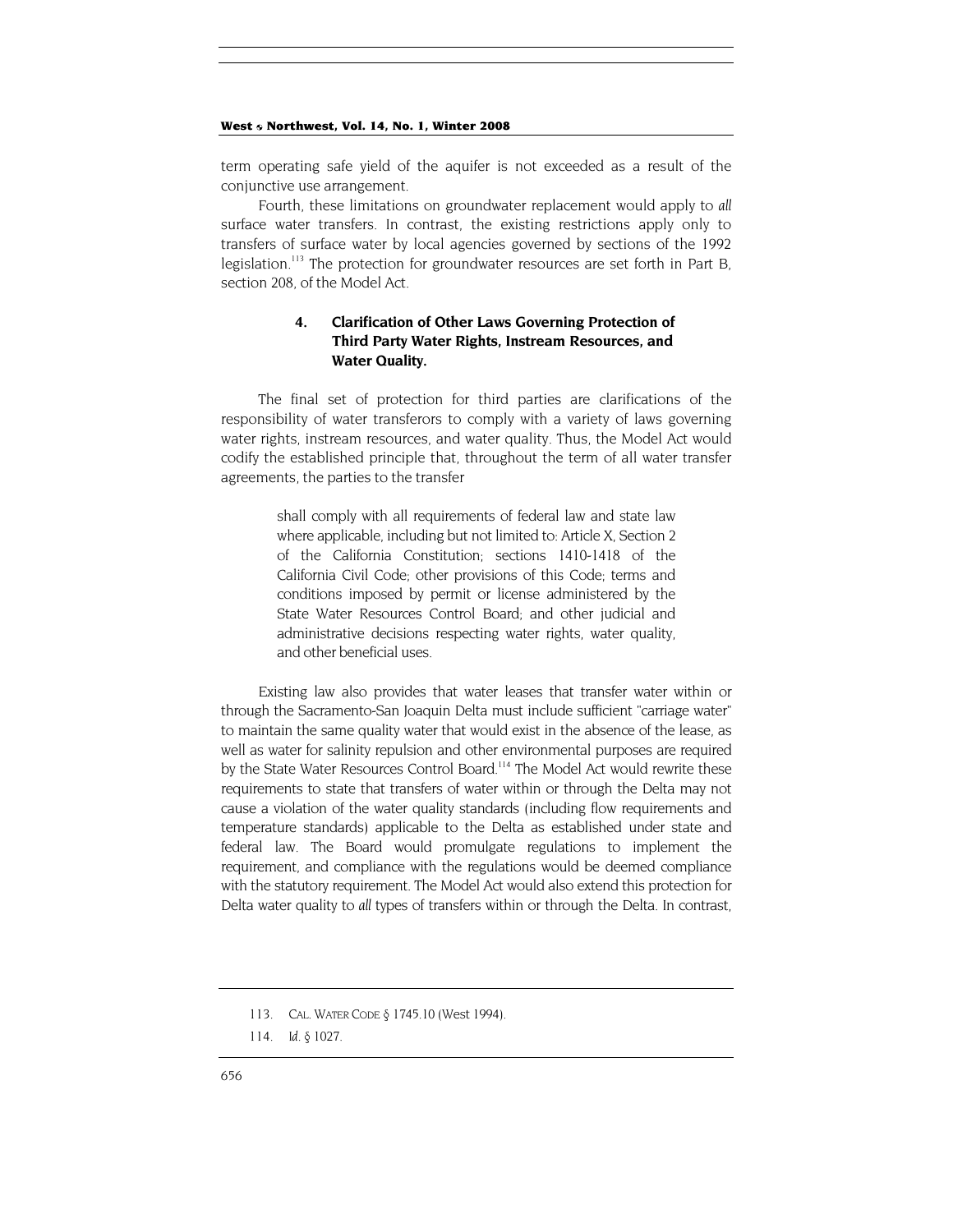the current law limits the express statutory protections only to transfers based on the water leasing provisions of the Water Code.<sup>115</sup>

These clarifications are set forth respectively in Part B, sections 205 and 206.

## **E. Transfers to Instream Uses.**

The Model Act would also address the problem that transferors of water to instream uses have no assurance under existing law that the water they dedicate to instream protection will actually achieve their intended purposes. As described previously, this uncertainty arises because the current instream transfer law does not require water quality administrators to set aside from the regulatory standards water held in the form of an instream water right.

The Model Act declares that all water that is transferred to instream uses shall be in addition to water devoted to instream uses pursuant to federal, state, or local regulatory requirements. This would mean that the State Water Resources Control Board and other water quality agencies would be prohibited from including in their calculation of the amount of water of flows needed to meet water quality or minimum stream flow standards any water transferred to instream uses and thus held as an instream water right. Based on recommendations from the focus groups, the Model Act adds the caveat that if the transferor chooses to use the water transferred to instream uses for the purpose of satisfying its obligations under such regulatory standards, that water would be credited toward the transferor's regulatory responsibilities.

The instream transfer provisions are set forth in Part F of the Model Act.

## **F. Local Agency Authority and "User Initiated" Transfers.**

One of the original goals of the project was to define more precisely the respective powers of local water agencies and their members or customers who seek to transfer water. As discussed supra, Part III.F, California law presently authorizes water users within an agency to transfer their individual water entitlements, but only with consent of the agency. This arrangement separates the price incentives that serve as the inducement to voluntary water transfers from the power to decide whether to engage in such a transfer. For a market-based allocational system to function properly, the price incentive, which is directed at the user, must be joined with the decisionmaking authority, which is now held by the agency.<sup>116</sup> Moreover, unlimited agency control may stifle transfers proposed by their members or customers, because the agency may claim as "surplus" any water that the users offer for sale to purchasers located outside the agency.<sup>117</sup> These concerns are particularly important in California,

<span id="page-35-0"></span><sup>115</sup>*. Id.*

<span id="page-35-1"></span><sup>116</sup>*. See* e.g., Gray, *supra* note 38, at 279-83.

<span id="page-35-2"></span><sup>117.</sup> For a thoughtful analysis on this issue, see THOMPSON, *supra* note 18, at 723-39.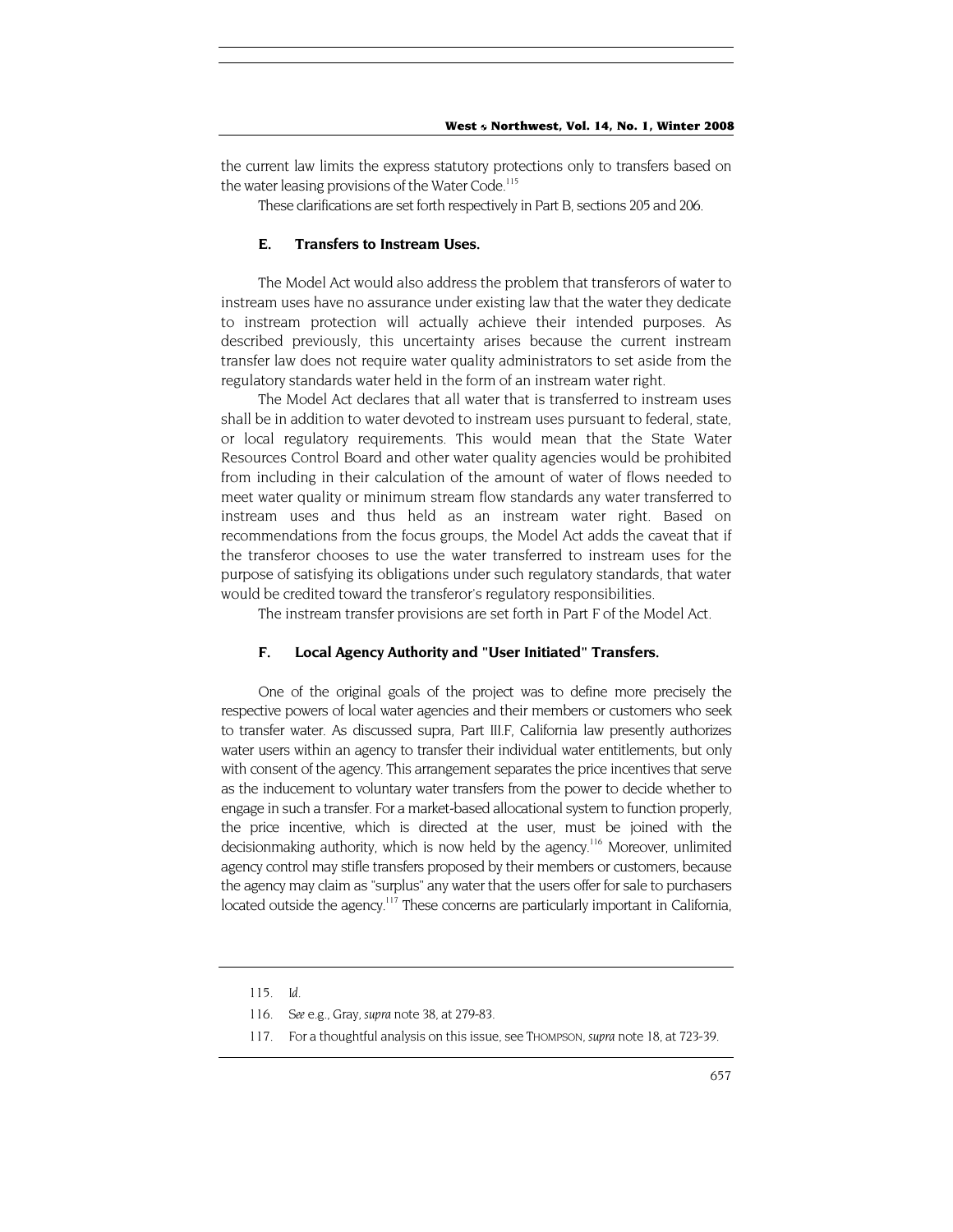because the lion's share of water used in this state is supplied and therefore controlled by local water agencies.<sup>118</sup>

The draft of the Model Act that was reviewed by the focus groups addressed the question of user initiated transfers by establishing criteria to govern the local agency's consideration of transfers proposed by their members and customers. The draft provided:

> Notwithstanding any other provision of law, members and customers of local water agencies may transfer water with the approval of the governing board of the agency. Local agencies shall make available their water supply and distribution system to the extent necessary to implement transfers by their members and customers. Subject to the requirements of this section, the financial terms and operational conditions of such transfers shall be established by agreement of the local agency and the members or customers who participate in the transfer.

> A local agency may deny or place terms and conditions on water transfers proposed by their members and customers *only* in accordance with the following standards:

- a. The agency shall have authority to ensure that the transfer does not deprive members and customers of the agency who do not participate in the transfer of surface water, surface runoff, return flow, percolating water, or groundwater to which the nonparticipating members and customers would have been entitled under contract, agency regulation, bylaw, or other legal authority if the proposed transfer did not occur.
- b. The agency shall have authority to protect the groundwater resources over which it has jurisdiction or proprietary rights from exceedence of the longterm sustainable yield of the groundwater basin caused by the transfer or to which the transfer would contribute significantly.
- c. The agency shall have authority to protect the land, wetlands, surface water, groundwater, fish and wildlife, and other natural resources within its jurisdiction from pollution or degradation that would

<span id="page-36-0"></span><sup>118.</sup> Farm and ranch surveys and other census date include that between 51 percent and 68 percent of all irrigated acreage in California receives water supplied by an institution, rather than from water rights owned by the individual irrigators. *See id.* at 687. Because these data include groundwater, the percentage of *surface* water supplied by local agencies is even greater.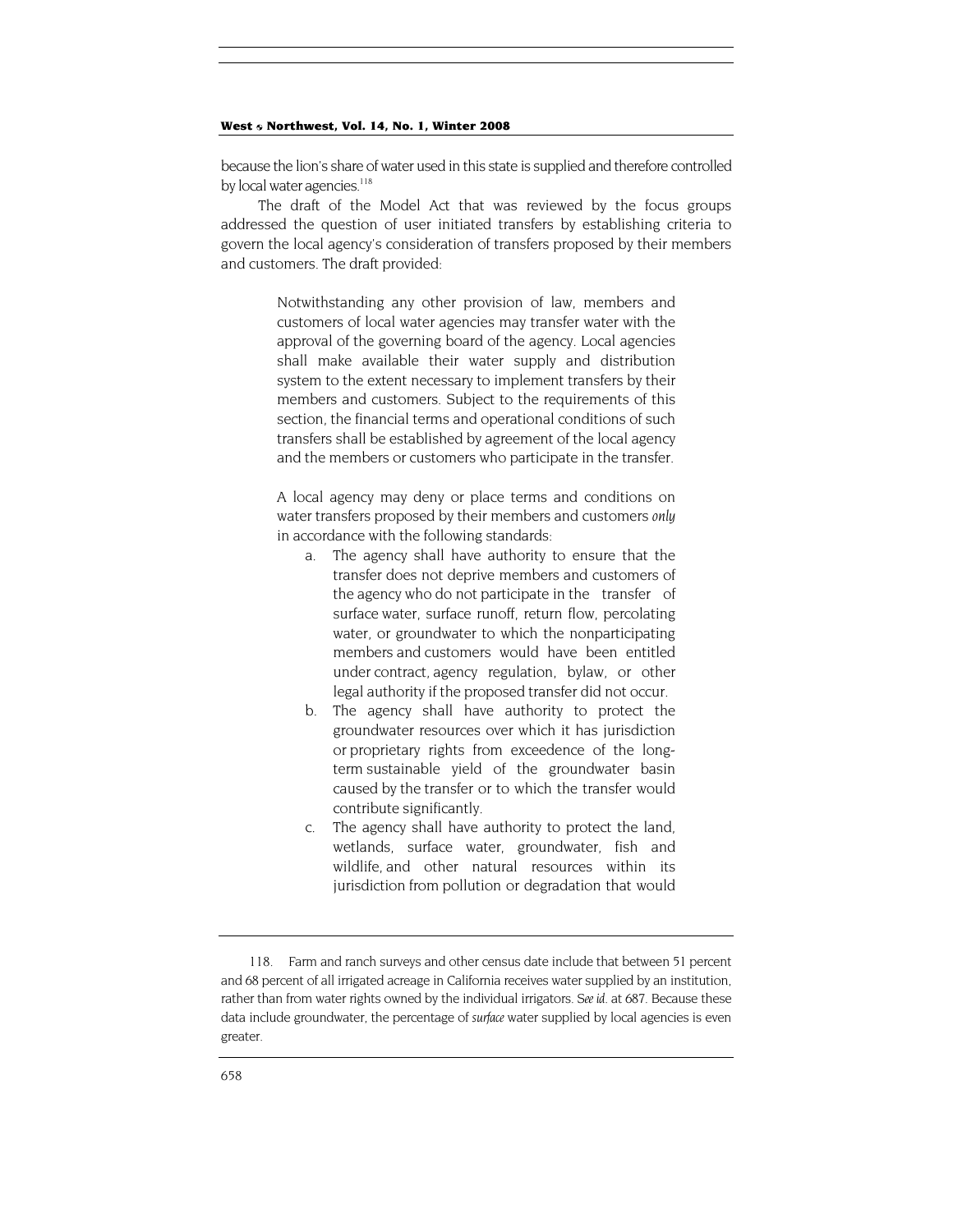be caused by the transfer or to which the transfer would contribute significantly.

- d. The agency shall have authority to ensure that the transfer does not increase the cost of water or other service provided by the agency to its members and customers who do not participate in the transfer.
- e. The agency may also charge a reasonable fee for the administrative expenses and operation and maintenance costs incurred in the review, negotiation, or implementation of the transfer (including any additional power costs required to effectuate the transfer). The agency shall credit to the transferor any operation and maintenance cost savings (including any decrease in power costs) attributable to the transfer.

The draft also would have referred disputes between the agencies and their members or customers to binding arbitration and would have placed the burden of proving compliance with the foregoing criteria on the local water agency.

In contract, the final version of this section as it appears in the Model Act states simply:

> Members and customers of local water agencies may transfer water with the approval of the governing board of the agency. The financial terms and operational conditions of such transfers shall be established by agreement of the local agency and the members or customers who participate in the transfer.

This significant change from the draft to the final version was made in deference to strong statements received from the two Central Valley focus groups. Participants in those meetings argued that most districts are now receptive to water transfers by their members and recommend that individual districts be given time to establish their own policies on this question. Several participants also stated that legislative intervention in this area would be counterproductive, because it could heighten concerns of those district board members who are opposed to or fear water transfers. We ultimately were persuaded by these arguments and therefore removed the criteria governing agency review of user initiated transfers from the Model Act. The section from the earlier draft would be available as an alternative solution to this problem, however, if the decentralized, agency-by-agency approach fails to allow members and customers of local agencies to initiate and to engage in individual water transfers.

A noted previously, the Central Valley Project Improvement Act of 1992 declares that up to twenty percent of the water delivered to CVP contractors may be transferred by the individual members of the contracting agencies, subject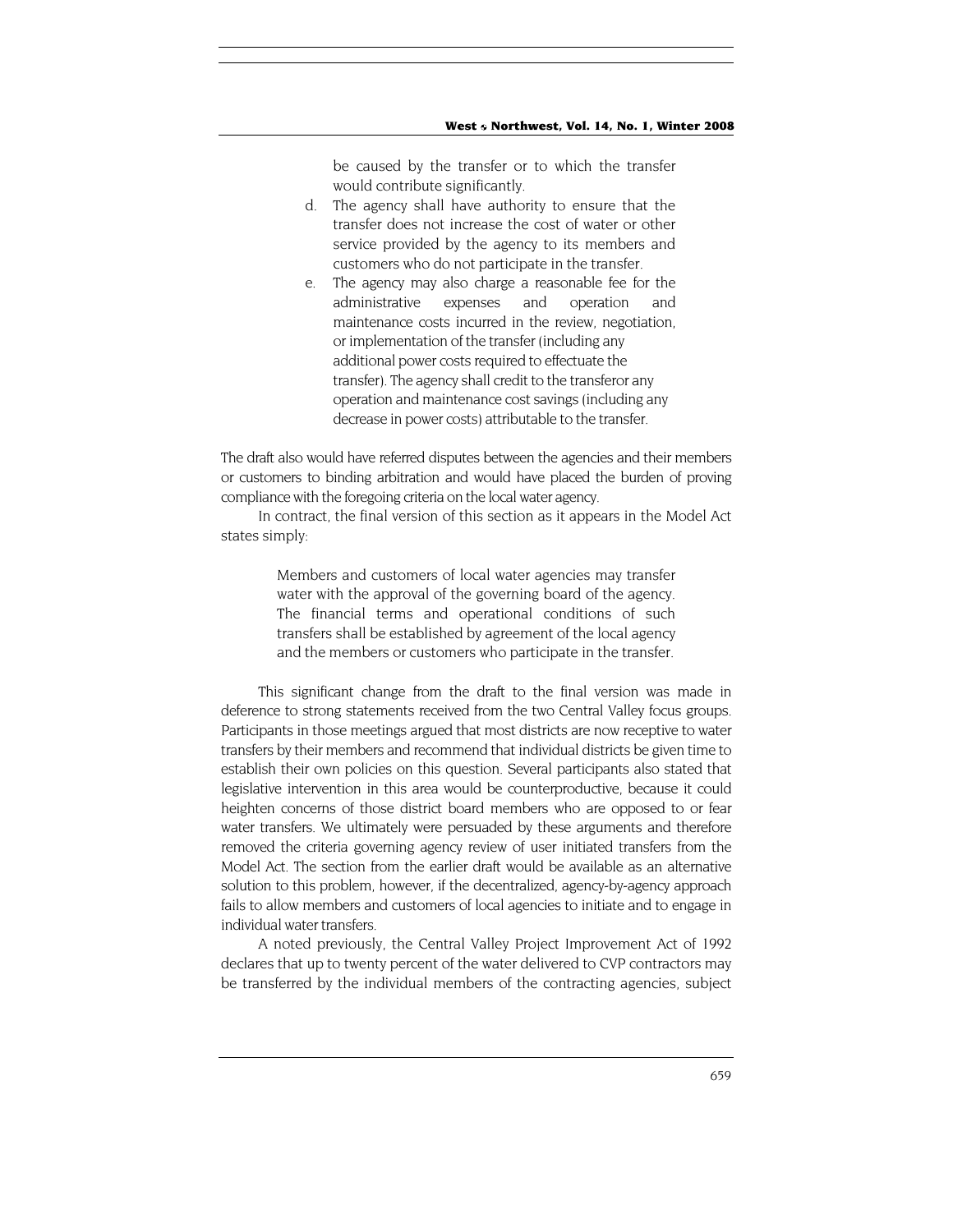only to the approval of the Secretary of the Interior.<sup>119</sup> The future experience under this law will serve as a useful comparison with existing California law. If there are significant user initiated transfers within the CVP, and relatively little activity in non-CVP contracting agencies that maintain restrictive transfer rules, it may become necessary to amend California law to limit the authority of local agencies by the criteria set forth above.

The provisions of the Model Act that address the authority of local agencies over transfers proposed by their members and customers are set forth in Part H.

## **G. Reduction of Constraints on Wheeling.**

Barton Thompson has observed that

[a]ccess to existing transportation systems can. . .become an important constraint on water markets. . . .[As] market activity increases, . . .transportation access is likely to become a serious issue. Indeed, access issues have already begun to worry and influence some purchasers who fear that the owners or operators of transportation facilities will use their power over transfers either to control water markets or garner additional rents.<sup>120</sup>

As discussed earlier, San Diego's contentious negotiations with the Metropolitan Water District to wheel acquired water through MWD's system confirm this hypothesis.

The Model Act would modify the wheeling provisions of existing law in three important respects. First, although it would continue the current authorization of the use of up to seventy percent of the "unused capacity" of public water supply systems for wheeling,<sup>121</sup> the Act would require the calculation of "unused capacity" to be made at the time the wheeling request is filed. The Model Act also would define "unused capacity" as

> the portion of the public water supply agency's supply system, if any, not required by the agency during the term of the water transfer agreement to supply water obtained by the agency or its members and customers from water rights, contracts, or other entitlements that exist at the time the legal water user requests permission to use the agency's water supply system.

<span id="page-38-0"></span><sup>119.</sup> Central Valley Project Improvement Act, Pub. L. No. 102-575, § 3405(a)(1), 106 Stat. 4706 (1992).

<span id="page-38-1"></span><sup>120.</sup> THOMPSON, *supra* note 70, at 17-18.

<span id="page-38-2"></span><sup>121.</sup> CAL. WATER CODE §§ 1811(e), 1814 (West 1996).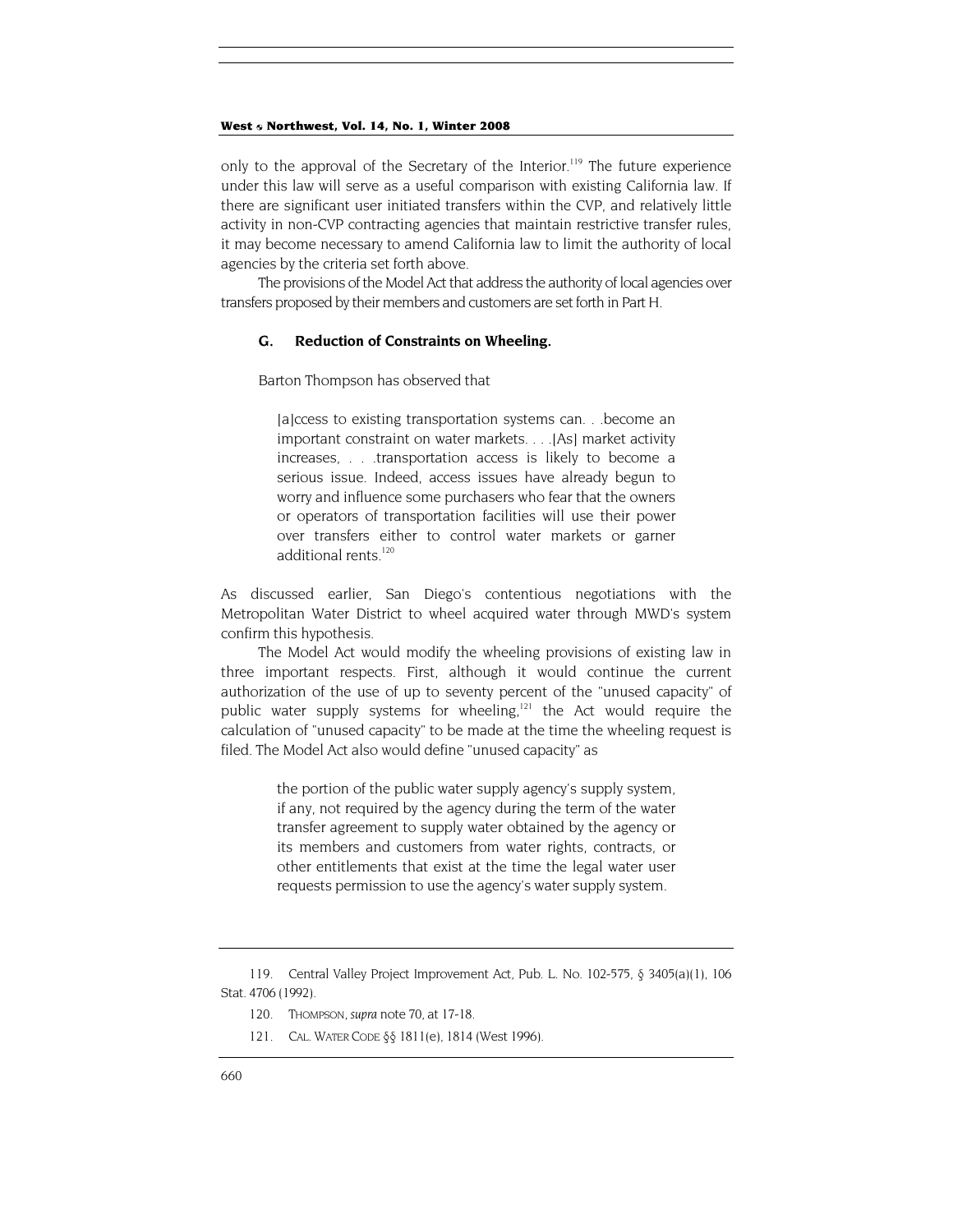These changes would prohibit the agency from denying or limiting a wheeling request based on the agency's prediction that it *might* need currently available capacity in its system for its own uses, even though it does not presently have binding legal commitments to supply such uses. The new definition also would prevent the agency from making all wheeling agreements subordinate to its own future use of the system, unless the wheeling party agreed to such a subordination. Under this approach to "unused capacity," the agency would be protected to the extent that it has firm legal obligations to use presently available unused capacity in the future. In addition, agencies also would be protected by the seventy percent limitation on the mandated opening of unused capacity.

Second, the Model Act would clarify the criteria applicable to the agency's evaluation of requests to wheel water through its system. The agency would have authority to protect its own existing water supply obligations, water quality within its system, and its financial interests.

Third, the Model Act would alter the existing statutory definition of "fair reimbursement." The new definition would allow the agency to charge the wheeling party for the marginal costs of transporting water through its system. The Model Act would prevent the agency, however, from fixing rates for wheeling at the same rates charged to the agency's own members or customers, unless equal rates were justified by the marginal costs of the wheeling. The Act also would prohibit the agency from imposing "stranded investment" charges or otherwise obtaining a share or the consumer surplus generated by the water transfer that forms the basis of the wheeling arrangement.

The wheeling provisions of the Model Act may be found in Part I.

## **V. Conclusion**

The Water Transfer Act is the product of a comprehensive and exhaustive evaluation of California's water transfer laws in the light of sixteen years of experience with the modern transfer statutes. The transfers that have occurred during these years have firmly established the concept of voluntary allocation of the state's water resources in response to market-based incentives as one of the cornerstones of California's water policy. This "first generation" experience has generated an array of "second generation" issues, many of which are addressed in this Model Act. Although we have left a few such issues for future studies, we do so with the understanding that California's water transfer policies will continue to evolve in response to the state's ever changing hydrologic, economic, environmental, and social conditions. There will, in short, be opportunities for reconsideration of the water transfer laws—including the questions left unresolved by this report—in light of "third generation" policy issues and subsequent experiences.

The Model Water Transfer Act therefore should be viewed as a beginning point for the future debate over water transfers in California. Although water marketing is not a panacea, water transfers are now a vital component of California's water policy and will continue to grow in importance as the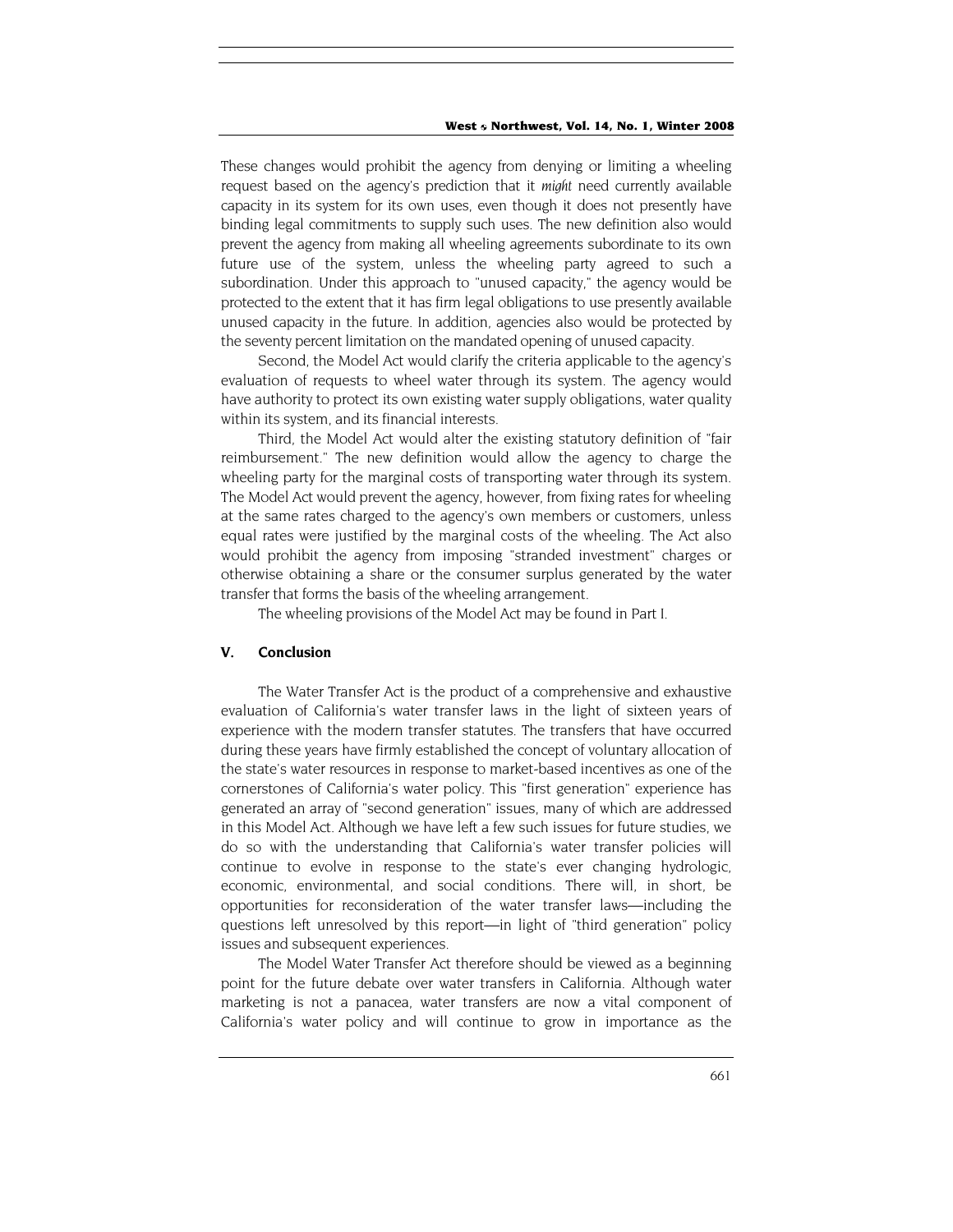demands for water evolve and expand relative to supply. The challenge for all participants and interested observers is to devise better means of freeing the market, enhancing the security of water and contract rights, expediting the regulatory and review processes, ensuring the protection of third parties, and opening the channels of supply and distribution.

## **APPENDIX A: Summary of the Model Act**

The balance of this report is a working outline and summary of the Model Water Transfer Act. It should be read in conjunction with the text of the Act, but not as a substitute for the Act itself. For the language of the Act reveals, far more clearly than can any summary, the policy choices and pragmatic decisions that form the basis of this comprehensive reconsideration of California's water transfer laws.

The Model Act is divided into twelve Parts, each of which covers a particular topic area. The Parts are:

| Part A | Purposes and Policies                               |
|--------|-----------------------------------------------------|
| Part B | General Authority                                   |
| Part C | Protection of Water Rights                          |
| Part D | General Standards and Procedures Governing          |
|        | Transfers of Water                                  |
| Part E | Standards and Procedures for Expedited Transfers of |
|        | Conserved Water                                     |
| Part F | Transfers of Water to Instream Uses                 |
| Part G | Water Transfer Fees                                 |
| Part H | Authority of Local Water Agencies                   |
| Part I | Wheeling                                            |
| Part I | Water Banks                                         |
| Part K | State Water Resources Control Board                 |
| Part L | Miscellaneous                                       |
|        |                                                     |

This section of the report provides a summary of the twelve topic areas covered by the Model Act.

## **Part A: Purposes and Policies**

Part A describes the purposes and policies of the Act.

Section 101 begins with the declaration that "the voluntary transfer of water is an essential feature of water resources management and planning" in California and that such transfers "improve the administration of California's existing water resources by increasing the flexibility of water supply and allocation, particularly during droughts and other water shortages." It also states that water transfers are in the public interest and promote the purposes of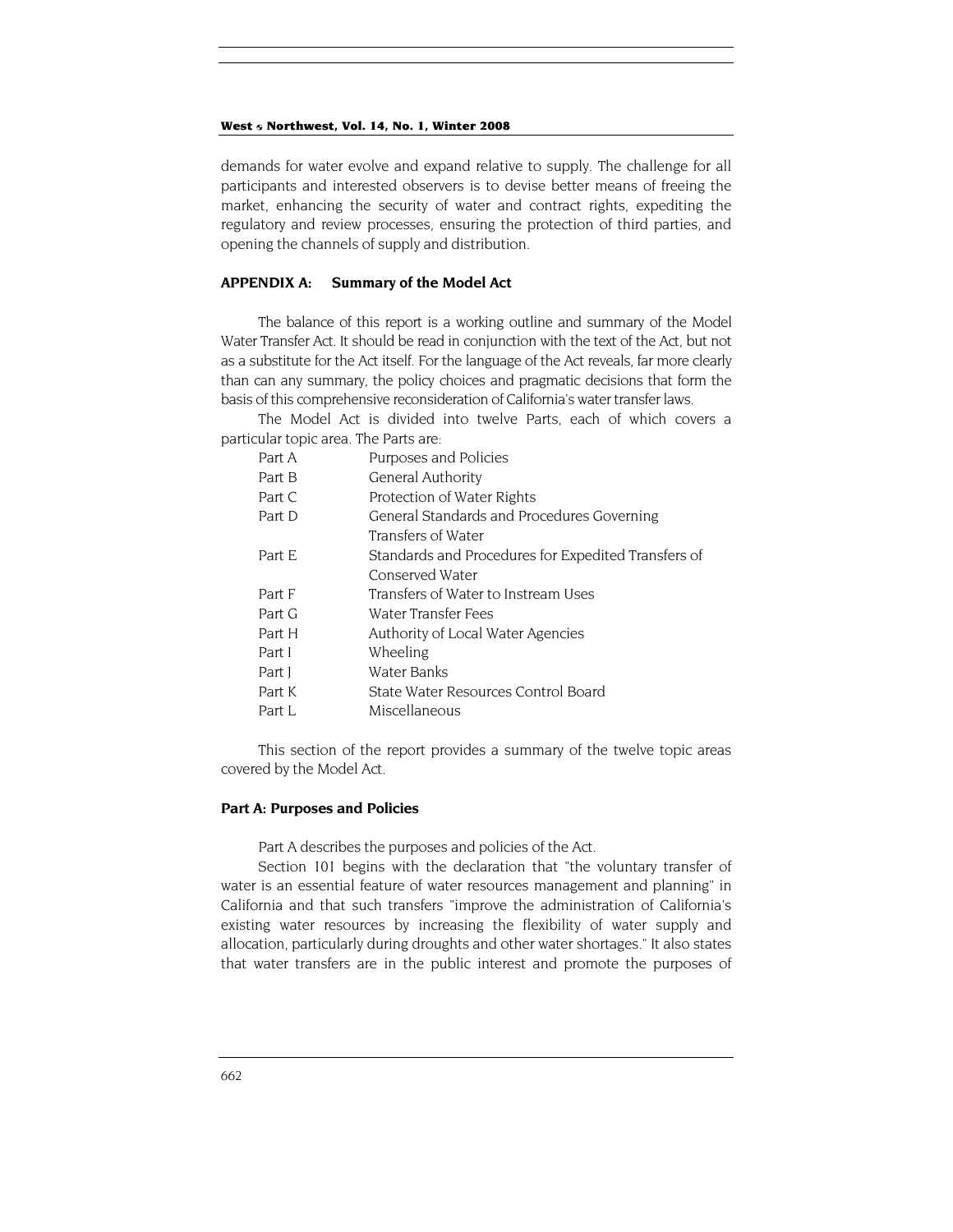Article X, Section 2 of the California Constitution.<sup>122</sup> Section 101 further declares that "the protection of water rights and contract rights to the use of water is in the public interest and is necessary to facilitate the voluntary transfer of water in California." These declarations largely reiterate existing law.<sup>[123](#page-41-1)</sup>

In addition, section 101 contains several other declarations of policy that focus on some of the specific provisions of the Model Act. These include: a statement of the importance of protecting the rights and interests of third parties who may be adversely affected by otherwise beneficial transfers; recognition of the important role that local water agencies play in the water transfer process; and an emphasis of the need for other legal changes proposed in the Model Act, such as revision of the law governing the State Water Resources Control Board's review of water transfers within its statutory jurisdiction, authorization of expedited transfers of conserved and salvaged water, improvement of the processes for transferring water to instream uses, authorization of regional water banks, and clarification of the relationship between the water transfer laws and the California Environmental Quality Act.

Section 102 continues with a statement of the purposes of the Model Act. These purposes are listed in the sequence in which they appear in the Model Act, and Section 102 therefore provides a useful outline to the Act itself.

Finally, section 103 provides a working title for the Model Act—the "California Water Transfer Act."

### **Part B: General Authority**

Part B is something of a potpourri. It contains nine discrete sections, each of which addresses subjects that apply to subsequent Parts of the Model Act. For example, section 201 delimits the coverage of the Act and defines the terms "water transfers" and "transfers of water" as they are used throughout the Act. Section 208 set forth general rules for governing the use of groundwater to replace surface water that is transferred. And, section 209 articulates several important changes to the California Environmental Quality Act. These rules would apply to *all* water

<span id="page-41-1"></span>CAL. CONST. art. X, § 2. For an analysis of Article X, Section 2, see Gray, *supra* note 38, at 253-72.

123*. See e.g.,* CAL. WATER CODE §§ 109, 475 (West 1996).

<span id="page-41-0"></span><sup>122.</sup> Article X, Section 2, of the California Constitution provides in relevant part: The right to water or to the use or flow of water in or from any natural stream or water course in this State is and shall be limited to such water as shall be reasonably required for the beneficial use to be served, and such right does not and shall not extend to the waste or unreasonable use or unreasonable method of use or unreasonable method of diversion of water. Riparian rights in a stream or water course attach to, but to no more than so much of the flow thereof as may be required or used consistently with this section, for the purposes for which such lands are, or may be made adaptable, in view of such reasonable and beneficial uses...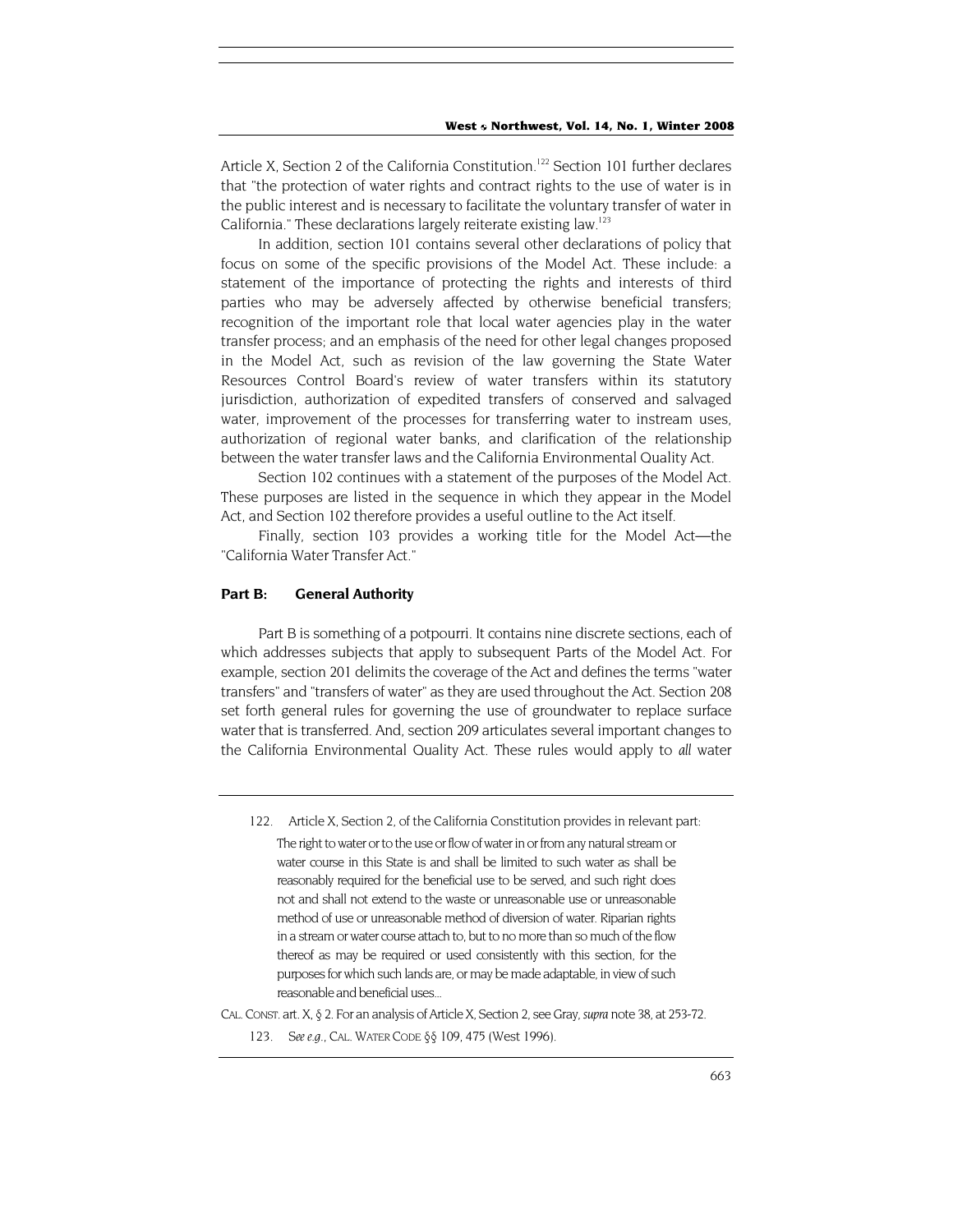transfers, not simply to those regulated by the procedures and standards set forth in Parts D and E of the Model Act. Thus, an understanding of Part B is essential to an understanding of the Model Act as a whole.

As just noted, section 201 defines the coverage of the Model Act. It states that the Act applies to three types of transactions:

- 1. *Voluntary changes in surface water rights that do not involve a transfer of water from the existing water right holder to another user.* This category includes changes in water rights where the water right holder needs to alter the place of use or purpose of use set forth in its existing permit or license, for example, but does not wish to transfer water to another user.
- 2. *Voluntary changes in surface water rights that do involve a transfer of water from the existing water right holder to another user.* This category includes water transfers that may be accomplished only by an accompanying change in the transferor's permit or license. These types of transfers currently are governed by sections 1700 through 1705.5 of the Water Code.<sup>124</sup>
- 3. *Voluntary transfers of water that do not require a change in water rights.* This category includes transfers that may be accomplished without changing a water right. Transfers between members of an irrigation district that holds appropriative rights and transfers between State Water Project Contractors would be examples of this category.<sup>[125](#page-42-1)</sup>

For simplicity, section 201 states that, as used throughout the Model Act, the terms "water transfers" and "transfers of water" include voluntary changes in surface water rights, voluntary transfers of surface water rights, and voluntary transfers of water.

It is important to emphasize, as does section 201, that the Model Act applies only to *voluntary* changes in water rights and *voluntary* transfers of water. Moreover, except for section 208, the Model Act applies only to changes in *surface* water rights and transfers of water based on surface water rights. As described in more detail below, section 208 addresses only the substitution of groundwater for transferred surface water. This subject is governed by existing statutory law.<sup>126</sup>

Finally, the Model Act applies only to certain types of changes in surface water rights or transfers of water based on surface water rights. It does not apply at all to pueblo rights and governs changes in riparian rights only as provided in section 207. This section restates the existing statutory authorization of transfers of *quantified* riparian rights<sup>127</sup> and would codify the practice approved during the 1991 Water Bank of allowing riparians to forego the exercise of their water rights without formally transferring the water made available by such forbearance.<sup>128</sup> Moreover, as discussed above, the general water transfer

<span id="page-42-4"></span>128*. See* Gray, *supra* note 36, at 29-31.

<span id="page-42-0"></span><sup>124.</sup> For transfers that require a change in a pre-1914 appropriative right, see *id.* § 1706.

<span id="page-42-1"></span><sup>125</sup>*. See* Gray, *supra* note 26, at 779-80.

<span id="page-42-2"></span><sup>126.</sup> CAL. WATER CODE §§ 1011.5, 1745.10, 1745.11 (West 1996).

<span id="page-42-3"></span><sup>127</sup>*. Id.* § 1740.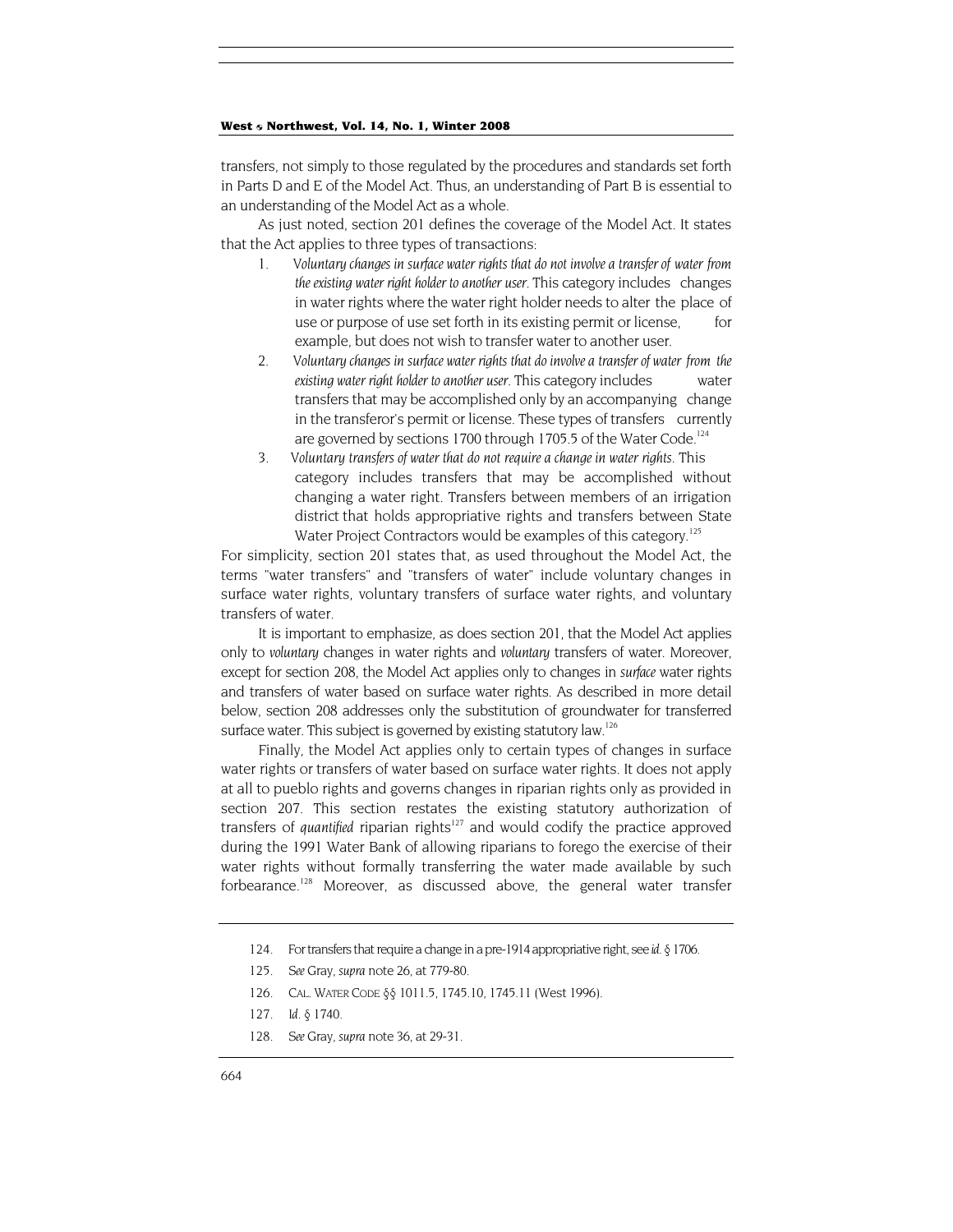procedures and standards of Part D and the expedited rules governing transfers of conserved water under Part E apply on a *mandatory* basis only to transfers of water that require a change in the term of a permit or license within the existing statutory jurisdiction of the State Water Resources Control Board.

Section 202 is considerably more simple. It declares that surface water rights and surface water, as defined in section 201, may be transferred in according with the provisions of the Act.

Section 203 then defines in broad terms the types of legal arrangements that qualify as water transfer agreements. Legal agreements include "purchase and sales contracts, deeds, leases, exchange agreements, options, futures contracts, subordination agreements, gifts, agreements to forego the use of water, and other types of arrangements to transfer water that are mutually agreeable to the parties." A number of observers have recognized the importance of affording the parties to water transfers substantial freedom to define the structure of, and terms by which, they agree to transfer water.<sup>129</sup> This section would authorize such parties to enter into any type of contractual arrangement that they believe would best serve their interests, subject of course to compliance with the requirements of the Model Act and other applicable law.

Section 204 distinguishes between short-term and long-term transfers. It defines short-term transfers as "proposals or agreements the term of which is two years or less." Long-term transfers are "proposals or agreements the term of which is greater than two years." Long-term proposals and agreements include permanent changes in water rights and permanent transfers of water. To take into account the possibility that the parties to a water transfer might seek to avoid the requirements applicable to long-term transfers by stringing together a series of short-term transfer agreements, section 204 also provides:

> If a water right holder or water transferor enters into successive short-term agreements with the same party (or agents, representatives, subcontractors, assignees, beneficiaries of the same party), and such successive agreements have commencement dates within two years of each other and result in the transfer of water for a term in excess of three years, the agreements shall be regarded as a long-term agreement and the provisions of this Act governing long-term agreements shall apply to the second agreement and any successive agreements.

The definition of short-term and long-term transfers by reference to the term of the proposal or agreement is significant, because this section would define as long-term any arrangement by which water is regularly transferred throughout the terms of an agreement greater than two years in length *and* any

<span id="page-43-0"></span><sup>129</sup>*. See e.g.,* Steven J. Shupe, Gary D. Weatherford & Elizabeth Checchio, *Western Water Rights: The Era of Reallocation,* 29 NAT. RES. J. 413, 419-22 (1989).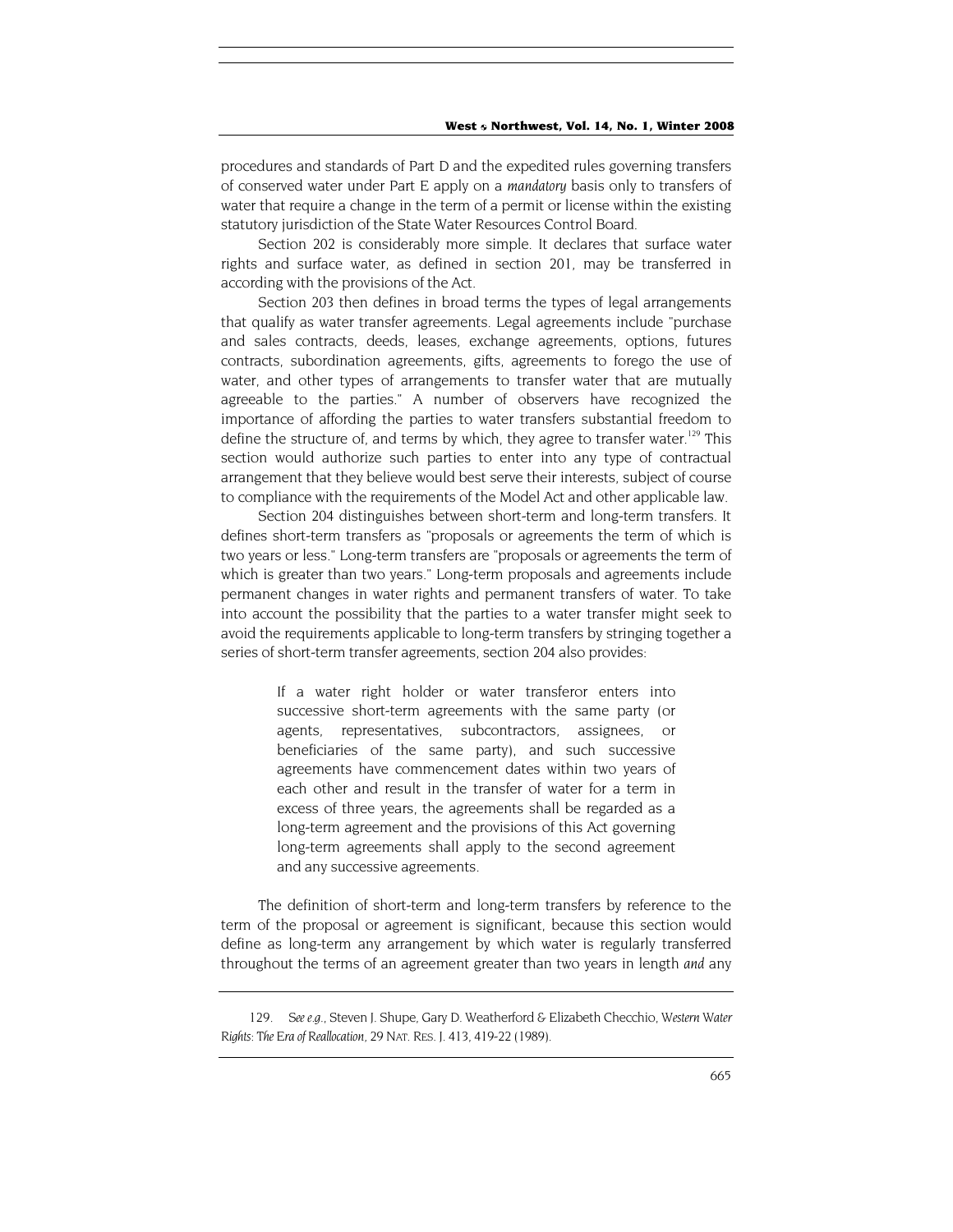arrangement for the sporadic, limited time transfer of water over the course of an agreement of longer than two years duration. Thus, a ten-year "dry year option" agreement-pursuant to which the transferee has the right to receive water from the transferor during dry and critical water years—would be regarded as a long-term agreement, even though water may be physically transferred only for two or three months at any given time during the term of the agreement.

The distinction between short-term and long-term transfers is an acknowledgement that certain legal restrictions should not apply to transfers of limited duration because the harm that might occur to third party interests from short-term transfers would be temporary and therefore reparable. In contrast, third-parties could be irremediably injured by long-term transfers unless their interests are considered at the outset before water is transferred on a long-term or permanent basis.

The Model Act distinguishes between short-term and long-term transfers in five places:

- 1. Section 209 categorically exempts short-term water transfer proposals and agreements from the environmental review requirements of the California Environmental Quality Act. This exemption is based on existing  $law.<sup>130</sup>$
- 2. Section 403(g) provides that the State Water Resources Control Board may consider short-term transfer petitions within its jurisdiction without conducting a live hearing, which is mandatory in the case of long-term transfers.
- 3. Sections 404(a) and 404(b) assign to the transferor the burden of proving that the transfer of water pursuant to a long-term transfer agreement would not "result in significant injury to any legal user of water" or "unreasonably affect fish, wildlife, or other instream beneficial uses." In contrast, for short-term transfer agreements, the transferor would simply have the burden of producing *prima facie* evidence of compliance with these protections for third parties. Once the transferor produced such evidence, the burden of proof would shift to persons opposed to the transfer to prove that the short-term transfer would cause significant harm to other legal water users or would unreasonably affect fish, wildlife, or other instream beneficial uses.
- 4. Section 404(c) applies to an additional substantive criterion to longterm agreements to transfer water that are based on the fallowing or retirement of previously irrigated land. In these cases, the State Water Resources Control Board would have to find that the longterm transfer would also not "cause substantial harm to the economy in the area from which the water is to be transferred."
- 5. Section 507 provides that long-term transfer of water made available by land-fallowing or retirement are not eligible for the expedited transfer provisions of Part E.

<span id="page-44-0"></span>130. CAL. WATER CODE § 1729 (West 1996).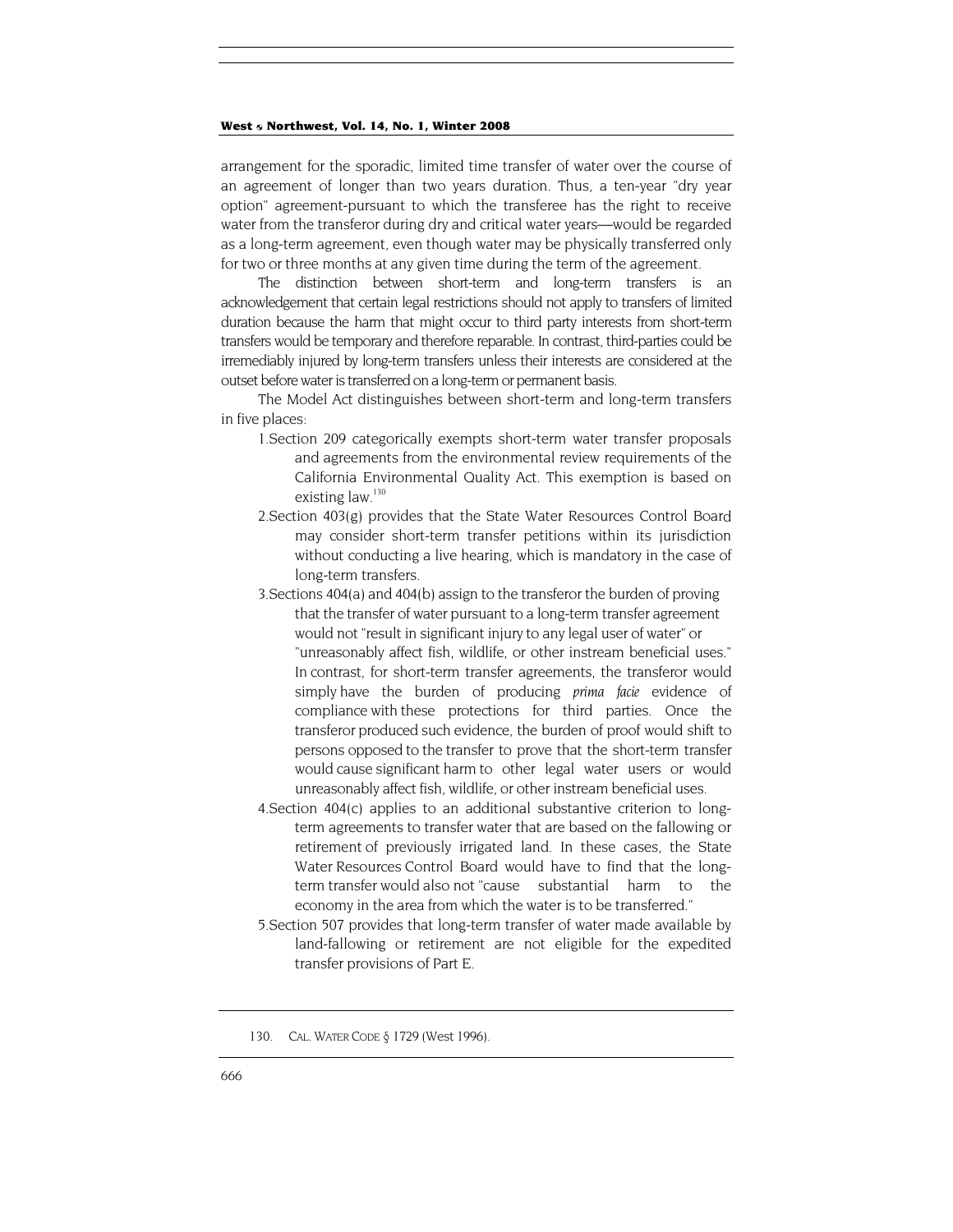Only the first of these provisions—the exemption from CEQA—would apply to all types of water transfers. The second, third, and fourth are relevant only to transfers that are subject to the jurisdiction of the State Water Resources Control Board according to the provisions of Part D, and the fifth applies only to expedited transfers of conserved water pursuant to Part E.

Section 204 changes existing law, which uses one year as the dividing point between short-term and long-term transfers.<sup>131</sup> There was a broad consensus among participants in the focus groups that the present definition of short-term transfers as one year or less is overly restrictive, because it leaves too little time to implement short-term transfer arrangements.

Section 205 simply codifies the well established legal requirement that, during the term of all water transfers, the parties must comply with other applicable state and federal laws. These laws include: Article X, Section 2 of the California Constitution, sections 1410-1418 of the California Civil Code, which govern pre-1914 appropriative rights acquired pursuant to the Civil Code of 1872; other provisions of the Water Code; the terms and conditions of the transferor's and transferee's water rights permits or licenses; and other judicial and administrative decisions respecting water rights, water quality, and other beneficial uses.

Section 206 addresses transfers of water within or through the Sacramento-San Joaquin Delta. It has been the practice of the State Water Resources Control Board to require such transfers to meet two requirements. First, the transferor must contribute water for salinity repulsion and other water quality requirements as determined by the Board. Second, the transfer must include a "carriage water" component that represents the water "lost" to the system when water is moved across the Delta. Indeed, this practice has now been codified as a section of the Water Code applicable to "water leases."<sup>132</sup>

A number of participants in the focus groups objected to the Board's assertion of authority to take a portion of water transferred through the Delta for salinity control and other water quality requirements in addition to those set forth in the Water Quality Control Plan for the Bay-Delta. Other participants challenged the carriage water requirements, questioning whether any water was lost during transport through the Delta.

The Model Act responds to these issues in two ways. The first paragraph of section 206 states simply that no transfer of water within or through the Delta "shall cause a violation of the water quality standards (including flow requirements and temperature standards) applicable to the Delta as established under state and federal law." This approach is consistent with transfers that they not alter the *status quo* in a way that causes a violation of water quality standards or creates injury to fish, wildlife, and other instream beneficial uses. To answer the concern that, at least for some transfers, no carriage water is needed to

<span id="page-45-0"></span><sup>131</sup>*. Id.* §§ 1728, 1735.

<span id="page-45-1"></span><sup>132</sup>*. Id.* § 1027.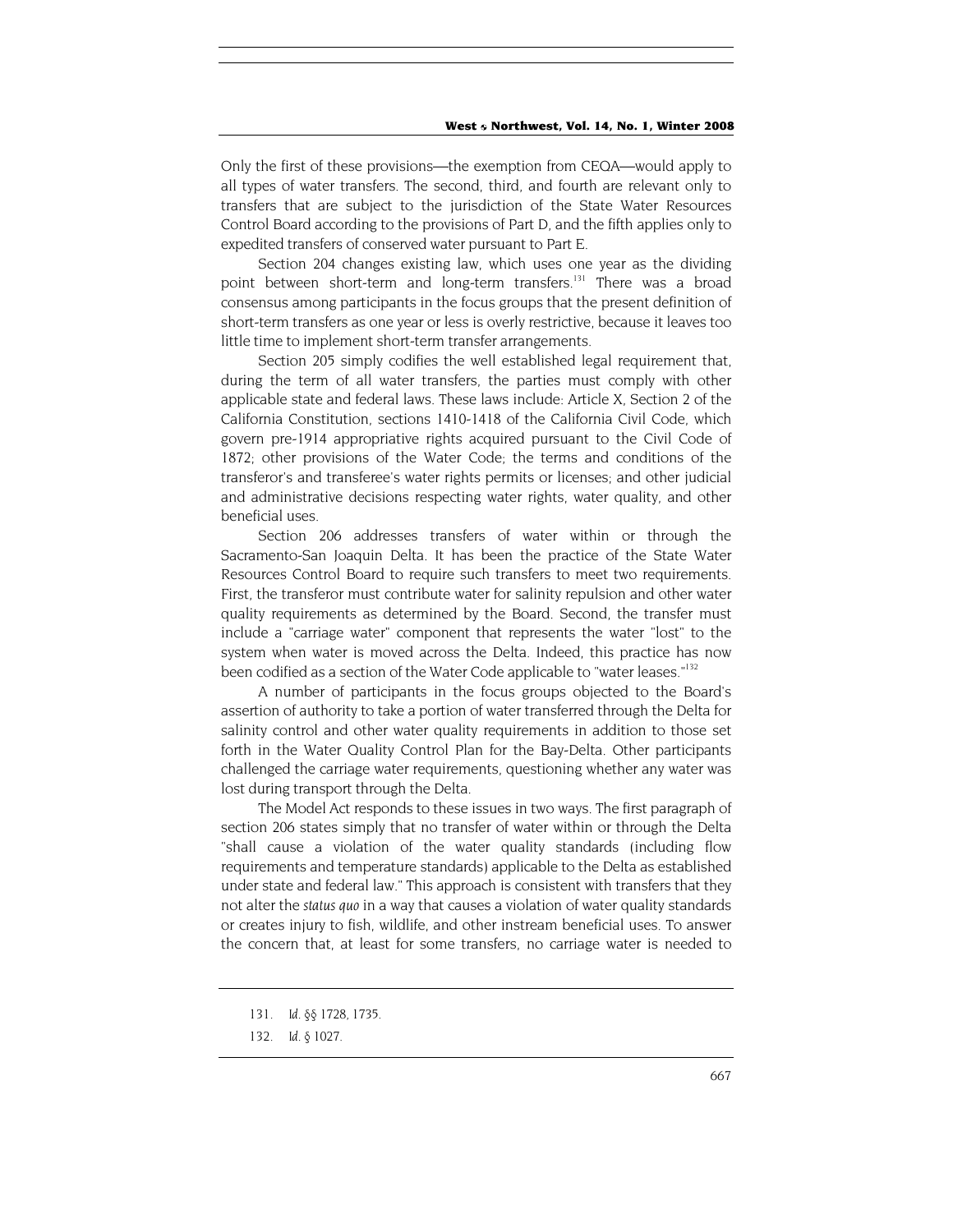<span id="page-46-1"></span>move water through the Delta, the second and third paragraphs of section 206 would require the Board to address this question by rulemaking. If the Board determines that carriage water is required, it would have to include in the regulations "a table that states the additional amount of carriage water that must accompany each transfer of water within or through the Delta for various hydrologic conditions and types of transfers."

Section 207, as noted previously, is the only provision of the Model Act that addressed riparian rights. It does so in two ways. First, section 207 authorizes the transfer of riparian rights that have been quantified in a statutory adjudication to be transferred as though they are appropriative rights. This is a restatement of current Water Code section 1740.

Second, section 207 allows riparians voluntarily to forego the exercise of their riparian rights for the benefit of another party. In such cases, there is no *transfer* of water. As a legal matter, the water returns to the river system where it may be claimed by other riparians or appropriated by other lawful water users. As a practical matter, however, the water may be used by the "purchasing party" to meet its own water quality and instream flow obligations. This in turn may make other water owned or controlled by the "purchasing party" available for other consumptive uses. In 1991, the Department of Water Resources entered into forbearance arrangements with riparians along the lower Sacramento River and in the Delta. The Department used the "acquired" water to meet its Delta water quality requirements, which freed other water in its system for distribution to its own contractors and to customers of the Water Bank.<sup>133</sup> This was an important and effective strategy. Accordingly, section 207 also preserves the authority of riparians to enter into similar agreements to forego the exercise of their riparian rights.

Section 208 defines the circumstances under which a transferor of surface water may initiate or increase its use of groundwater to replace surface water that it transfers out-of-basin. A transferor of surface water generally may replace the transferred surface water with groundwater if three conditions are satisfied. First, the transferor must have legal authority to use groundwater and may not exceed his or her groundwater rights under state and local law. Second, the transferor's use of groundwater must be consistent with all valid laws that govern the extraction, appropriation, and use of groundwater, including groundwater management statutes, local groundwater management plans adopted pursuant to sections 10750 through 10755.4 of the Water Code, city or county ordinances, judicial decisions and decrees, and the provisions on CEQA. Third, the transferor's use of groundwater may not cause the long-term operating safe yield of the groundwater basin to be exceeded[.134](#page-46-1)

<span id="page-46-0"></span><sup>133.</sup> For a description and analysis of this aspect of the 1991 Water Bank, including an explanation of how DWR calculated the quantity of water returned to the river by virtue of the riparians' forbearance of use, see Gray, *supra* note 36, at 29-31.

<sup>134.</sup> The Model Act also states that local groundwater management plans and ordinances may not prohibit the use of groundwater to replace surface water except as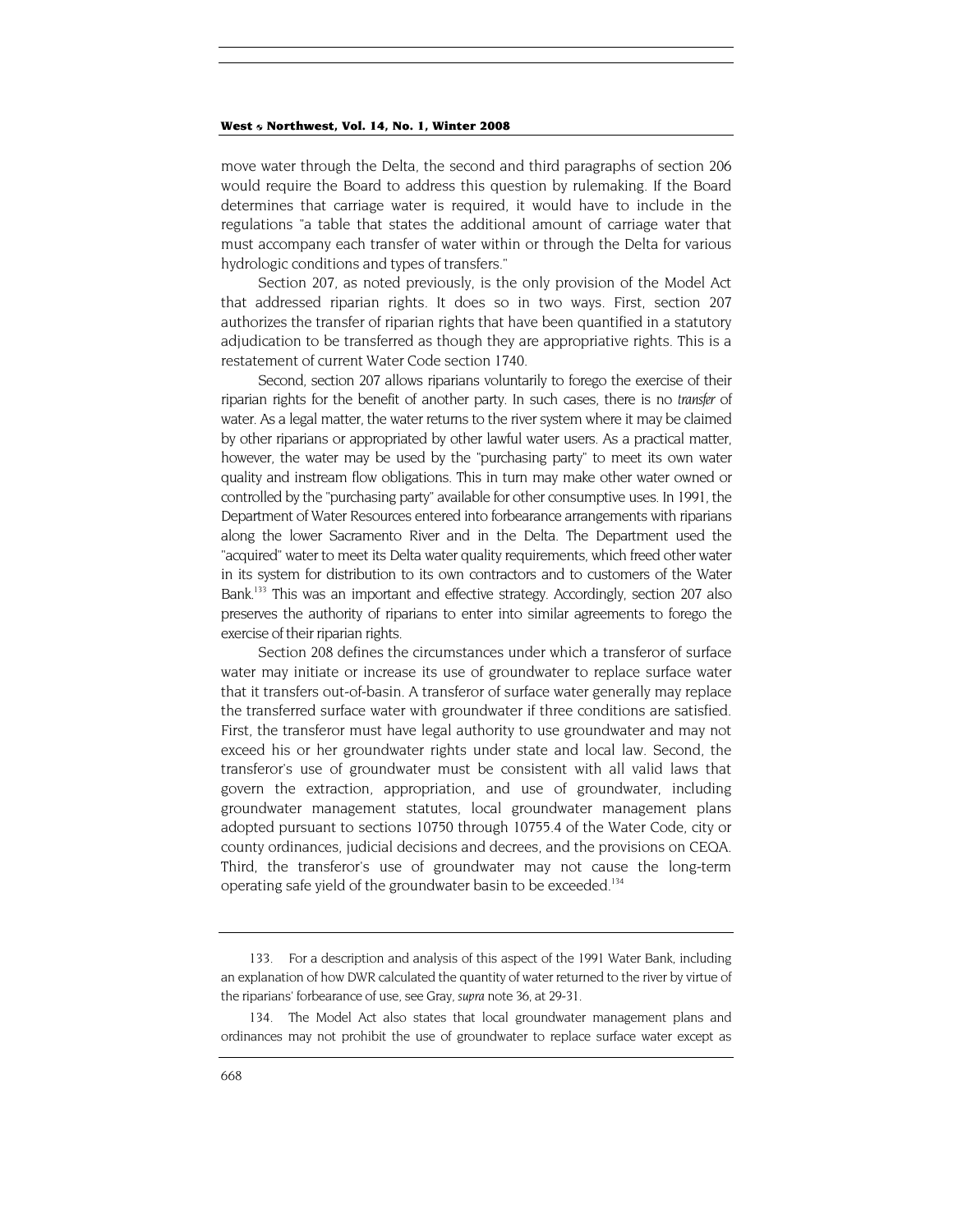Special provisions govern groundwater substitution to replace surface water exported from "basin subject to critical conditions of overdraft" as defined in the Department of Water Resources' Bulletin 118 Series. Section 208 prohibits the substitution of groundwater in these circumstances, unless the groundwater previously was "stored for the purpose of subsequent extraction for surface water replacement or direct transfer as part of a groundwater banking program carried out by direct recharge, delivery of surface water *in lieu* of groundwater pumping, or by other means." The groundwater basins that currently would be covered by this restriction are: the Santa Cruz-Pajaro basin; the Cuyuma Valley basin; the Ventura County basin; the Eastern San Joaquin County basin; and the Chowchilla, Madera, Kings, Kaweah, Tulare Lake, Tule, and Kern County basins.<sup>135</sup> The list of groundwater basins protected by this export prohibition would change as DWR updates the Bulletin 118 Series.

Finally, section 209 concludes Part B with a clarification of the applicability of the environmental review requirements of the California Environmental Quality Act to water transfers. It states that CEQA shall not apply to short-term transfer agreements. This exemption is based on current law.<sup>[136](#page-47-1)</sup>

## **Part C: Protection of Water Rights**

Part C is comprised of four sections that expand on the existing legal protections for water rights in the context of water transfers. As noted previously, the Water Code presently authorizes transfers of conserved and surplus water and declares that the transfer of water shall be deemed a beneficial use by the transferor.<sup>137</sup> The purpose of these laws is to create incentives to water right holders and other water users to conserve and transfer water and to provide assurances to potential transferees that the water they may acquire will be secure throughout the term of the transfer agreement.<sup>138</sup> Despite these protections, many of the participants in the focus groups expressed the concern that existing law does not adequately protect the rights of the parties to water transfer agreements and that legal changes are needed to create the security of property rights required in any market-based allocational system. The provisions of Part C are a response to these concerns. Because questions about water rights arise in virtually every type of water transfer, the protections set forth in Part C would apply to all water transfers, not simply to those governed by Parts D and E of the Model Act.

- <span id="page-47-0"></span>135. CAL. DEP'T OF WATER RESOURCES, *supra* note 111, at 4.
- <span id="page-47-1"></span>136. CAL. WATER CODE § 1729 (West 1996).
- <span id="page-47-2"></span>137*. Id.* §§ 1011(b), 1244, 1745.07.
- <span id="page-47-3"></span>138*. See* Gray, *supra* note 38, at 275-77.

necessary to ensure that the long-term operating safe yield of the aquifer is not exceeded as a result of the conjunctive use arrangement.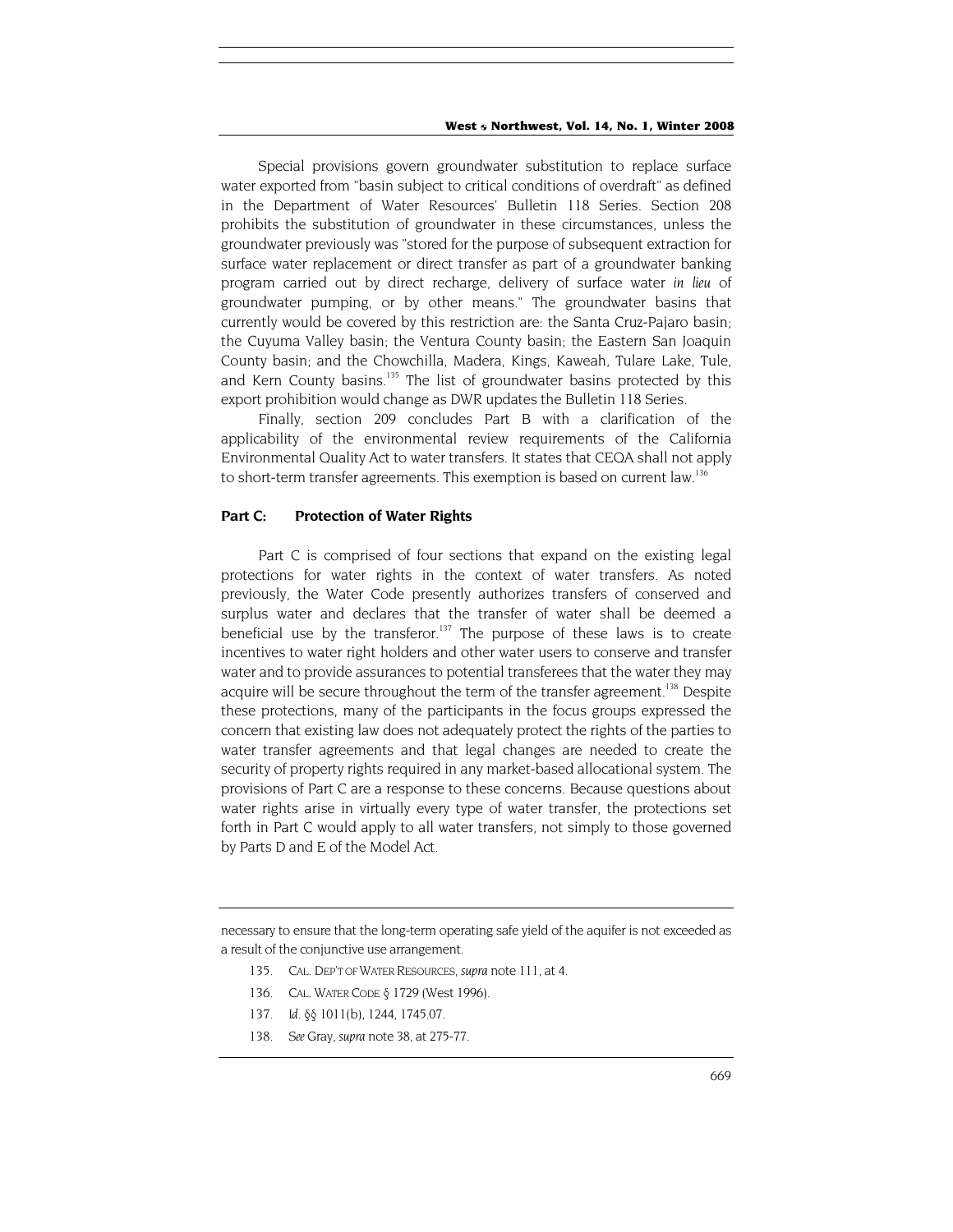Section 301 protects the water rights of the transferor. It states that the transferor's "offer of water for transfer, the transfer negotiations, and the agreement to transfer water shall not be used as evidence of the transferor's waste or unreasonable use, or cessation of use, of the water made available for transfer." Section 301 also provides that the transfer of water or water rights shall not "cause, or be the basis of, a forfeiture or abandonment of any water rights, contract rights, or other right to use water." These declarations are based on existing sections 1011(b), 1024, 1244, 1745.07 of the Water Code.

Section 302 continues these protections during the term of the agreement to transfer water. It provides that, throughout the term of all water transfer agreements, compliance with Article X, Section 2 of the California Constitution and other laws governing waste and unreasonable use "shall be determined based on an assessment of the reasonableness of the *transferee's* use of the transferred water." The purpose of section 302 is to assure both parties to the transfer that the transferor's alleged prior waste, unreasonable use, or non-use will not be a basis for reduction or divestment of the rights to the transferred water during the term of the transfer agreement. As described *supra* Part I, this section would codify the practice employed by the State Water Resources Control Board with respect to the Imperial Irrigation District's transfer of conserved water to the Metropolitan Water District.

Section 303 follows by clarifying the rights of transferors at the conclusion of the term of water transfer agreements. Participants in all of the focus groups stated that the current laws do not adequately protect the rights of transferors at this stage of the transfer process, and consequently some users are deterred from transferring water because they fear that they will not regain the rights to such water at the end of the transfer agreement. Section 303 addressed these concerns by declaring that "at the conclusion of the term of a water transfer agreement, all rights in, and to the use of, the water subject to the transfer agreement shall revert back to the transferor." For additional emphasis, it then stipulates that "neither the transferee [nor] any beneficiary of the transfer claim any right to a continued supply of water based on reliance, estoppel, intervening public use, water shortage emergency, unforeseen or unforeseeable increases in demand, or any other cause." Section 303 provides the strongest possible legal protections for transferors at the conclusion of the term of water transfers.

Finally, section 304 states that the "conservation, salvage, or other reduction in the use of water for the purpose of transferring shall be deemed a reasonable and beneficial use of water." This language is simply a restatement of existing law.<sup>[139](#page-48-0)</sup>

<span id="page-48-0"></span>139. CAL. WATER CODE § 1011 (West 1996).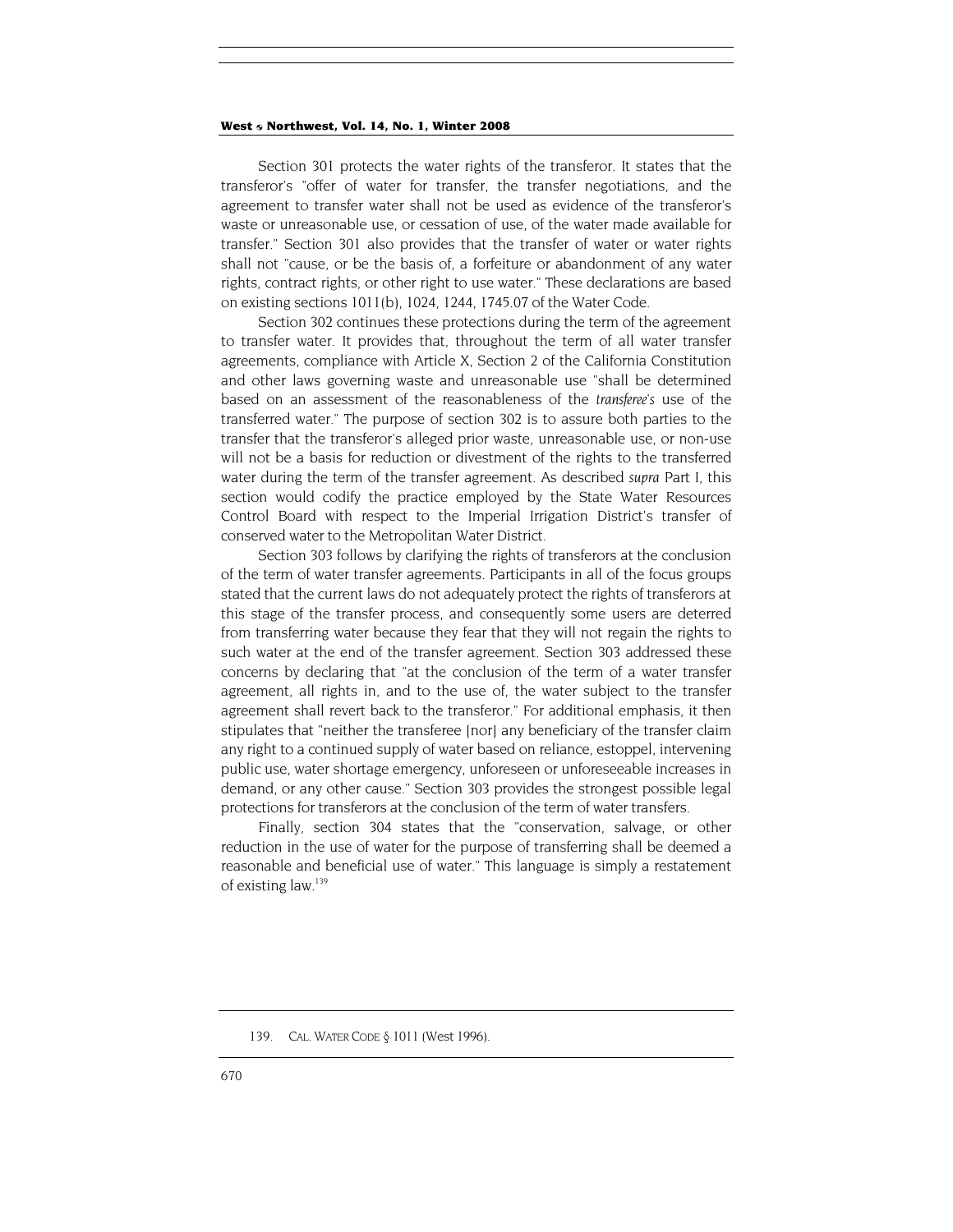## **Part D: General Standards and Procedures Governing the Transfer of Water**

Part D articulates the general rules applicable to water transfers governed by the Model Act.

Section 401 states that, with the exception of expedited transfers of conserved water governed by Part E, all transfers of water must comply with the requirements of Part D. This broad statement of coverage is limited, however, by the terms of section 402, which make clear that the central provisions of Part D—the transfer procedures of section 403 and the transfer standards of section 404—apply on a *mandatory* basis only to transfers that necessitate a change in the term of a permit of license subject to the current statutory jurisdiction of the State Water Resources Control Board.

Section 402 thus defines the scope of the Board's jurisdiction under Part D. It states that the Board shall review all petitions to transfer water appropriated under permit or license and petitions to transfer quantified riparian rights "where the transfer requires an alteration of the purpose of use, place or use, point of diversion, point of return flow, or any other term or condition of the water right as set forth in the applicable permit, license, or decree." This does not expand the Board's mandatory jurisdiction as defined in the existing water transfer laws.<sup>140</sup> Indeed, to emphasize this point, section 402 also stipulates that the Board "shall not have jurisdiction over any other transfers of water unless the water right holder requests the Board to exercise jurisdiction pursuant to sections 403 and 404."

Section 403 sets forth the procedures that would govern the Board's review of petitions to transfer water. Petitions may be filed by the water right holder and, with the water right holder's permission, by a contractor or user supplied directly or indirectly by the water right holder. The balance of section 403 defines the process by which transfer petitions are reviewed by the Board. These procedures are a consolidation and improvement of the existing transfer review procedures.<sup>141</sup> Important changes from the current law include: imposition of specific time limits on the Board's exercise of its investigation, review, and decisionmaking responsibilities; and exemption of short-term transfer petitions from the hearing requirements of current law. Section 403 also provides for judicial review of the Board's decision to grant or to deny transfer petitions. A court could overturn a decision by the Board only for procedural errors, for statutory or constitutional violations, or if the court found that the decision was not supported by substantial evidence. A court would have no authority to award damages or any other type of monetary relief.

Section 404 follows with an articulation of the substantive standards that would govern the Board's decision on water transfer petitions. As described

<span id="page-49-0"></span><sup>140</sup>*. Id.* §§ 1701,1725, 1735.

<span id="page-49-1"></span><sup>141</sup>*. See id.* §§ 1700-1705.5, 1725-1732, 1735-1737.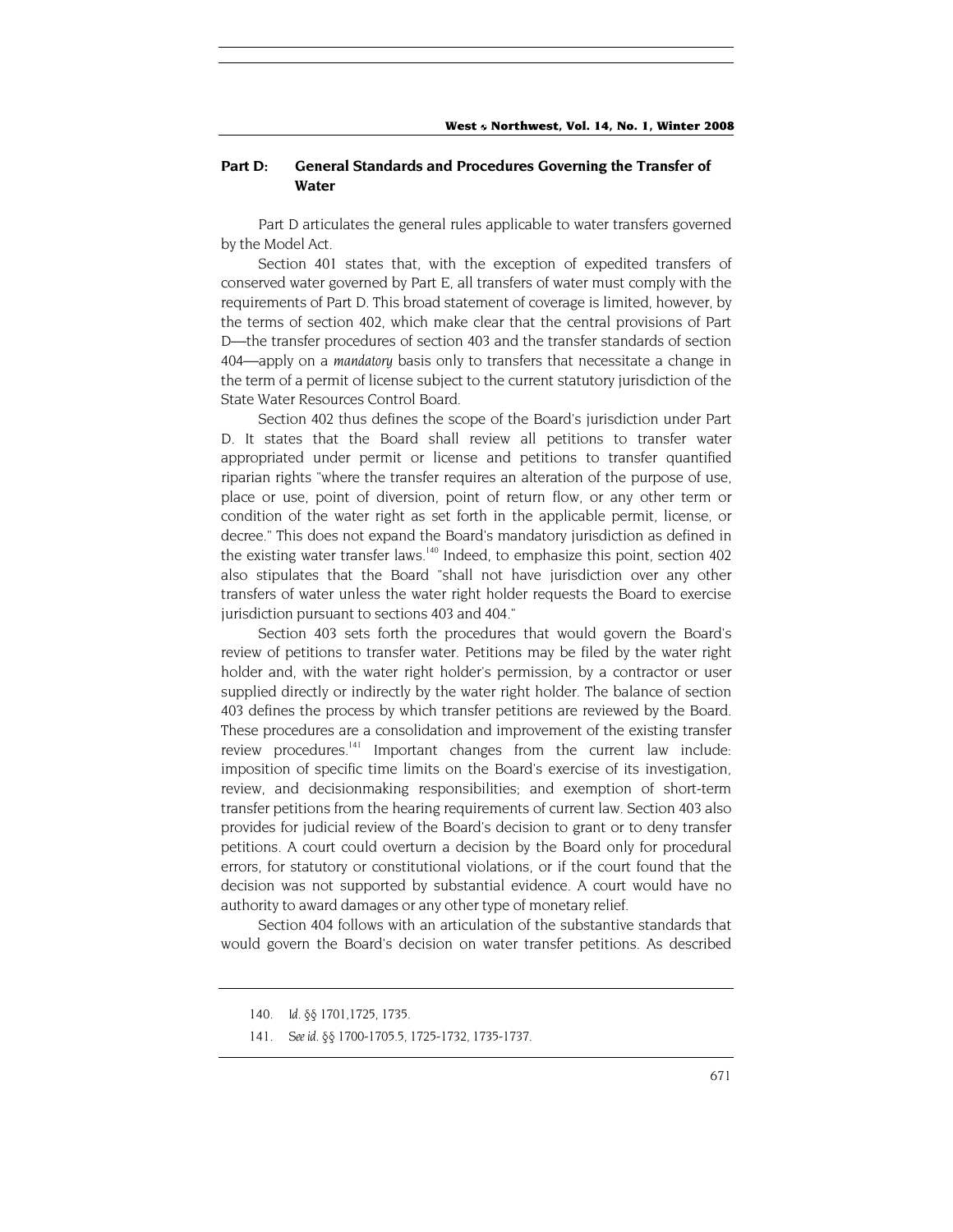earlier, this section was the result of comments received from participants in the focus groups that the Model Act should create a hierarchy of types of transfers that are likely not to result in significant injuries to third parties, while subjecting transfers that have greater potential for third party harm to greater scrutiny. To accomplish this salutary goal, section 404 delineates three categories of transfers and would require the Board to apply different legal standards in its review of transfer petitions for each of these categories.

Section 404(a) applies to short-term transfers—i.e., proposals and agreements the term of which is two years or less. It states that the Board shall approve a short-term transfer petition "unless it concludes that the proposed transfer: (1) would result in significant injury to any legal user of water; or (2) would unreasonably affect fish, wildlife, or other instream beneficial uses." The petitioner would have the burden of producing *prima facie* evidence that the proposed transfer would comply with these two requirements. The establishment of a *prima facie* case then would shift the burden of proof to the parties that filed protests in accordance with the requirements of section 403. The protestants would have to prove that the proposed transfer would *not* comply with the standards of this subsection.

Section 404(b) addresses long-term transfers—i.e., proposals and agreements the term of which is greater than two years. It provides that the Board shall not approve a long-term transfer petition unless it concludes that the proposed transfer: (1) would not result in significant injury to any legal water user; and (2) would not unreasonably affect fish, wildlife, or other instream beneficial uses. For long-term transfers, the burden of proof would remain on the petitioner throughout the proceedings.

Section 404(c) creates an additional substantive requirement for long-term transfers based on the fallowing or retirement of previously irrigated land that would change the place of use or transfer the water to uses outside the county or counties in which the water previously has been used. In addition to the standards of section 404(b), the Board could not approve a petition for this type of transfer if it concluded that "the proposed transfer would cause substantial harm to the economy in the area from which the water is to be transferred." In making this determination, the Board would be required to "consider any actions that the petitioner or other parties to the transfer agreement have taken to mitigate harm to the economy in the area from which the water is to be transferred." Section 404(c) assigns the burden of proof to the petitioner. The substantive protection for local economies would not apply to long-term water transfers based on the fallowing or retirement of irrigated land within the San Joaquin Valley Drainage Program study area that the Board concludes "would contribute to the reduction of agricultural drainage that causes injury to land and natural resources or adversely affect surface water or groundwater quality." This exemption was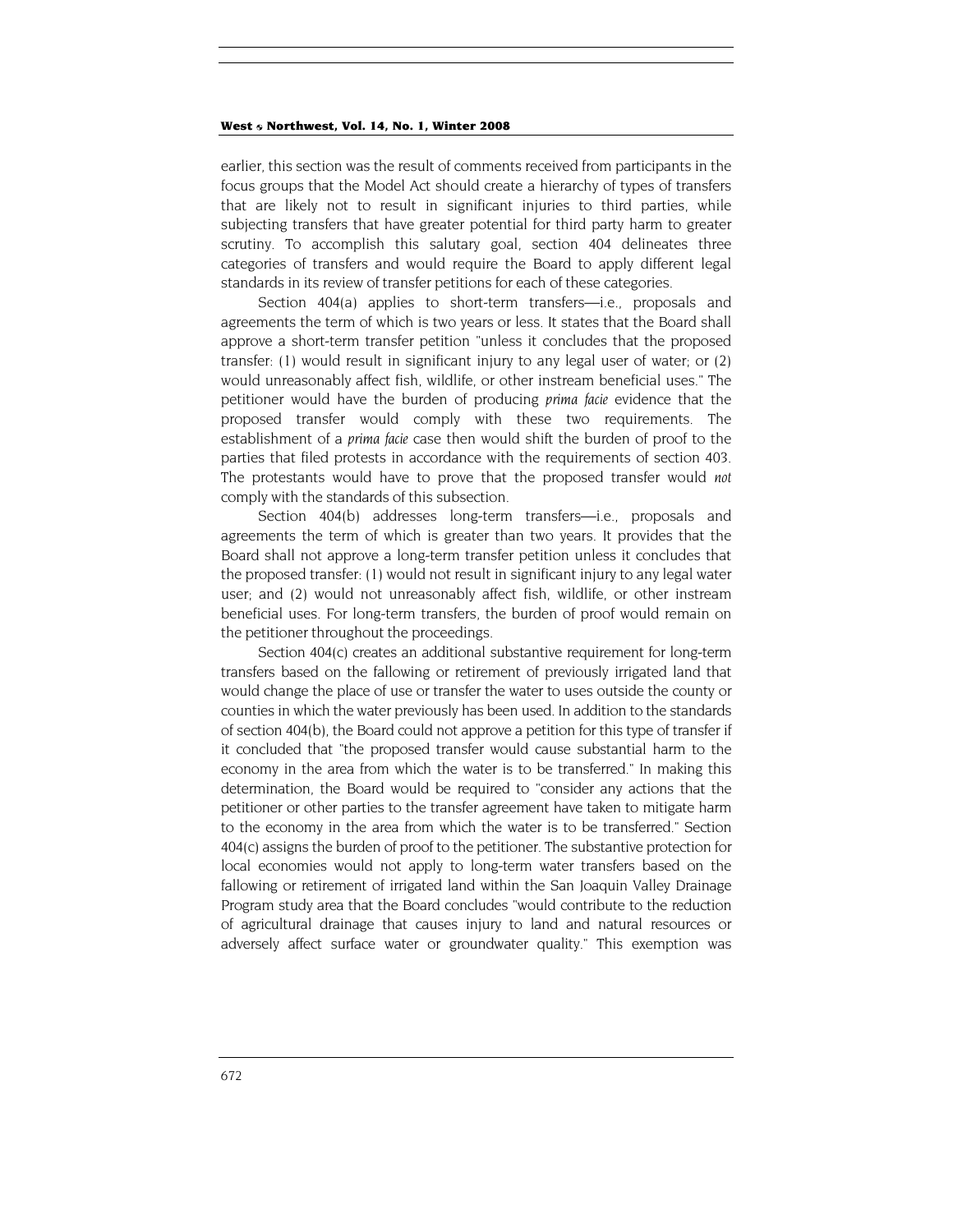included specifically to facilitate the retirement of land within the drainage problem area of the western San Joaquin Valley.<sup>142</sup>

To the extent that a transfer petition includes water that would be consumed by the transferor in the absence of the proposed transfer, section 404(d) would allow the Board to use the quantification processes of Part E to calculate the amount of such water available for transfer. The Board would apply a rebuttable presumption that the transfer of this water would not result in significant injury to any legal user of water or unreasonably affect fish, wildlife, or other instream beneficial uses.

Section 404(e) states that, if the Board "determines that both the release of water for transfer and the diversion or rediversion of the transferred water would comply with the terms and conditions of existing permits and licenses that protect other legal water users, fish, wildlife, and other instream beneficial uses affected by the appropriation and use of the water that is the subject of the petition," then the Board shall conclude that the proposed transfer would comply with the requirements of sections  $404(a)$  and  $404(b)$ . Section  $404(f)$ complements this provision with the requirements by directing the Board only to consider the effect of the proposed transfer on the third party interests protected by section 404. The Board may not deny, or place conditions on its approval of, a water transfer in order to mitigate adverse effects on fish, wildlife, or other instream beneficial uses, or to mitigate harm to the economy in the area from which the water is to be transferred, that would be caused by factors other than the proposed water transfer. The purpose of these sections is to ensure that the Board does not impose on the parties to water transfers the burden of correcting environmental or economic problems caused by factors beyond the parties' control

Section 404(g) declares that, in all cases, the petitioner has the burden of proving that it has valid water rights to the water included in the transfer petition. The burden of proof on all of the substantive standards set out in section 404 would be by a preponderance of the evidence.

Section 405 establishes brief notice requirements for water transfers that are not subject to the Board's jurisdiction under sections 403 and 404. Thus, it would apply to transfers of pre-1914 appropriative rights that involve a change in the purpose of use, place of use, point of diversion, or point of return flow from that of the existing use. In such cases, section 405 simply would require the water right holder to provide notice and a brief explanation of the changes to the Board, the Department of Fish and Game, and the Supervisors of the county or counties from which the water is to be transferred. Section 405 would not authorize the Board to review or otherwise have jurisdiction over these transfers.

Section 406 provides a segue to Part E by allowing the petitioner to use the expedited procedures for transfers of conserved water for any portion of the petition that qualifies under Part E.

<span id="page-51-0"></span><sup>142</sup>*. See* SAN JOAQUIN VALLEY DRAINAGE PROGRAM, A MANAGEMENT PLAN FOR AGRICULTURAL SUBSURFACE DRAINAGE AND RELATED PROBLEMS ON THE WESTSIDE OF THE SAN JOAQUIN VALLEY (1990).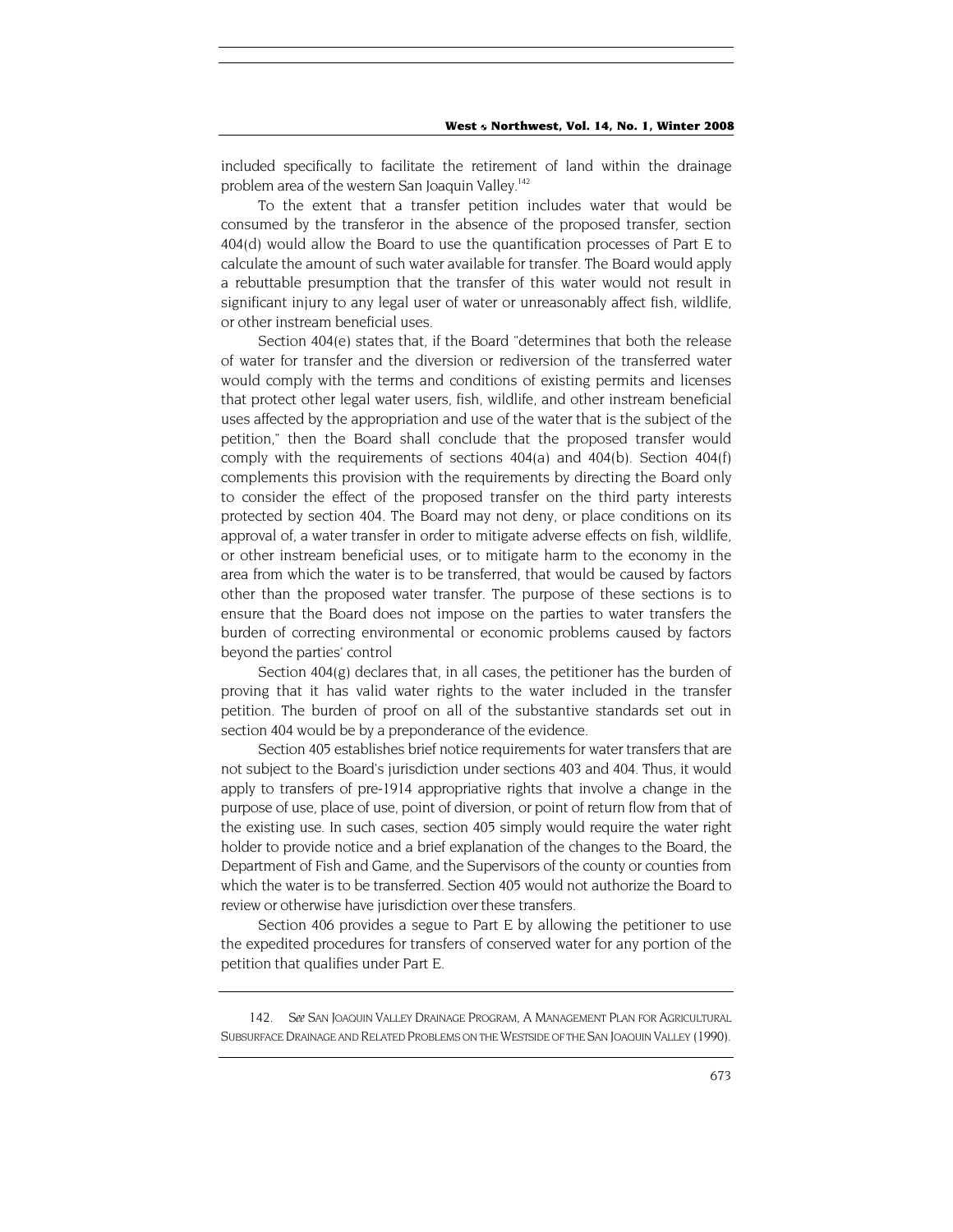## **Part E: Standards and Procedures for Expedited Transfers of Conserved Water**

As described above, one of the central features of the Model Act is the creation of an expedited process for transfers of water conserved or salvaged by the transferor. This expedited process would improve California's water transfer laws, because it would allow transfers of conserved and salvaged water to occur relatively quickly, without substantive review by the State Water Resources Control Board, but subject to *categorical* protections for third party interests. The standards and procedures that would govern expedited transfers are set forth in Part E.

Section 501 defines "conserved water" that may be transferred on an expedited basis as "water that: (1) the transferor is legally entitled to use during the term of the transfer agreement pursuant to existing water rights, contracts, or other legal authority; and (2) the transferor has used within the five years immediately preceding the transfer agreement." This definition is designed to ensure that the transferor has rights to and would have used the water proposed for transfer if the transfer did not occur—i.e., that transfers under part E are limited to transfers of "wet water." The requirement that the transferor have used the water within five years is based on the five-year period for forfeiture of appropriative rights for nonuse.<sup>143</sup> Section 501 also gives examples of conserved water, including: water that the transferor conserves through salvage of water irretrievably lost to all consumptive uses during storage, transportation, or distribution; increased efficiency of irrigation or other use; changes in the acreage or type of crop irrigated; land fallowing or retirement; changes in operations; reduction in demand within the transferor's place of use or service area; substitution of reclaimed or recycled water; pricing changes; and other conservation measures.

Section 502 then defines the quantity of conserved water that may be transferred under the expedited procedures. It provides:

> Transfers of conserved water shall not exceed, for any water accounting year during the term of transfer, the lesser of: (1) the amount of water that is legally and physically available to the transferor during the water year; or (2) the average annual quantity of water consumed by the transferor, or irretrievably lost to all consumptive uses, during the ten water years immediately preceding the transfer.

The purpose of this section is to create the categorical protection for third party interests described above. By limiting the quantity of transferable water to the lesser of the amount physically available to the transferor or the average consumptive use plus irretrievable losses, section 502 ensures that additional water within the transferor's appropriative rights on which third parties may rely

<span id="page-52-0"></span><sup>143.</sup> CAL. WATER CODE § 1241 (West 1996).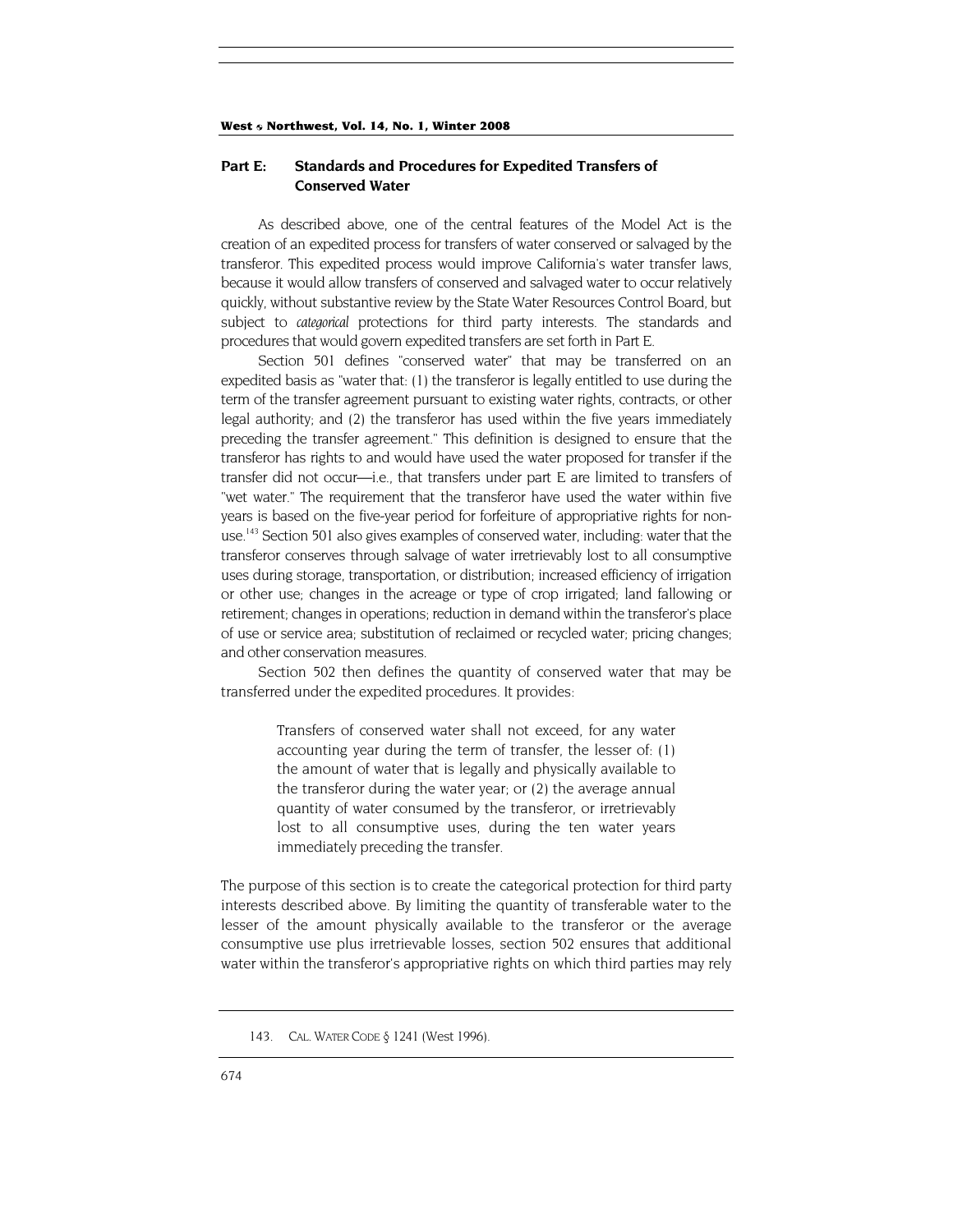will remain available to them after the consumptive use and irretrievable loss component is transferred. Thus, the definition of transferable quantities contained in section 502 protects other legal water users who use the transferor's surface runoff or appropriate the transferor's return flow, groundwater users who have rights to the percolating waters produced by the transferor's existing irrigation practices, and wetlands and instream uses of the surface runoff and return flow from the transferor's current practices.

Section 503 establishes the process by which the conserved water available for transfer is quantified. Different quantification methods apply depending on the source of the conserved water:

- 1. For transfers of water previously used by the transferor for irrigation, and conserved by crop substitution or land fallowing, the transferable quantity would be determined by reference to a "Water Consumption Table for California Agriculture." This Table would be promulgated by the Board and would contain a calculation of the water consumed in the irrigation of each crop grown in California. The Table would contain separate water consumption data per crop for each hydrologic region of the state.
- 2. For transfers of water previously used by the transferor for any other purpose, and conserved by changes in the efficiency of use, salvage of water irretrievably lost to all other consumptive uses, use of reclaimed or recycled water, pricing changes, reduction in demand, or other methods of conservation, the transferable quantity would be determined by the actual water consumption data.

The purpose of using generic tables for the first category of transfers, rather than real water consumption data, is to expedite the transfer process by relieving both the parties to the transfer and the Board of the difficult and expensive task of calculating the transferor's *actual* historic water consumption during the years preceding the transfer. Because of the multiplicity of ways of conserving water through changes in the efficiency of use, and the consequent impossibility of formulating generic water conservation tables, transfers in the second category would have to be calculated on the basis of actual water savings.

Section 504 sets forth the expedited procedures applicable to transfers of conserved water pursuant to Part E. The transferor would be required to submit to the State Water Resources Control Board its calculation of the amount of conserved water that it proposes to transfer and to provide notice of the proposal to the Department of Fish and Game and to the Supervisors of the county or counties from which the water will be transferred. The Board would not have authority to review the proposal as it would transfer petitions filed under Part D. Rather, the Board simply would review the transferor's calculation of the quantity of conserved water available for transfer to ensure that the quantification complied with the requirements of sections 502 and 503. If the Board approved the calculations, it would issue a "Certificate of Transfer" to the transferor. This document would provide full legal authorization for the transfer, and the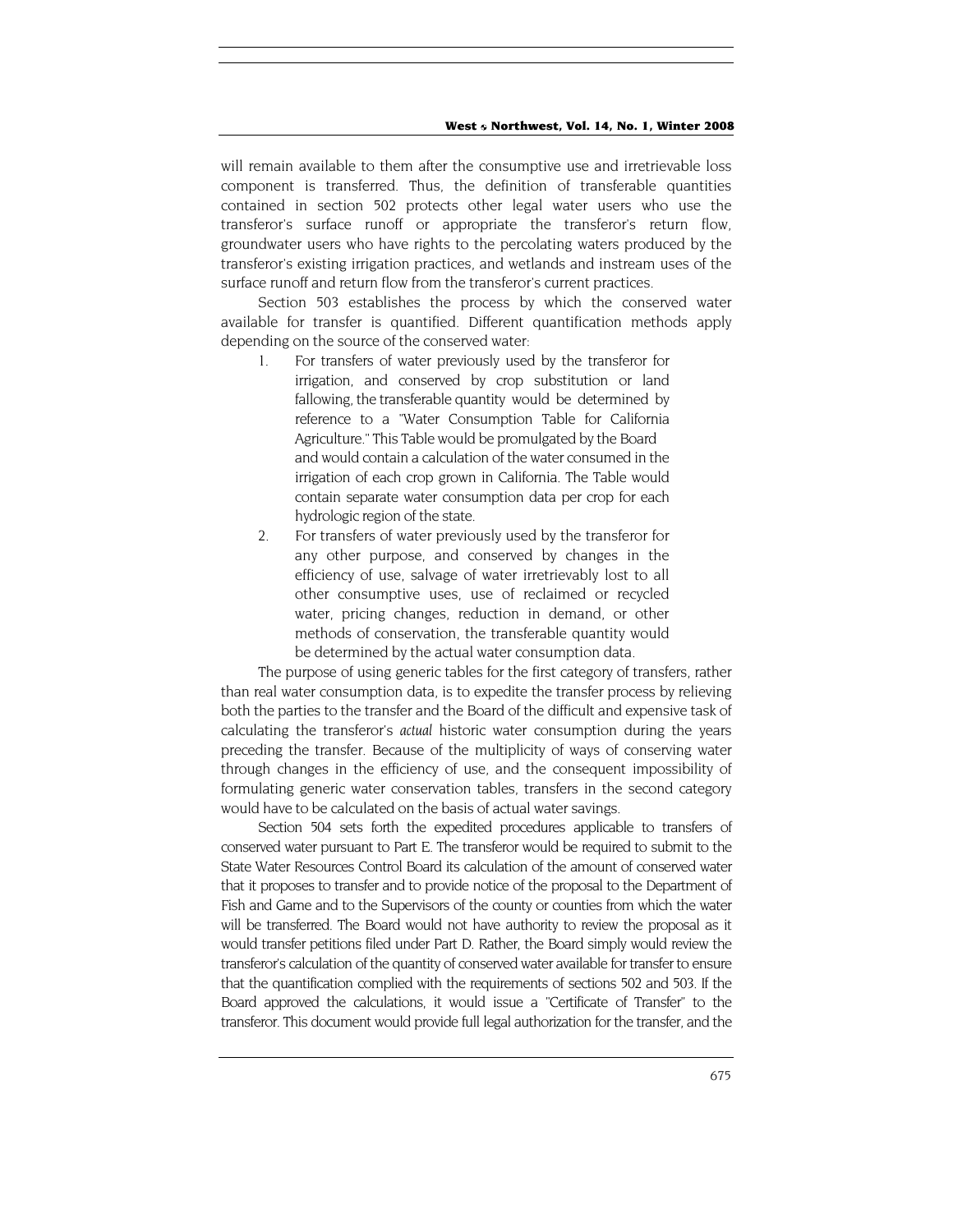transfer would not otherwise be subject to review by the Board or by the courts. If the Board rejected the transferor's calculations, the transferor either could accept the Board's alternative quantification or could petition for judicial review. The courts would review the Board's decision under the substantial evidence standard, but would have no authority to award damages or other monetary relief.

At the suggestion of the State Water Resources Control Board, section 504 also contains a disclaimer that the Board's issuance of a Certificate of Transfer does not constitute "a determination or quantification of the water rights of the transferor or of the rights to use water by the transferor or any other person, except for the purpose of authorizing the transfer of conserved water pursuant to this section."

The remaining sections of Part E provide backup protections for third parties in the event that the categorical protections described above fail in individual cases. These backup protections are essential, because third parties would not have the right to protest or to seek judicial review of expedited transfers before they occur. Thus, if the categorical protections were to fail, injured third parties must have some means of obtaining compensation. The security requirements of section 505 and the compensation system of section 506 are designed to achieve this purpose. They would apply exclusively to expedited transfer undertaken pursuant to Part E.

Section 505 would require every person or entity that acquires transferred water under Part E to post security in the amount of \$5.00 per acre-foot of transferred water. The security could be in the form of a cash deposit, money order, certified check, of bond payable to the State Water Resources Control Board. Transfers between users located in the same local water agency and Delta carriage water provided under section 206 of the Model Act would be exempt from the security requirements. The security would guarantee the parties' performance of the transfer without injury to the rights of third parties. If the transfer caused injury to certain third parties, they would have the right to seek compensation from the proceeds of the security deposited with the Board in accordance with the standards of section 506.

Section 506 creates the compensation system for claims on the security interests posted under section 505. Eligible claimants are limited to:

- (1) the Department of Fish and Game, which may seek compensation on behalf of the public for "reduction in water quality or flows and diminution in water quality caused by the transfer that adversely affects fish and wildlife, recreation, other instream uses, aquatic and riparian habitat, or wetlands;"
- (2) the county or counties from which water is transferred, which may seek compensation for loss of tax revenues and increased social services costs caused by the transfer; and
- (3) other legal water users, who may seek compensation for "reduction in the supply of water that the claimant is legally entitled to use, diminution of water quality that adversely affects the claimant's water use, and increased pumping costs caused by the transfer."

Claims for compensation would be subject to binding arbitration. To prevail on the merits, the claimant would have to prove that the injuries were caused by the expedited transfer and not by other factors such as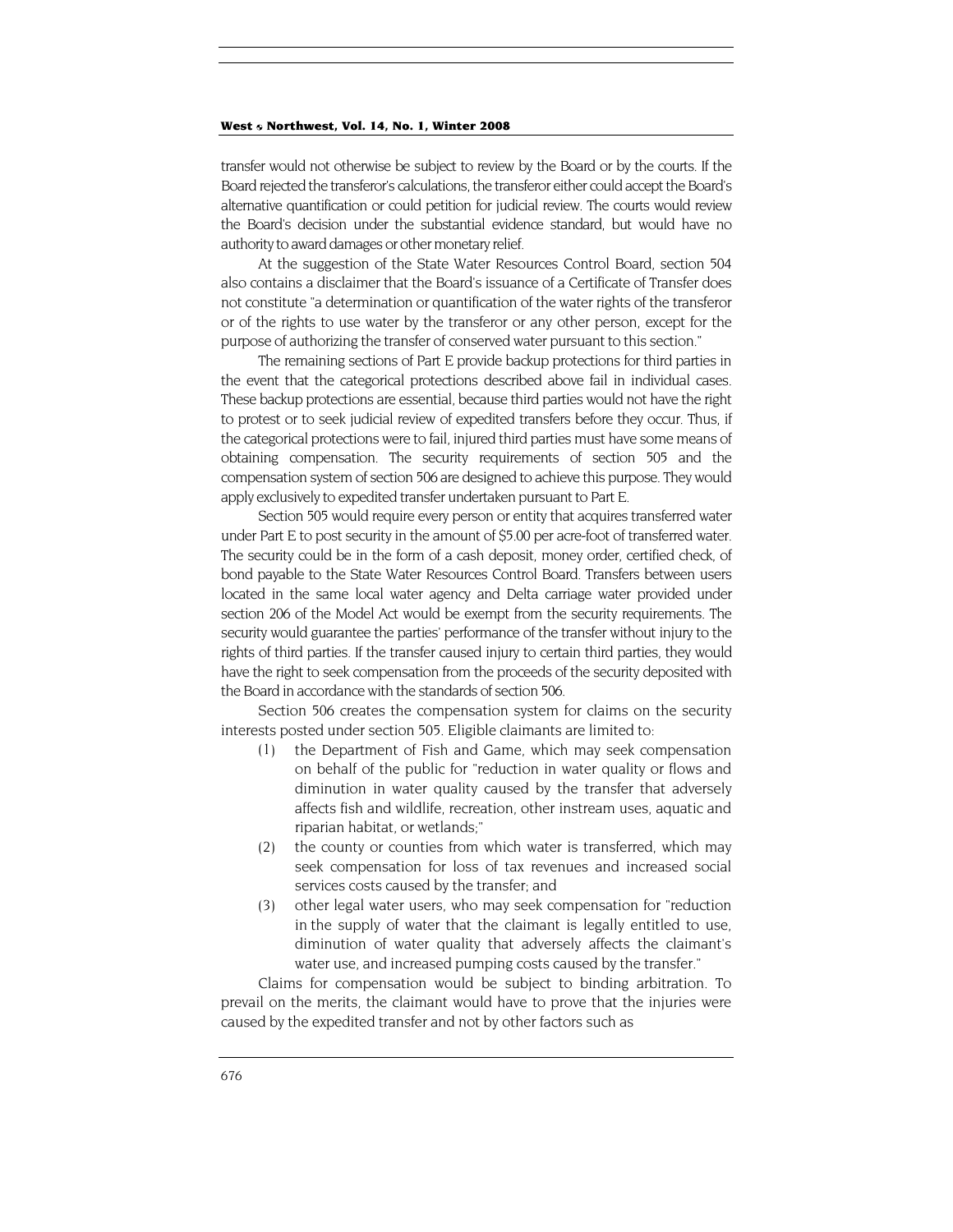drought or other water shortages; changes in the operation of water facilities not controlled by the parties to the transfer; changes in river flows, groundwater extraction, or groundwater recharge not related to the transfer; changes in commodities prices, cost of goods and services, or labor costs; changes in the general economic conditions of the region; and other hydrologic and economic conditions not related to the transfer.

The arbitrator would be appointed by the State Water Resources Control Board and would have authority to award monetary damages up to the amount of the security posted under section 505.

Section 507 completes Part E. It addresses concerns raised in the focus groups by representatives of rural communities and small farmers that it would be inappropriate to allow expedited transfers of water in situations that could cause significant economic harm to the area from which the water would be transferred. Thus, section 507 provides that the expedited procedures of Part E do not apply to long-term agreements to transfer conserved water that (1) would obtain water for transfer by fallowing or retirement of land previously used for agricultural purposes and (2) would transfer the water to uses outside the county or counties in which the water was used before the transfer occurred. To allow opponents of these types of transfers to express their objections, section 507 mandates that they be subject to review by the Board in accordance with the provisions of Part D.

## **Part F: Transfers of Water to Instream Uses**

The Water code presently allows existing water right holders to dedicate all or a portion of their rights to instream uses.<sup>144</sup> The three sections that comprise Part F incorporate this statute and address an important question left unanswered by the existing law.

Section 601 simple restates the current law and authorizes water right holders and other legal users of water to transfer their water to instream uses. These transfers would be governed by the general transfer rules of Part D or, in appropriate cases, by the expedited transfer provisions of Part E.

As discussed above, environmentalists and other proponents of instream water rights have questioned whether the State Water Resources Control Board and other agencies with jurisdiction over water quality and instream flow protection could claim water dedicated to instream water rights as part of the water needed to comply with the regulatory standards. They have worried that these agencies might reduce the quantity of water or flows required to meet the regulatory standards by an amount equal to the quantity or flows dedicated to instream uses in the form of instream water rights. This absorption of the instream water rights would effectively defeat the purpose of the instream dedication.<sup>[145](#page-55-1)</sup>

<span id="page-55-0"></span><sup>144</sup>*. Id.* § 1707.

<span id="page-55-1"></span><sup>145</sup>*. See* Thomas, *supra* note 68, at 49.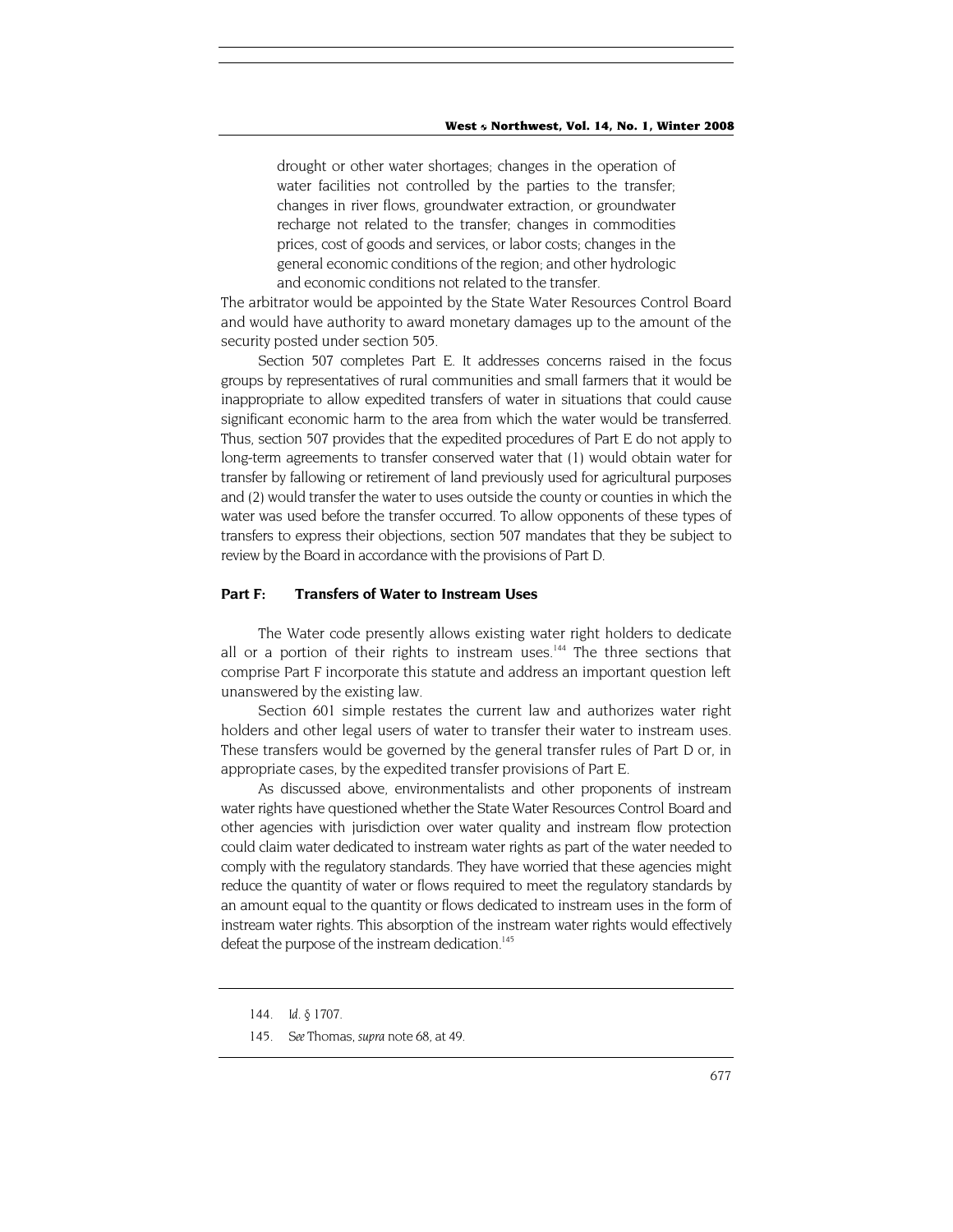Section 602 addresses this concern by declaring that water transferred to instream uses shall be in addition to water devoted to instream uses pursuant to federal, state, or local regulatory requirements. This would prevent the Board and other agencies from including in their calculation of the amount of water or flows needed to meet water quality standards or minimum stream flow requirements any water dedicated or transferred to instream uses and held in the form of an instream water right. Section 602 therefore would ensure that water that is transferred to instream uses under section 601 would augment any water devoted to water quality or instream flow standards through the regulatory system.

Section 603 was added at the suggestion of several participants in the focus groups. It provides that, if the transferor chooses to use the water dedicated to instream uses for the purpose of satisfying its obligations under such regulatory standards, the dedicated water shall be credited toward the transferor's regulatory duties.

## **Part G: Water Transfer Fees**

Participants in several of the focus groups questioned whether the State Water Resources Control Board would have adequate resources to discharge the responsibilities assigned to it by Parts D and E of the Model Act. They suggested that a nominal water transfer fee be established to provide funding to support the Board's review of water transfers that fall within its statutory jurisdiction. This idea received broad support among the other focus groups. Part G was drafted in response to this recommendation.

Section 701 requires every person or entity that acquires water transferred pursuant to Parts D and E to pay a water transfer fee. For transfers governed by Part D, this fee applies only to those over which the Board exercises jurisdiction pursuant to section 403 and 404. Thus, it does not apply to transfers of water appropriated pursuant to pre-1914 rights or to transfers of water appropriated under permit or license that do not require an amendment of the permit or license and that are not submitted to the Board for review. Transfers to instream uses under Part F also are exempt from the transfer fee. Moreover, the fee does not apply to carriage water required for through-Delta transfers as set forth in section 206.

Section 702 directs the Board to promulgate a "Water Transfer Fee Schedule" by regulation. In recognition of the likely economies of scale associated with the cost of the Board's review of larger transfers, the amount of the transfer fee declines as the quantity of water proposed for transfer increases. The fees for expedited transfers undertaken pursuant to Part E are less than the fees for transfers governed by Part D, because the expenses incurred by the Board in checking the transferor's quantification of conserved water available for transfer under Part E likely would be substantially less than the costs of review under Part D. Section 702 directs the Board to set the fees at levels that are adequate, but no greater than necessary, to pay for the costs of administration of Parts D and E. It also establishes a schedule of maximum fees that the Board could not exceed.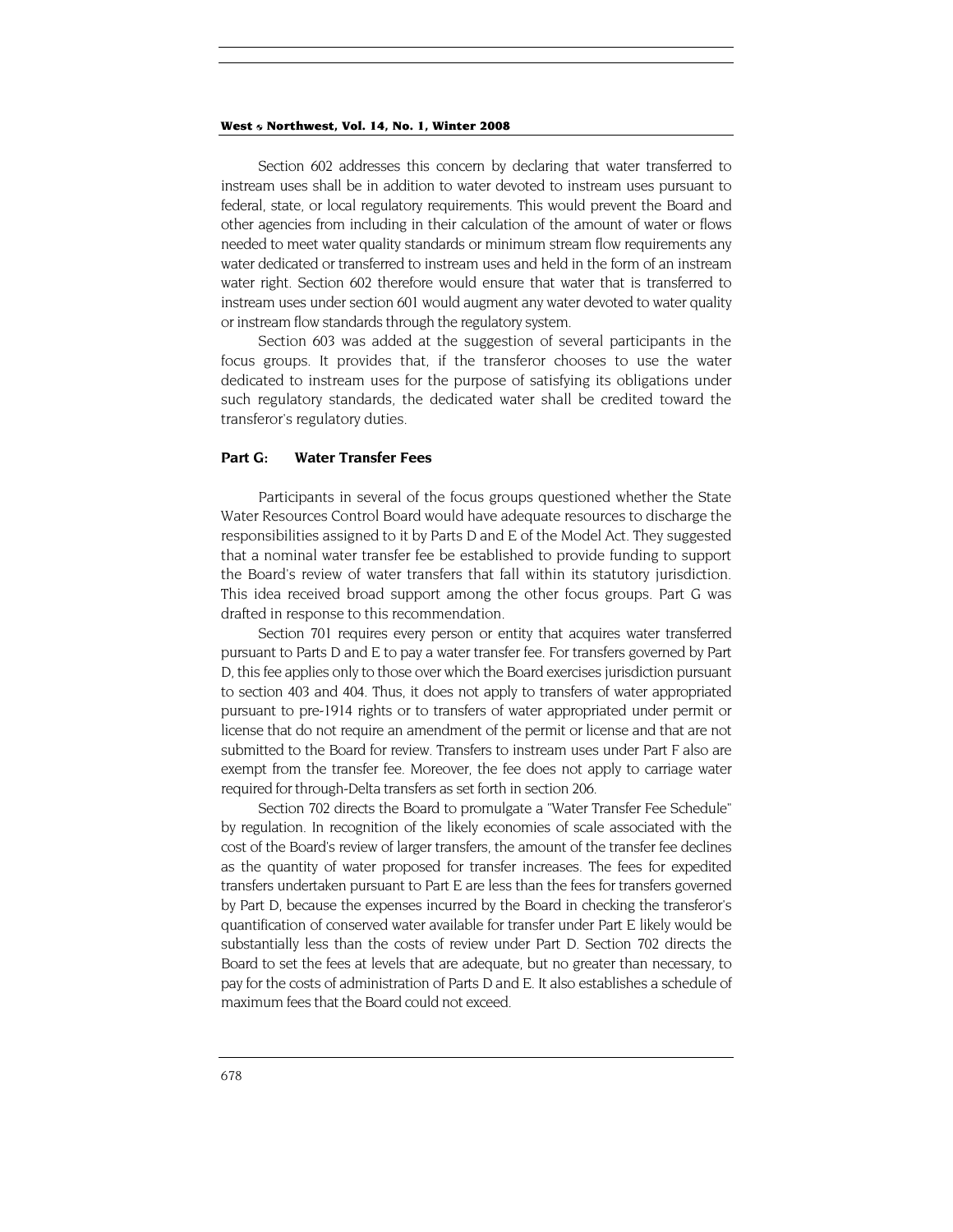Section 703 authorizes the Board to use the proceeds of the water transfer fees to implement the requirements of Parts D and E. This section also permits the Board to use any residual proceeds to support its other administrative responsibilities.

Section 704 is designed to ensure that the water transfer fees would be a permanent source of funding to pay for the Board's administration of the water transfer laws. Thus, it prohibits the state from including the proceeds of the fees as party of the general state budget and from using the fees to meet general state obligations.

## **Part H: Authority of Local Water Agencies**

Part H addresses four related topics: (1) the authority of local water agencies to transfer water; (2) the authority of members and customers of local agencies to transfer water; (3) the authority of local water agencies to receive transferred water; and (4) the authority of members and customers of local agencies to receive transferred water. As discussed in detail above, Part H reflects a variety of significant changes from earlier drafts based on comments received from the focus groups.

Section 801 provides general authority to local water agencies to transfer water to purchasers located outside the agency's existing service area. Subsection 801(a) would allow the agency to transfer water to which the agency has water rights or contract rights that is in excess of the reasonable and beneficial demands of its members and customers and water that is made available for transfer by conservation measures undertaken or funded by the agency. Subsection 801(b) would permit local agencies to transfer water for the benefit of individual members or customers who ask the agency to transfer the water on their behalf. These provisions are reiterative of existing law.<sup>146</sup>

There are two important limitations on agency authority to transfer water. First, subsection 801(a) provides:

> Without the consent of the member or customer, the agency shall not declare as "excess" water that a member or customer of the agency has authority to use, or to transfer pursuant to section 802, during the term of the transfer proposed by the agency, if the member or customer has applied the same quantity of water to a beneficial use, or has transferred the same quantity of water pursuant to the provisions of section 802, at least once during the preceding five years.

The purpose of this *caveat* is to prevent local agencies from claiming water to which a member or customer has an individual entitlement and which the member or customer seeks to transfer to a purchaser located within or outside the agency. Second, subsection 801(c) stipulates that local agencies may not transfer or claim water to which an individual member or customer holds water rights or contract

<span id="page-57-0"></span>146*. See* CAL. WATER CODE §§ 382, 1022, 1745-1745.11 (West 1996).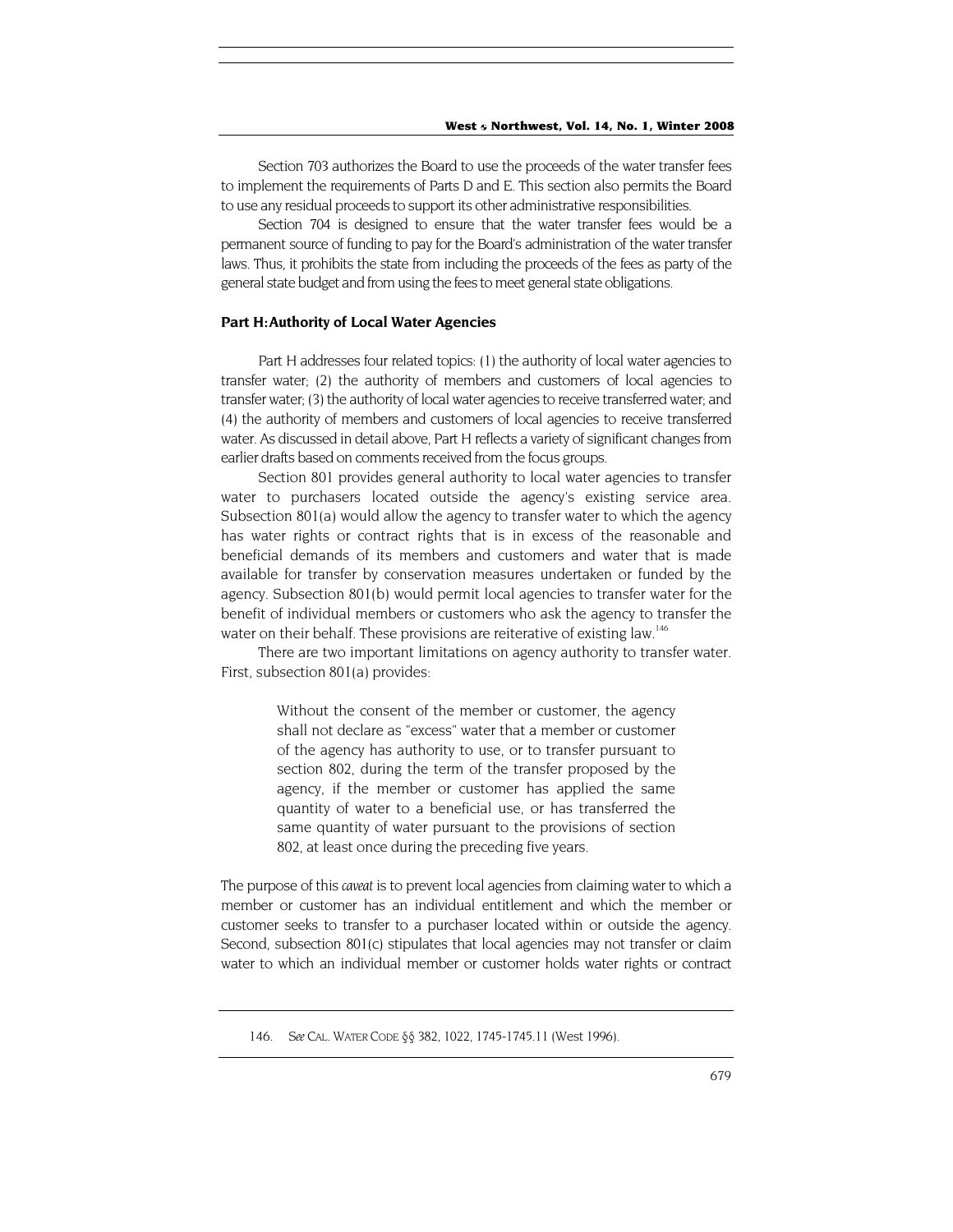rights with a party other than the agency. The purpose of this restriction is to protect the rights of members or customers to water that is not supplied by the agency and over which the agency should not exercise decisionmaking authority.

Section 802 provides simply that members and customers of local water agencies may transfer water with the approval of the agency and that the financial terms and operational conditions of such transfers shall be established by agreement between the agency and the participating members or customers. As described above, this section recognizes the authority that local agencies possess under existing law to decide how water that they control and distribute to their members and customers may be used.

Section 803 complements section 801 by authorizing local water agencies to acquire transferred water for distribution to their members and customers, on behalf of their members and customers, and for other reasonable and beneficial uses. This section would not change existing law.

Section 804 is the counterpart to section 802. It authorizes members and customers of local water agencies to acquire transferred water from sources other than the agency. If the transfer would not require the use of the agency's water supply system, the agency would have no authority over the transfer. If the transfer would require use of the agency's system, the terms of the transfer would be subject to the rules governing "wheeling" set forth in Part I.

Section 805 defines the term "local water agency" for purposes of Part H. Local water agencies include all public and private entities that provide water service in California. The provisions of Part H are not applicable, however, to the United States Bureau of Reclamation, the Army Corps of Engineers, or the California Department of Water Resources.

## **Part I: Wheeling**

Part I addresses the topic of "wheeling"—the use of water supply facilities by someone other than the owner or operator to transport water. The wheeling rules apply both to the use of water supply systems by members and customers of the agency that owns the system and to the use of water supply systems by nonmembers. Part I is based on the wheeling provisions of existing law.<sup>147</sup>

Section 901(a) authorizes any legal water user who transfers water or who receives transferred water to use up to seventy percent of the "unused capacity" of water supply systems owned or operated by public water supply agencies to transport the water. The seventy percent limitation is taken from the current law and is designed to provide public agencies with a "buffer" to ensure that they retain sufficient capacity to meet their own future water transportation needs during the term of wheeling arrangements under Part I.<sup>148</sup>

<span id="page-58-0"></span><sup>147</sup>*. Id.* §§ 1810-1814.

<span id="page-58-1"></span><sup>148</sup>*. See id.* § 1814.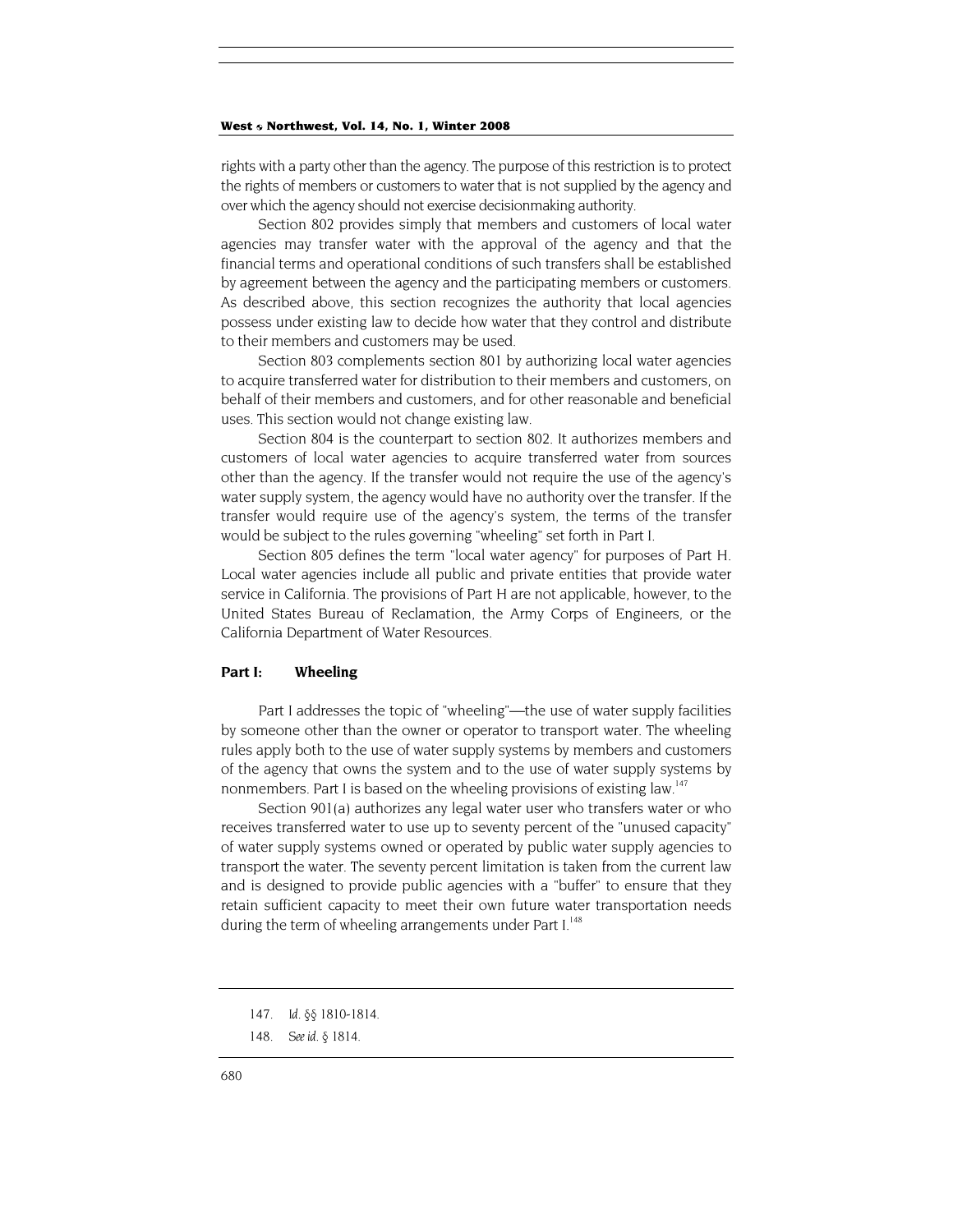Section 901(a) also states that the legal water user shall have the right to wheel water through the agency's water supply system throughout the term of the water transfer agreement. This is an important clarification of existing law, which does not address whether the agency may preempt its wheeling arrangements if the agency decides to make its own use of the portion of the "unused capacity" through which the water is wheeled. Section 901(a) makes clear that, once a wheeling commitment is made, the agency is obligated to honor that commitment throughout the term of the wheeling agreement. The parties would be free, of course, to enter into an interruptible wheeling arrangement by mutual consent.

Section 901(b) defines several terms that are relevant to the administration of Part I. "Water supply system" includes all of the public water supply agency's diversion, storage, transportation, treatment, distribution, and related facilities required to accomplish the transfer of water by the legal water user. The term "unused capacity" is defined as:

> the portion of the public water supply agency's supply system, if any, not required by the agency during the term of the water transfer agreement to supply water obtained by the agency or its members and customers from water rights, contracts, or other entitlements that exist at the time the legal water user requests permission to use the agency's water supply system.

This definition clarifies the current legal definition of "unused capacity"<sup>149</sup> by stipulating that the existence and amount of unused capacity must be determined as of the date on which the legal water user requests permission to wheel water through the agency's facilities, taking into account the agency's then existing water supply obligations. Many of the participants in the focus groups agreed that this would be a valuable clarification of the present definition of "unused capacity," which does not specify that the determination of capacity available for wheeling made at the outset of the wheeling agreement shall be binding on the agency throughout the term of the agreement.

Section 901(b) also defines which "public water supply agencies" are subject to the wheeling rules of Part I. In contrast to the definition of "local water supply agency" as used in Part H, the definition of public water supply agencies for purposes of Part I includes the United States Bureau of Reclamation and the California Department of Water Resources, but excludes privately owned water suppliers.

Section 902 establishes procedures for the agency's review of wheeling requests. All such requests must be made in writing and must include a description of the water transfer that is the subject of the request, a statement of the quantity of water involved, the dates on which the requested wheeling would occur, and identification of the portion of the agency's water supply system to which the request applies. The agency

<span id="page-59-0"></span>149*. See id.* § 1811(e).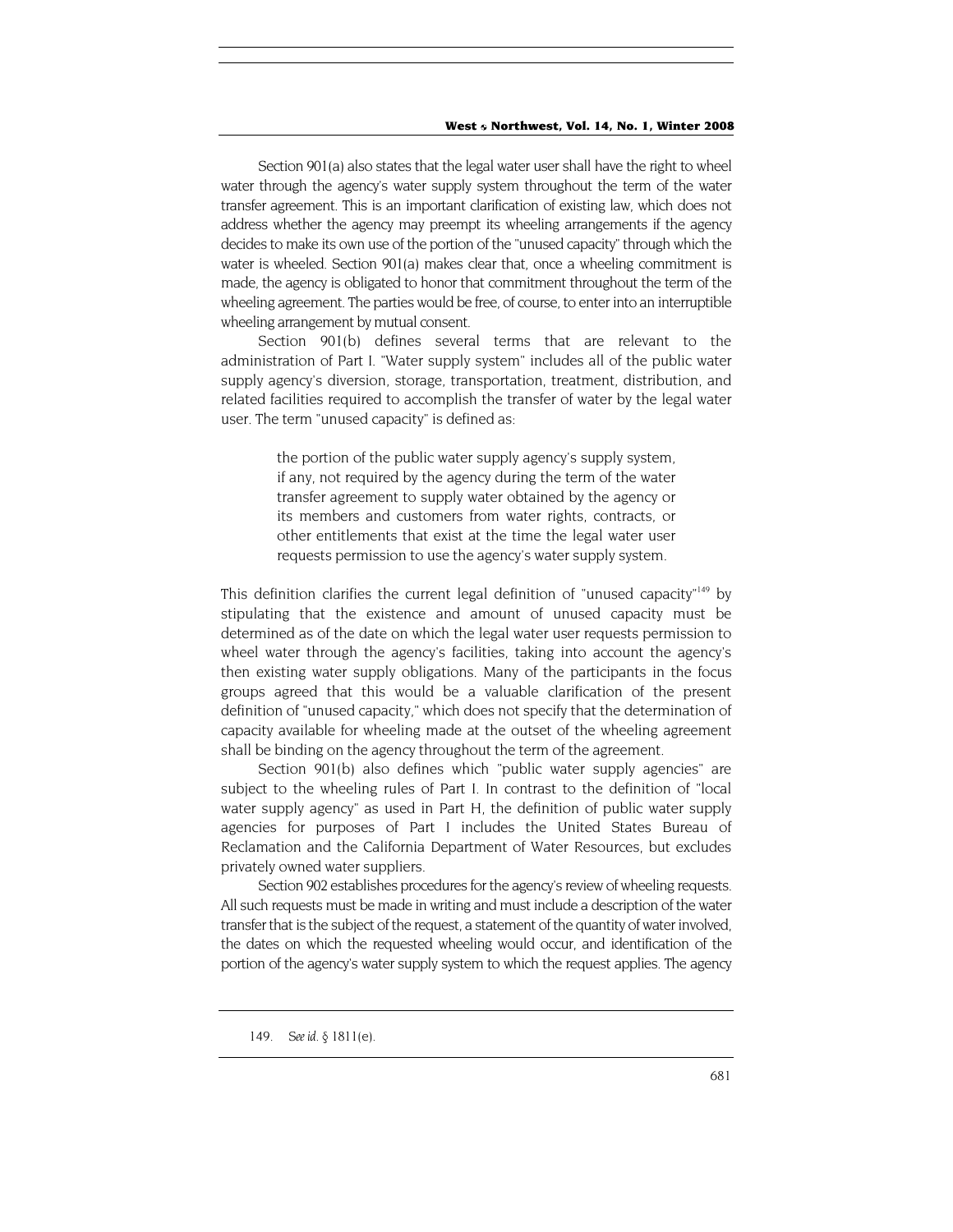would have thirty days to determine the amount of unused capacity available to serve the wheeling request and to notify the requesting party of its decision. If the agency granted the request, the notice would include a statement of the terms and conditions of the wheeling agreement.

Section 903 sets forth the substantive standards applicable to wheeling agreements. The agency could impose reasonable terms and conditions to protect the water quality of its system, to ensure that it receives "fair reimbursement" for the use of its system, and to protect other defined legal interests.

Subsection 903(a) authorizes the agency to deny, or to place conditions on, wheeling in accordance with the following criteria:

- 1. If the wheeling could be implemented only by blending the transferred water with other water in the agency's supply system, the agency may charge the legal water user for any additional costs of treatment of the blended water attributable to the addition of the transferred water to the system.
- 2. If the wheeling could be implemented only by blending the transferred water with other water in the agency's system, and the addition of the transferred water would diminish the quality of the water in the system to such an extent that the blended water could not be treated for distribution to the agency's other members and customers using the agency's existing water treatment facilities, the agency may prohibit or place conditions on the transfer as required to protect the water quality within its system.

Subsection 903(a) also would permit the agency to impose other reasonable terms and conditions to comply with applicable water quality and environmental standards.

Subsection 903(b) defines the financial charges that the agency may impose on the use of its facilities. This subsection limits the agency to "fair reimbursement" of the costs attributable to the use of its systems. "Fair reimbursement" is defined as:

- 1. the portion of the capital, operation, maintenance, and replacement costs paid by the agency for the portion of the unused capacity made available by the agency for the transfer of water by the legal water user;
- 2. the cost of supplemental power purchased or used by the local water agency to transfer the additional water for the benefit of the legal water user;
- 3. the additional cost of treating the water in the agency's water supply system caused by the blending of the water transferred by the legal water user with the other water in the agency's system; and
- 4. a reasonable fee for the administration costs incurred by the agency in its review of the legal water user's request to use the unused capacity in the agency's water supply system.

Subsection 903(b) also requires the agency to credit to the wheeling parties the value of any benefits that might accrue to the agency from the wheeling arrangement, including decreases in power or treatment costs. It does not permit the agency to equalize the costs of wheeling and the costs charged to the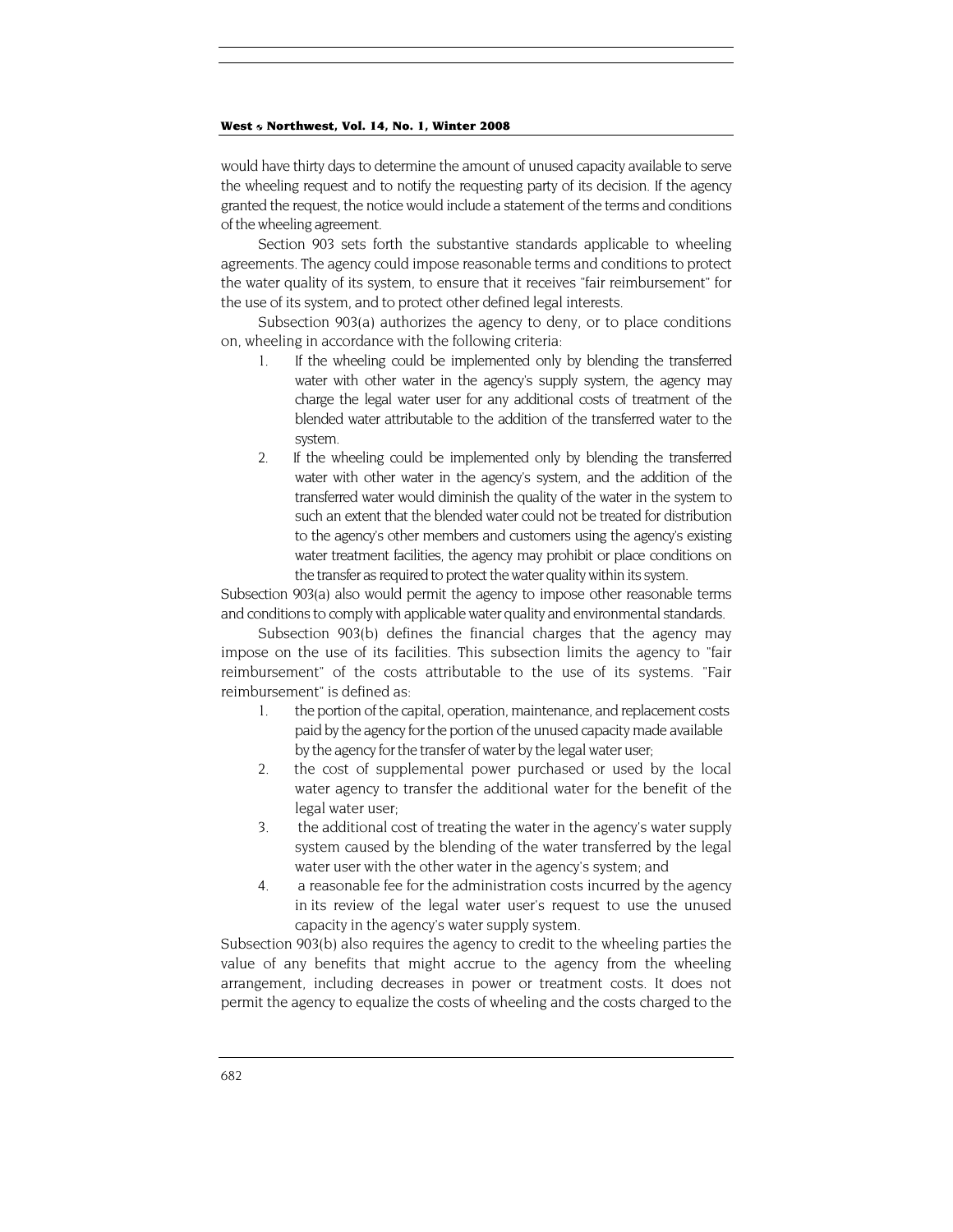members of the agency for use of the facilities, nor does it allow the agency to charge the wheeling parties for the "stranded investment" of the agency.

Subsection 903(c) was added to address concerns expressed at several of the focus groups regarding the possible legal consequences of *private* use of public facilities. This subsection would permit the agency to deny, or to place reasonable terms and conditions on, the use of its system by private persons or entities "to ensure that the private use of the agency's system does not jeopardize the agency's taxexempt status, affect the agency's authority to issue tax-exempt bonds, or violate the requirements or limitations of federal law." The last criterion was included in response to San Francisco's concerns that the use of its Hetch Hetchy Project by private water purveyors might violate the terms of its Raker Act grant.

Section 904 provides that disputes arising under Part I would be subject to binding arbitration. These arbitrable disputes would include arguments over the existence or quantification of unused capacity, disputes over the agency's imposition of terms and conditions to protect water quality, and disagreements regarding calculation of "fair reimbursement." Disputes arising under section 903(c) would be exempt from arbitration and would be subject to judicial review. In all arbitrations under Part I, the water supply agency would have the burden of proof.

Section 905 simply grants public water supply agencies authority to promulgate rules, bylaws, and other policies to govern the wheeling of water in accordance with the requirements of Part I.

### **Part J: Water Banks**

Water users in a variety of areas have formed regional water banks or pooling arrangements to facilitate the transfer of water within the region. In addition, during each of the last two severe droughts—1976 to 1977 and 1987 through 1992—statewide water banks were created to assist in the transfer of water from areas of surplus to areas of severe shortage.<sup>150</sup> Part J recognizes the importance of these innovations and therefore would provide permanent statutory authority for the creation of a state water bank and regional water banks.

Section 1001 empowers the Governor to establish a State Water Bank on either a temporary or permanent basis. The State Water Bank would be administered by the Department of Water Resources and would have authority to take any action to facilitate voluntary transfers of water, including the acquisition of water or water rights for subsequent transfer to willing buyers or for other state purposes, "including augmentation of water supplies to wetlands, fish and wildlife, and other instream beneficial uses." To reduce the possibility of the State Water bank dominating California's water market, the Bank would not have exclusive jurisdiction over water transfers. Thus, section 1001 declares that "[a]ny person or entity may transfer water without the involvement of the State Water Bank."

<span id="page-61-0"></span><sup>150</sup>*. See supra* text at notes 22, 36.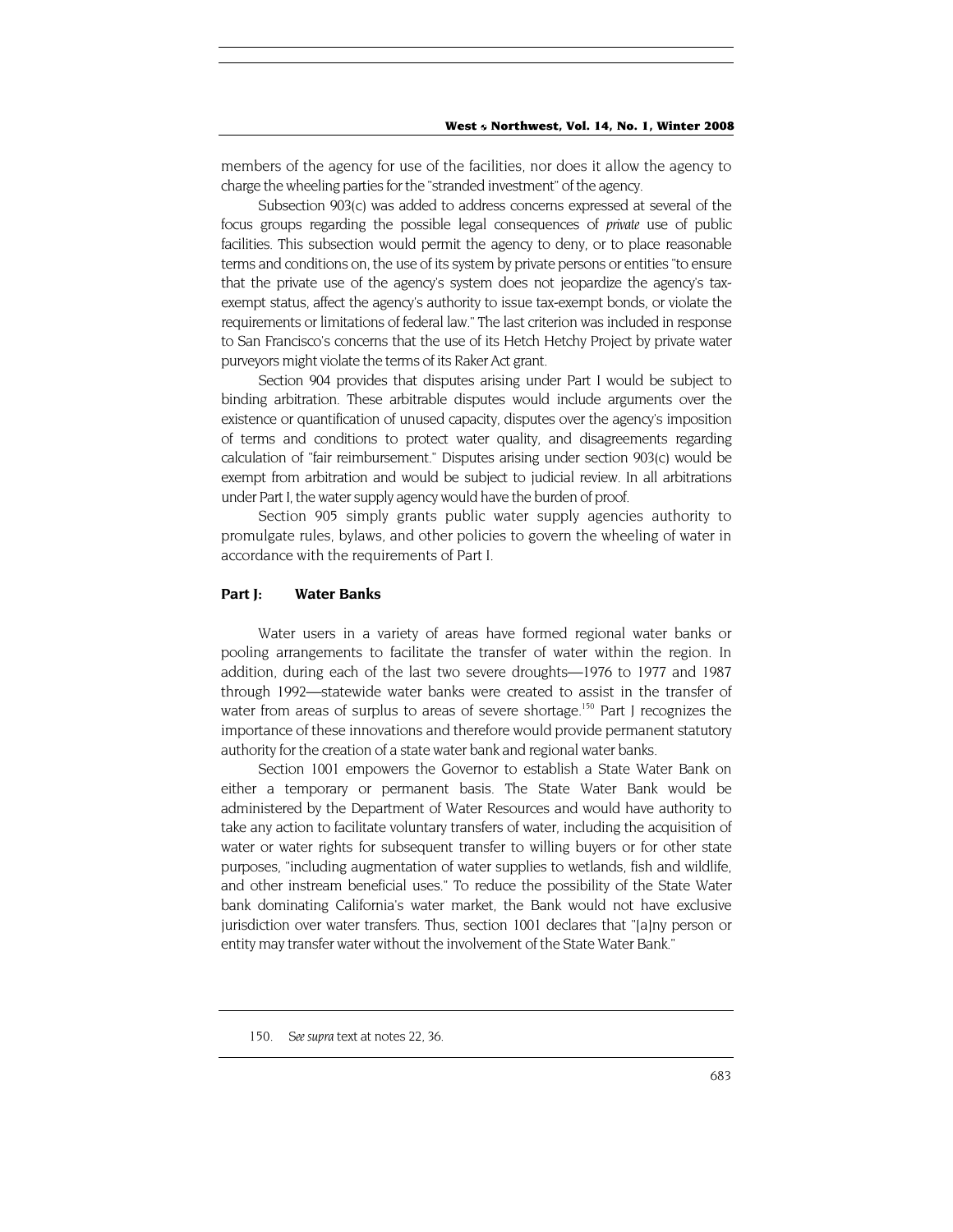In 1993, the Department of Water Resources prepared a programmatic environmental impact report on the 1991-1992 State Water Bank.<sup>151</sup> Accordingly, section 1001 provides that the establishment and operation of the State Water Bank would be exempt from the environmental review requirements of CEQA. The Department would be required to review and revise the programmatic EIR at least once every five years, however, to ensure the currency and accuracy of information required to assess the environmental consequences of State Water Bank operations. Moreover, consistent with section 209 of the Model Act, section 1001 also states that short-term agreements to transfer water by or through the State Water Bank are exempt from CEQA.

Finally, section 1001 allows the Governor to delegate to the State Water Bank authority to administer expedited transfer provisions of Part E for expedited transfers of conserved water by or through the Bank. The State Water Bank successfully administered most of the water transfers that occurred during the 1991-1992 drought, and section 1001 provides permanent statutory authorization for future State Water Banks to assume regulatory responsibility for expedited transfers.

Section 1002 authorizes local water agencies, local governments, and individual water users to create regional water banks. Regional water banks would have authority to take a variety of actions to facilitate voluntary water transfers, including:

- 1. establishment of a list of current offers to sell and to purchase water and water rights;
- 2. acquisition of water for subsequent sale or distribution to members of the water bank or for sale to willing buyers outside the water bank;
- 3. acquisition and storage of water during periods of surplus for sale and distribution during periods of shortage;
- 4. acquisition and sale of water transfer options, water futures, subordination agreements, and other types of arrangements to transfer water for the benefit of the members of the water bank;
- 5. establishment of a local or regional program for the conjunctive management and use of surface and groundwater supplies owned or controlled by members of the water bank;
- 6. augmentation of water supplies to wetlands, fish and wildlife, and other instream beneficial uses;
- 7. facilitation of transfers by management of water storage, water delivery, accounting, financing, or other matters relevant to the interests of the members of the water bank;
- 8. provision of assistance to potential transferors and transferees in the negotiation and implementation of transfer agreements; and
- 9. creation of an insurance system to pay claims for compensation brought by third parties against water transfers implemented through the bank on behalf of the members of the bank.

<span id="page-62-0"></span><sup>151.</sup> CAL. DEP'T OF WATER RESOURCES, PROGRAM ENVIRONMENTAL IMPACT REPORT: STATE DROUGHT WATER BANK (1993).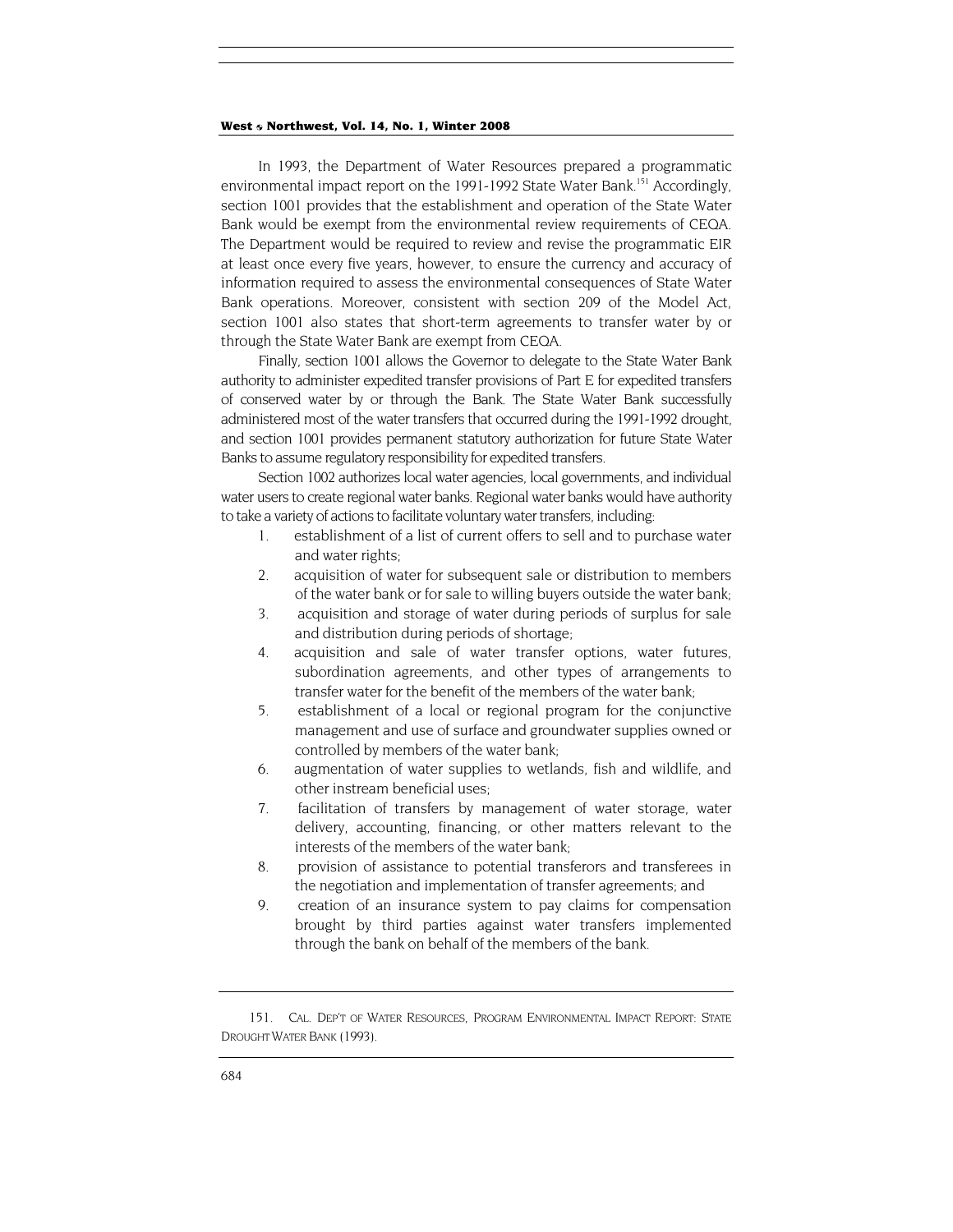All actions taken by regional water banks must be consistent with the other provisions of the Model Act.

As with the State Water Bank, regional water banks would not have exclusive jurisdiction over water transfers within their jurisdictional area. Thus, section 1002 states that "[a]ny person or entity may transfer water without the involvement of a regional water bank." The establishment of regional water banks would be subject to CEQA. Consistent with section 209, however, shortterm agreements to transfer water by or through regional water banks would be exempt from CEQA's environmental review requirements.

Finally, to decentralize the administration of expedited transfers, section 1002 authorizes the Board to delegate to regional water banks its authority to supervise expedited transfers of conserved water undertaken pursuant to Part E.

## **Part K: State Water Resources Control Board**

Part K is comprised of three brief sections that address the responsibilities of the State Water Resources Control Board.

Section 1001 preserves the Board's authority to enforce the terms and conditions of permits and licenses within its existing statutory jurisdiction and to ensure that, throughout the term of all water transfers, the impoundment, storage, diversion, distribution, use, and return flow of water comply with applicable water quality standards, the reasonable use laws, and other relevant provisions of state and federal law.

Section 1102 was added at the suggestion of several environmental representatives who participated in the focus groups. It requires the Board to create and maintain a "Water Transfer Registry" of all water transfers governed by the Model Act. The Registry would include the names of the parties to the transfer, a brief description of the transfer, and an explanation of the changes in water storage, timing and point of diversion, place and purpose of use, consumption, and timing and point of return flow caused by the transfer. The purpose of the Registry is to consolidate information regarding water transfers so that government agencies and interested members of the public could obtain current and accurate data regarding water transfers. This Registry would be particularly important for transfers to instream uses governed by Part F, because it would help to inform the Board and other agencies of the quantity of water that is dedicated to instream purposes and therefore must be set aside from regulatory water quality and stream flow requirements in accordance with section  $602$ <sup>152</sup> To promote public access and use of the water transfer date, section 1102 instructs the Board to ensure that the Water Transfer Registry is available both in print form and over the internet.

Section 1103 simply directs the Board to review its existing rules and policies and amend such rules and policies as necessary to ensure that they comply with the

<span id="page-63-0"></span><sup>152</sup>*. See* Thomas, *supra* note 38, at 49-51.